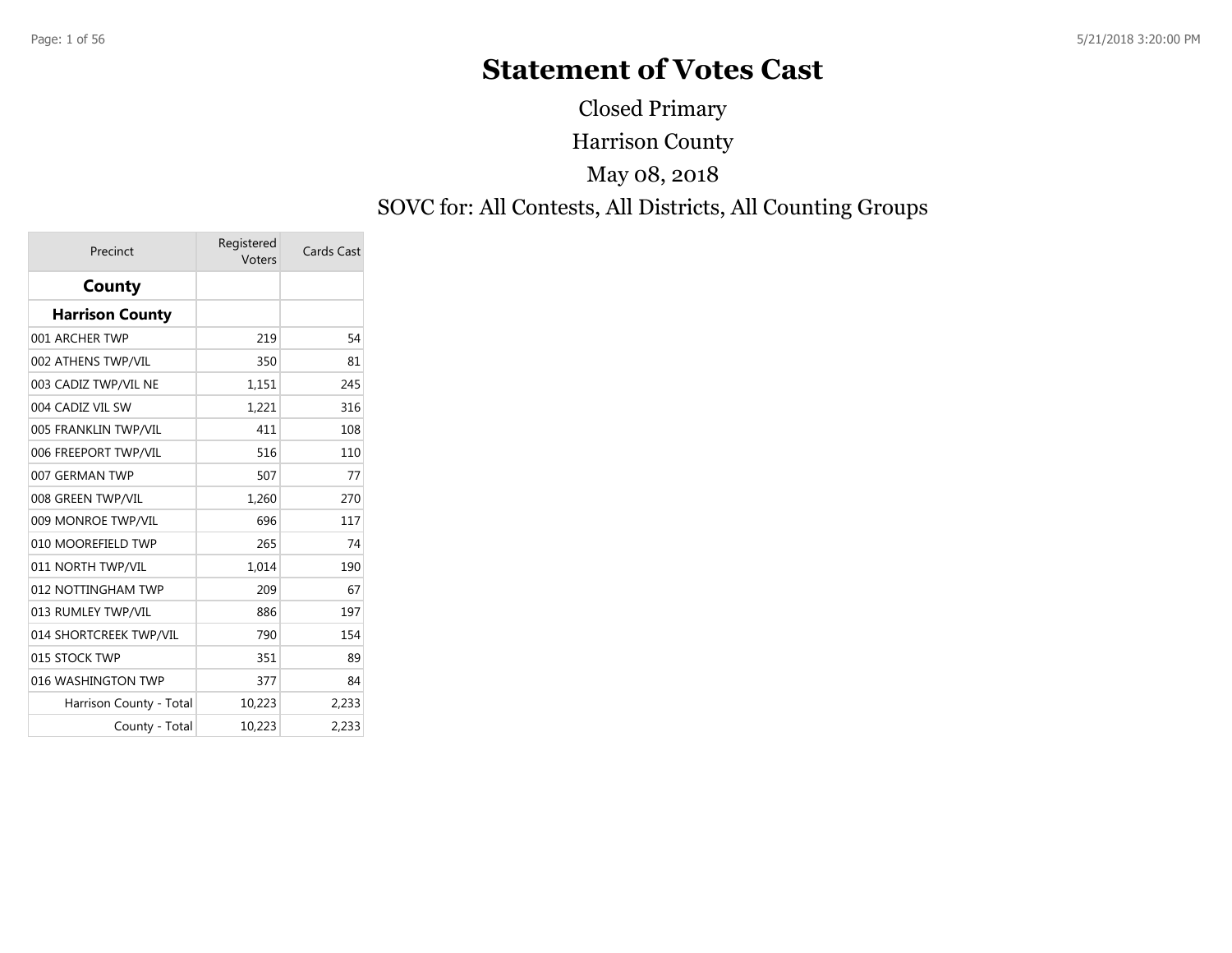#### **Governor and Lieutenant Governor (DEM) (Vote for 1) Dem**

| Precinct                | Times Cast | Precinct                  | Richard Cordray<br>and Betty Sutton | and<br>Ealy<br>Larry E. Ealy<br>Jeffrey Lynn | ara<br>Kucinich and<br>Dennis John<br>Samples<br>ند | Bill O'Neill and<br>Chantelle C. Lewis | Paul E. Ray and<br>Jerry M. Schroeder |  |
|-------------------------|------------|---------------------------|-------------------------------------|----------------------------------------------|-----------------------------------------------------|----------------------------------------|---------------------------------------|--|
| County                  |            | County                    |                                     |                                              |                                                     |                                        |                                       |  |
| <b>Harrison County</b>  |            | <b>Harrison County</b>    |                                     |                                              |                                                     |                                        |                                       |  |
| 001 ARCHER TWP          |            | 19 001 ARCHER TWP         | 11                                  | $\mathbf{1}$                                 | 3                                                   | $\mathbf 0$                            | 2                                     |  |
| 002 ATHENS TWP/VIL      |            | 47 002 ATHENS TWP/VIL     | 20                                  | 3                                            | 6                                                   | $\overline{7}$                         | 2                                     |  |
| 003 CADIZ TWP/VIL NE    |            | 94 003 CADIZ TWP/VIL NE   | 34                                  | $\boldsymbol{0}$                             | 17                                                  | 11                                     | $\overline{2}$                        |  |
| 004 CADIZ VIL SW        |            | 162 004 CADIZ VIL SW      | 70                                  | 1                                            | 29                                                  | 12                                     | 6                                     |  |
| 005 FRANKLIN TWP/VIL    |            | 39 005 FRANKLIN TWP/VIL   | 24                                  | $\mathbf 1$                                  |                                                     | 1                                      | $\overline{2}$                        |  |
| 006 FREEPORT TWP/VIL    |            | 39 006 FREEPORT TWP/VIL   | 11                                  | $\boldsymbol{0}$                             | 3                                                   | 1                                      | 1                                     |  |
| 007 GERMAN TWP          |            | 35 007 GERMAN TWP         | 25                                  | 0                                            | 5                                                   | $\mathbf 0$                            | $\overline{2}$                        |  |
| 008 GREEN TWP/VIL       |            | 124 008 GREEN TWP/VIL     | 59                                  | 3                                            | 17                                                  | $\overline{4}$                         | 6                                     |  |
| 009 MONROE TWP/VIL      |            | 42 009 MONROE TWP/VIL     | 20                                  | $\overline{2}$                               | 12                                                  | 1                                      | 4                                     |  |
| 010 MOOREFIELD TWP      |            | 25 010 MOOREFIELD TWP     | 12                                  | $\boldsymbol{0}$                             |                                                     | $\overline{2}$                         | $\mathbf{0}$                          |  |
| 011 NORTH TWP/VIL       |            | 76 011 NORTH TWP/VIL      | 34                                  | 5                                            | 13                                                  | 6                                      | 6                                     |  |
| 012 NOTTINGHAM TWP      |            | 14 012 NOTTINGHAM TWP     | $\overline{4}$                      | 0                                            | 3                                                   | 2                                      | $\mathbf{0}$                          |  |
| 013 RUMLEY TWP/VIL      |            | 68 013 RUMLEY TWP/VIL     | 36                                  | $\overline{2}$                               | 8                                                   | 5                                      | 2                                     |  |
| 014 SHORTCREEK TWP/VIL  |            | 78 014 SHORTCREEK TWP/VIL | 46                                  | $\overline{2}$                               |                                                     | 6                                      | 3                                     |  |
| 015 STOCK TWP           |            | 34 015 STOCK TWP          | 17                                  | 0                                            | 6                                                   | 5                                      | 1                                     |  |
| 016 WASHINGTON TWP      |            | 41 016 WASHINGTON TWP     | 19                                  | $\mathbf 1$                                  | 9                                                   | 5                                      | $\mathbf{0}$                          |  |
| Harrison County - Total | 937        | Harrison County - Total   | 442                                 | 21                                           | 150                                                 | 68                                     | 39                                    |  |
| <b>Cumulative</b>       |            | <b>Cumulative</b>         |                                     |                                              |                                                     |                                        |                                       |  |
| Cumulative              |            | 0 Cumulative              | $\mathbf{0}$                        | 0                                            | $\Omega$                                            | $\mathbf 0$                            | $\mathbf 0$                           |  |
| Cumulative - Total      | $\Omega$   | Cumulative - Total        | $\Omega$                            | 0                                            | $\Omega$                                            | $\mathbf{0}$                           | $\mathbf 0$                           |  |
| County - Total          | 937        | County - Total            | 442                                 | 21                                           | 150                                                 | 68                                     | 39                                    |  |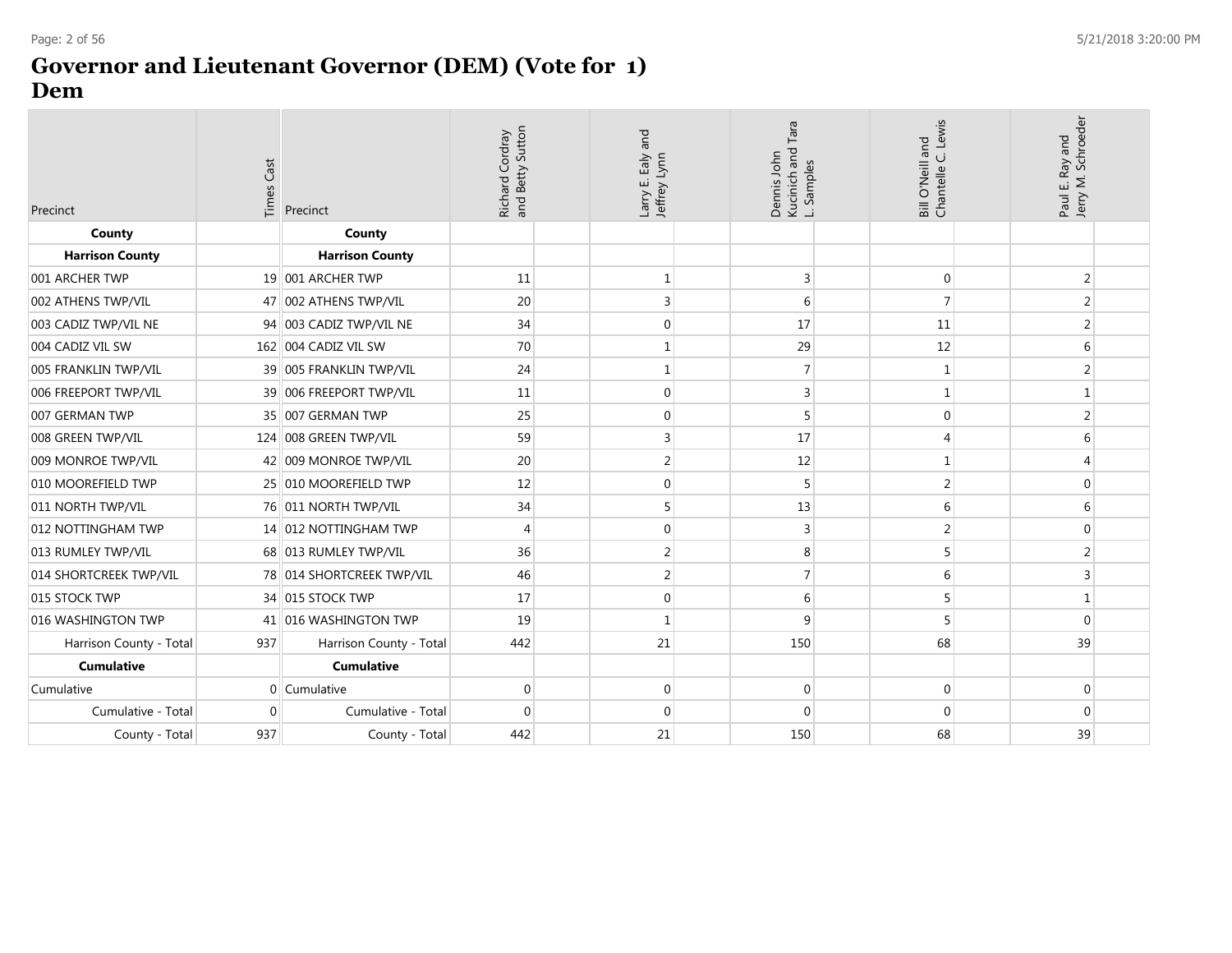| Precinct                | Joe Schiavoni and<br>Stephanie Dodd | <b>Total Votes</b> |
|-------------------------|-------------------------------------|--------------------|
| County                  |                                     |                    |
| <b>Harrison County</b>  |                                     |                    |
| 001 ARCHER TWP          | 1                                   | 18                 |
| 002 ATHENS TWP/VIL      | 4                                   | 42                 |
| 003 CADIZ TWP/VIL NE    | 15                                  | 79                 |
| 004 CADIZ VIL SW        | 23                                  | 141                |
| 005 FRANKLIN TWP/VIL    | 1                                   | 36                 |
| 006 FREEPORT TWP/VIL    | 20                                  | 36                 |
| 007 GERMAN TWP          | 2                                   | 34                 |
| 008 GREEN TWP/VIL       | 24                                  | 113                |
| 009 MONROE TWP/VIL      | 2                                   | 41                 |
| 010 MOOREFIELD TWP      | $\overline{2}$                      | 21                 |
| 011 NORTH TWP/VIL       | 8                                   | 72                 |
| 012 NOTTINGHAM TWP      | 3                                   | 12                 |
| 013 RUMLEY TWP/VIL      | 7                                   | 60                 |
| 014 SHORTCREEK TWP/VIL  | 6                                   | 70                 |
| 015 STOCK TWP           | $\overline{2}$                      | 31                 |
| 016 WASHINGTON TWP      | 5                                   | 39                 |
| Harrison County - Total | 125                                 | 845                |
| <b>Cumulative</b>       |                                     |                    |
| Cumulative              | 0                                   | 0                  |
| Cumulative - Total      | 0                                   | 0                  |
| County - Total          | 125                                 | 845                |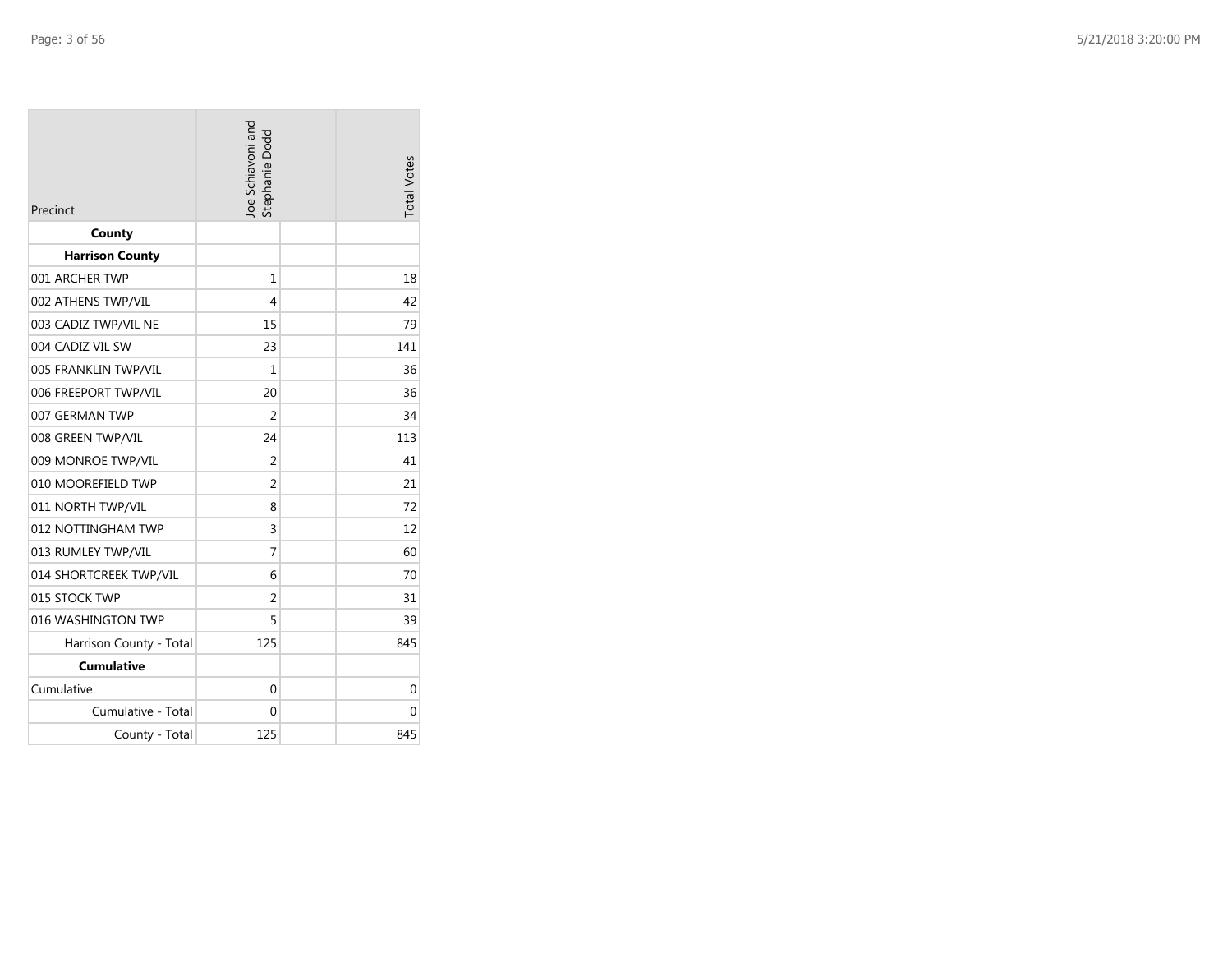## **Governor and Lieutenant Governor (REP) (Vote for 1) Rep**

| Precinct                | <b>Times Cast</b> | Precinct                | Mike DeWine and<br>Jon Husted | Mary Taylor and<br>Nathan D. Estruth | <b>Total Votes</b> |
|-------------------------|-------------------|-------------------------|-------------------------------|--------------------------------------|--------------------|
| County                  |                   | County                  |                               |                                      |                    |
| <b>Harrison County</b>  |                   | <b>Harrison County</b>  |                               |                                      |                    |
| 001 ARCHER TWP          | 35 <sup>1</sup>   | 001 ARCHER TWP          | 18                            | 16                                   | 34                 |
| 002 ATHENS TWP/VIL      | 32                | 002 ATHENS TWP/VIL      | 18                            | 12                                   | 30                 |
| 003 CADIZ TWP/VIL NE    | 150               | 003 CADIZ TWP/VIL NE    | 85                            | 61                                   | 146                |
| 004 CADIZ VIL SW        | 154               | 004 CADIZ VIL SW        | 87                            | 61                                   | 148                |
| 005 FRANKLIN TWP/VIL    | 66                | 005 FRANKLIN TWP/VIL    | 43                            | 23                                   | 66                 |
| 006 FREEPORT TWP/VIL    | 67                | 006 FREEPORT TWP/VIL    | 39                            | 25                                   | 64                 |
| 007 GERMAN TWP          | 42                | 007 GERMAN TWP          | 21                            | 20                                   | 41                 |
| 008 GREEN TWP/VIL       | 140               | 008 GREEN TWP/VIL       | 58                            | 74                                   | 132                |
| 009 MONROE TWP/VIL      | 70                | 009 MONROE TWP/VIL      | 28                            | 42                                   | 70                 |
| 010 MOOREFIELD TWP      | 48                | 010 MOOREFIELD TWP      | 28                            | 19                                   | 47                 |
| 011 NORTH TWP/VIL       | 100               | 011 NORTH TWP/VIL       | 43                            | 57                                   | 100                |
| 012 NOTTINGHAM TWP      | 53 <sup>1</sup>   | 012 NOTTINGHAM TWP      | 24                            | 25                                   | 49                 |
| 013 RUMLEY TWP/VIL      | 124               | 013 RUMLEY TWP/VIL      | 73                            | 45                                   | 118                |
| 014 SHORTCREEK TWP/VIL  | 73                | 014 SHORTCREEK TWP/VIL  | 35                            | 35                                   | 70                 |
| 015 STOCK TWP           |                   | 52 015 STOCK TWP        | 29                            | 22                                   | 51                 |
| 016 WASHINGTON TWP      | 39                | 016 WASHINGTON TWP      | 16                            | 22                                   | 38                 |
| Harrison County - Total | 1,245             | Harrison County - Total | 645                           | 559                                  | 1,204              |
| <b>Cumulative</b>       |                   | <b>Cumulative</b>       |                               |                                      |                    |
| Cumulative              | 0                 | Cumulative              | 0                             | $\pmb{0}$                            | 0                  |
| Cumulative - Total      | $\overline{0}$    | Cumulative - Total      | $\mathbf 0$                   | $\mathbf 0$                          | $\mathbf 0$        |
| County - Total          | 1,245             | County - Total          | 645                           | 559                                  | 1,204              |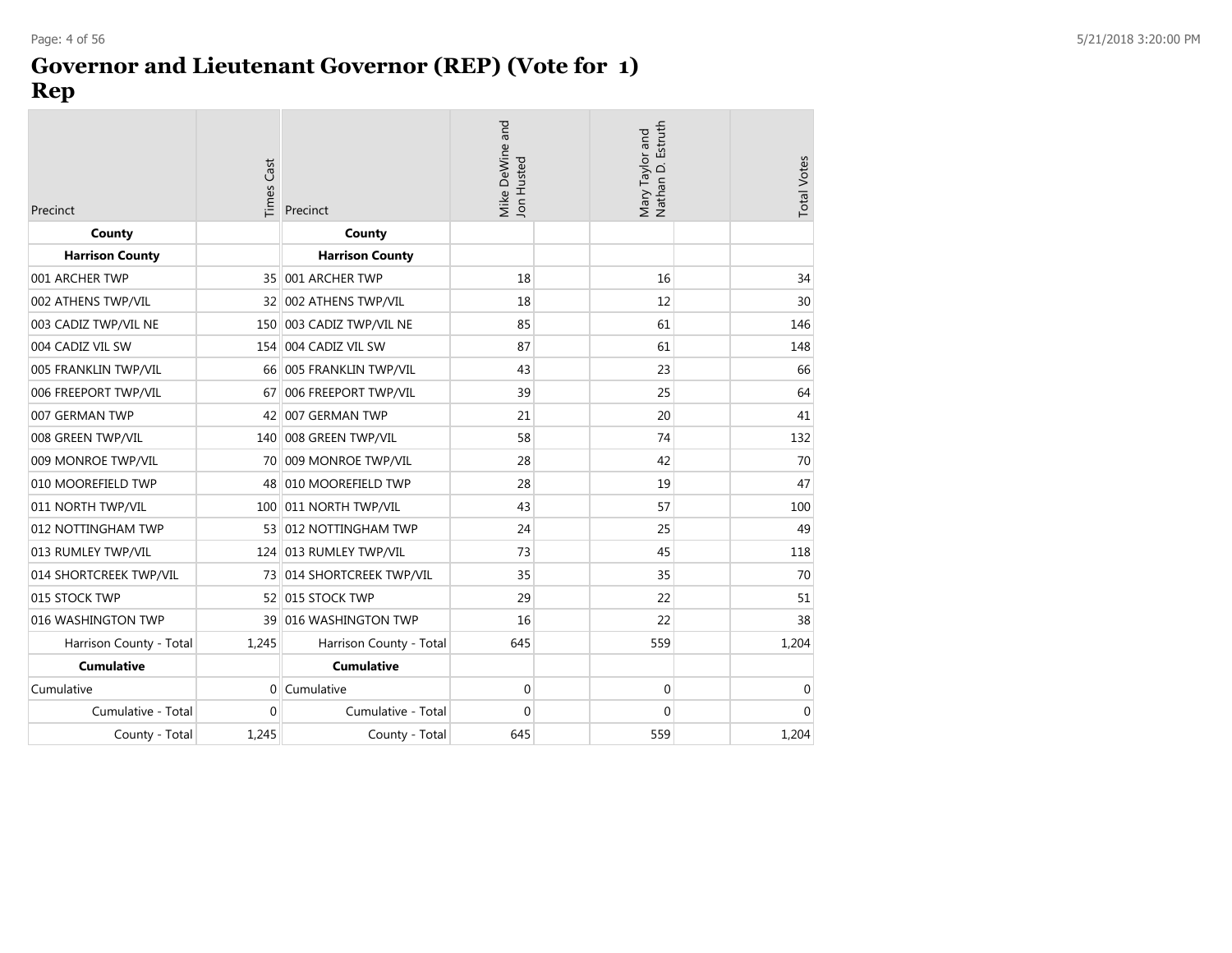#### **Governor and Lieutenant Governor (GRN) (Vote for 1) GRN**

| Precinct                | <b>Times Cast</b> | Precinct                 | Constance Gadell-<br>Newton and Brett<br>R. Joseph | <b>Total Votes</b> |
|-------------------------|-------------------|--------------------------|----------------------------------------------------|--------------------|
| County                  |                   | County                   |                                                    |                    |
| <b>Harrison County</b>  |                   | <b>Harrison County</b>   |                                                    |                    |
| 001 ARCHER TWP          | $\Omega$          | 001 ARCHER TWP           | $\Omega$                                           | $\mathbf 0$        |
| 002 ATHENS TWP/VIL      |                   | 0 002 ATHENS TWP/VIL     | 0                                                  | $\mathbf 0$        |
| 003 CADIZ TWP/VIL NE    | 1                 | 003 CADIZ TWP/VIL NE     | 1                                                  | 1                  |
| 004 CADIZ VIL SW        | $\Omega$          | 004 CADIZ VIL SW         | 0                                                  | $\mathbf 0$        |
| 005 FRANKLIN TWP/VIL    | 1                 | 005 FRANKLIN TWP/VIL     | 1                                                  | 1                  |
| 006 FREEPORT TWP/VIL    | $\Omega$          | 006 FREEPORT TWP/VIL     | 0                                                  | $\mathbf 0$        |
| 007 GERMAN TWP          | $\Omega$          | 007 GERMAN TWP           | $\mathbf 0$                                        | 0                  |
| 008 GREEN TWP/VIL       | $\mathbf{0}$      | 008 GREEN TWP/VIL        | 0                                                  | $\mathbf 0$        |
| 009 MONROE TWP/VIL      |                   | 1 009 MONROE TWP/VIL     | $\mathbf{1}$                                       | 1                  |
| 010 MOOREFIELD TWP      | $\Omega$          | 010 MOOREFIELD TWP       | 0                                                  | $\mathbf 0$        |
| 011 NORTH TWP/VIL       |                   | 1 011 NORTH TWP/VIL      | 1                                                  | 1                  |
| 012 NOTTINGHAM TWP      | $\Omega$          | 012 NOTTINGHAM TWP       | $\mathbf 0$                                        | $\overline{0}$     |
| 013 RUMLEY TWP/VIL      |                   | 1 013 RUMLEY TWP/VIL     | 1                                                  | 1                  |
| 014 SHORTCREEK TWP/VIL  |                   | 0 014 SHORTCREEK TWP/VIL | 0                                                  | $\mathbf 0$        |
| 015 STOCK TWP           | $\Omega$          | 015 STOCK TWP            | 0                                                  | 0                  |
| 016 WASHINGTON TWP      | $\Omega$          | 016 WASHINGTON TWP       | 0                                                  | $\mathbf 0$        |
| Harrison County - Total | 5                 | Harrison County - Total  | 5                                                  | 5                  |
| <b>Cumulative</b>       |                   | <b>Cumulative</b>        |                                                    |                    |
| Cumulative              | $\overline{0}$    | Cumulative               | $\mathbf 0$                                        | 0                  |
| Cumulative - Total      | $\Omega$          | Cumulative - Total       | 0                                                  | 0                  |
| County - Total          | 5                 | County - Total           | 5                                                  | 5                  |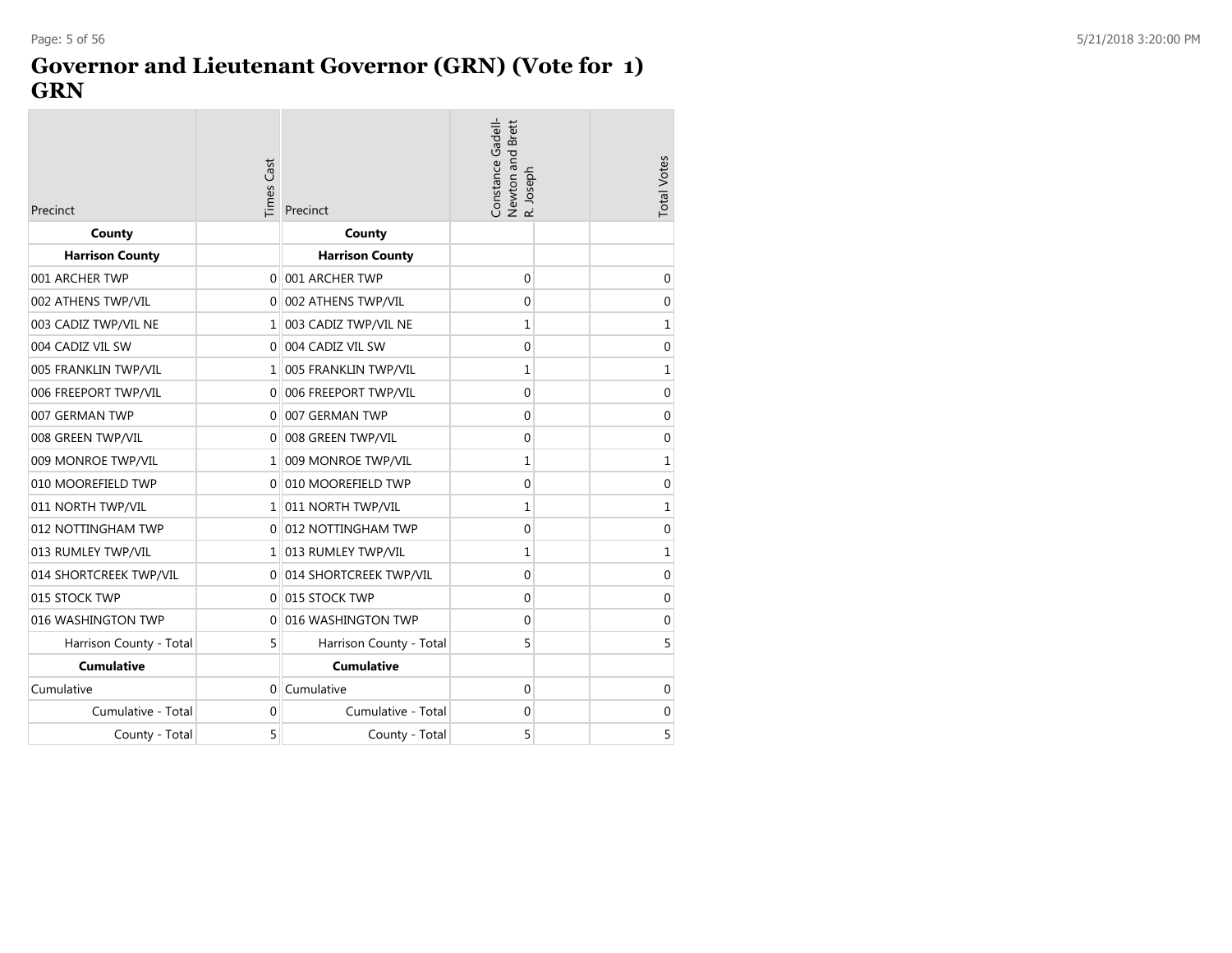#### **Attorney General (DEM) (Vote for 1 ) Dem**

| Precinct                | <b>Times Cast</b> | Precinct                  | Steve Dettelbach | <b>Total Votes</b> |
|-------------------------|-------------------|---------------------------|------------------|--------------------|
| County                  |                   | County                    |                  |                    |
| <b>Harrison County</b>  |                   | <b>Harrison County</b>    |                  |                    |
| 001 ARCHER TWP          | 19                | 001 ARCHER TWP            | 14               | 14                 |
| 002 ATHENS TWP/VIL      | 47                | 002 ATHENS TWP/VIL        | 31               | 31                 |
| 003 CADIZ TWP/VIL NE    |                   | 94 003 CADIZ TWP/VIL NE   | 46               | 46                 |
| 004 CADIZ VIL SW        | 162               | 004 CADIZ VIL SW          | 106              | 106                |
| 005 FRANKLIN TWP/VIL    |                   | 39 005 FRANKLIN TWP/VIL   | 26               | 26                 |
| 006 FREEPORT TWP/VIL    | 39                | 006 FREEPORT TWP/VIL      | 22               | 22                 |
| 007 GERMAN TWP          | 35                | 007 GERMAN TWP            | 24               | 24                 |
| 008 GREEN TWP/VIL       | 124               | 008 GREEN TWP/VIL         | 83               | 83                 |
| 009 MONROE TWP/VIL      | 42                | 009 MONROE TWP/VIL        | 29               | 29                 |
| 010 MOOREFIELD TWP      | 25                | 010 MOOREFIELD TWP        | 16               | 16                 |
| 011 NORTH TWP/VIL       |                   | 76 011 NORTH TWP/VIL      | 43               | 43                 |
| 012 NOTTINGHAM TWP      |                   | 14 012 NOTTINGHAM TWP     | $\overline{7}$   | 7                  |
| 013 RUMLEY TWP/VIL      |                   | 68 013 RUMLEY TWP/VIL     | 49               | 49                 |
| 014 SHORTCREEK TWP/VIL  |                   | 78 014 SHORTCREEK TWP/VIL | 48               | 48                 |
| 015 STOCK TWP           |                   | 34 015 STOCK TWP          | 21               | 21                 |
| 016 WASHINGTON TWP      | 41                | 016 WASHINGTON TWP        | 27               | 27                 |
| Harrison County - Total | 937               | Harrison County - Total   | 592              | 592                |
| <b>Cumulative</b>       |                   | <b>Cumulative</b>         |                  |                    |
| Cumulative              | $\Omega$          | Cumulative                | $\mathbf 0$      | 0                  |
| Cumulative - Total      | $\Omega$          | Cumulative - Total        | $\Omega$         | $\Omega$           |
| County - Total          | 937               | County - Total            | 592              | 592                |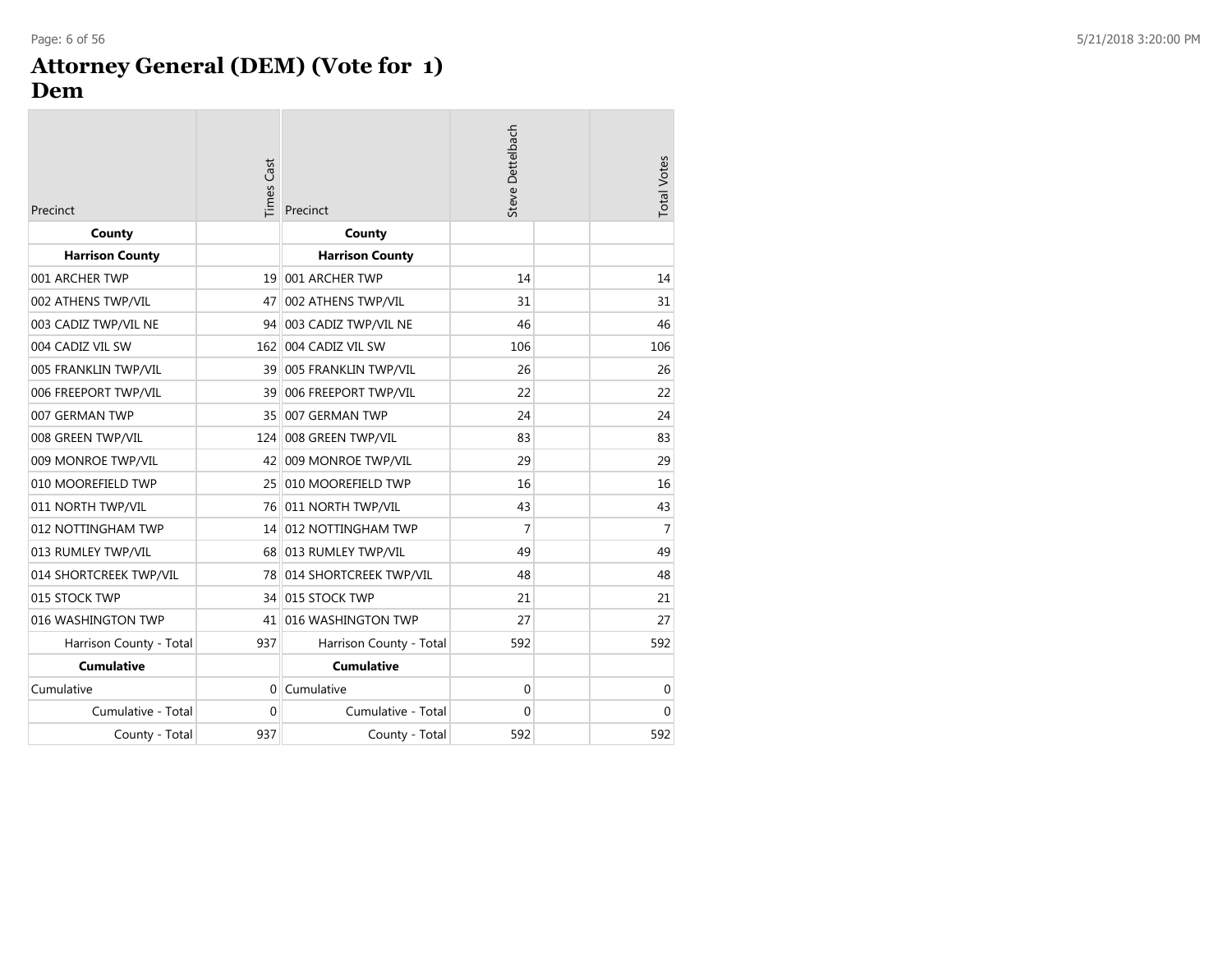#### **Attorney General (REP) (Vote for 1) Rep**

| Precinct                | Times Cast | Precinct                | Dave Yost   | <b>Total Votes</b> |
|-------------------------|------------|-------------------------|-------------|--------------------|
| County                  |            | County                  |             |                    |
| <b>Harrison County</b>  |            | <b>Harrison County</b>  |             |                    |
| 001 ARCHER TWP          | 35         | 001 ARCHER TWP          | 29          | 29                 |
| 002 ATHENS TWP/VIL      | 32         | 002 ATHENS TWP/VIL      | 27          | 27                 |
| 003 CADIZ TWP/VIL NE    | 150        | 003 CADIZ TWP/VIL NE    | 117         | 117                |
| 004 CADIZ VIL SW        | 154        | 004 CADIZ VIL SW        | 112         | 112                |
| 005 FRANKLIN TWP/VIL    | 66         | 005 FRANKLIN TWP/VIL    | 58          | 58                 |
| 006 FREEPORT TWP/VIL    | 67         | 006 FREEPORT TWP/VIL    | 56          | 56                 |
| 007 GERMAN TWP          | 42         | 007 GERMAN TWP          | 31          | 31                 |
| 008 GREEN TWP/VIL       | 140        | 008 GREEN TWP/VIL       | 100         | 100                |
| 009 MONROE TWP/VIL      | 70         | 009 MONROE TWP/VIL      | 54          | 54                 |
| 010 MOOREFIELD TWP      | 48         | 010 MOOREFIELD TWP      | 42          | 42                 |
| 011 NORTH TWP/VIL       |            | 100 011 NORTH TWP/VIL   | 79          | 79                 |
| 012 NOTTINGHAM TWP      |            | 53 012 NOTTINGHAM TWP   | 40          | 40                 |
| 013 RUMLEY TWP/VIL      |            | 124 013 RUMLEY TWP/VIL  | 95          | 95                 |
| 014 SHORTCREEK TWP/VIL  | 73         | 014 SHORTCREEK TWP/VIL  | 61          | 61                 |
| 015 STOCK TWP           | 52         | 015 STOCK TWP           | 41          | 41                 |
| 016 WASHINGTON TWP      | 39         | 016 WASHINGTON TWP      | 32          | 32                 |
| Harrison County - Total | 1,245      | Harrison County - Total | 974         | 974                |
| <b>Cumulative</b>       |            | <b>Cumulative</b>       |             |                    |
| Cumulative              | 0          | Cumulative              | $\mathbf 0$ | $\mathbf 0$        |
| Cumulative - Total      | $\Omega$   | Cumulative - Total      | $\Omega$    | $\Omega$           |
| County - Total          | 1,245      | County - Total          | 974         | 974                |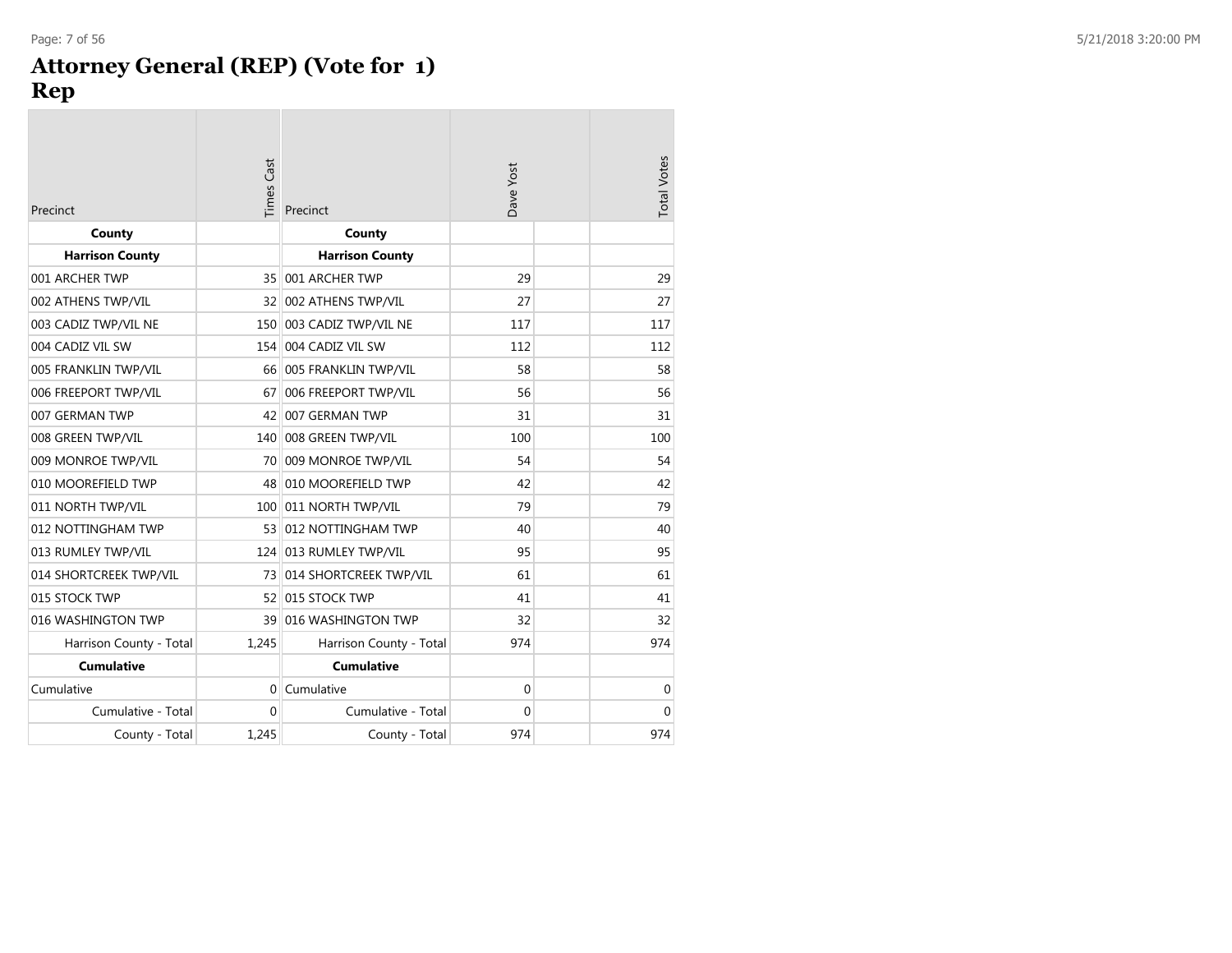#### **Auditor of State (DEM) (Vote for 1) Dem**

| Precinct                | <b>Times Cast</b> | Precinct                  | Zack Space   | <b>Total Votes</b> |
|-------------------------|-------------------|---------------------------|--------------|--------------------|
| County                  |                   | County                    |              |                    |
| <b>Harrison County</b>  |                   | <b>Harrison County</b>    |              |                    |
| 001 ARCHER TWP          |                   | 19 001 ARCHER TWP         | 18           | 18                 |
| 002 ATHENS TWP/VIL      | 47                | 002 ATHENS TWP/VIL        | 38           | 38                 |
| 003 CADIZ TWP/VIL NE    |                   | 94 003 CADIZ TWP/VIL NE   | 65           | 65                 |
| 004 CADIZ VIL SW        | 162               | 004 CADIZ VIL SW          | 131          | 131                |
| 005 FRANKLIN TWP/VIL    |                   | 39 005 FRANKLIN TWP/VIL   | 32           | 32                 |
| 006 FREEPORT TWP/VIL    | 391               | 006 FREEPORT TWP/VIL      | 32           | 32                 |
| 007 GERMAN TWP          | 35                | 007 GERMAN TWP            | 30           | 30                 |
| 008 GREEN TWP/VIL       | 124               | 008 GREEN TWP/VIL         | 104          | 104                |
| 009 MONROE TWP/VIL      | 42                | 009 MONROE TWP/VIL        | 33           | 33                 |
| 010 MOOREFIELD TWP      | 25 <sup>1</sup>   | 010 MOOREFIELD TWP        | 18           | 18                 |
| 011 NORTH TWP/VIL       |                   | 76 011 NORTH TWP/VIL      | 57           | 57                 |
| 012 NOTTINGHAM TWP      |                   | 14 012 NOTTINGHAM TWP     | 9            | 9                  |
| 013 RUMLEY TWP/VIL      |                   | 68 013 RUMLEY TWP/VIL     | 59           | 59                 |
| 014 SHORTCREEK TWP/VIL  |                   | 78 014 SHORTCREEK TWP/VIL | 59           | 59                 |
| 015 STOCK TWP           |                   | 34 015 STOCK TWP          | 28           | 28                 |
| 016 WASHINGTON TWP      | 41                | 016 WASHINGTON TWP        | 36           | 36                 |
| Harrison County - Total | 937               | Harrison County - Total   | 749          | 749                |
| <b>Cumulative</b>       |                   | <b>Cumulative</b>         |              |                    |
| Cumulative              | 0                 | Cumulative                | $\mathbf{0}$ | $\mathbf 0$        |
| Cumulative - Total      | $\mathbf{0}$      | Cumulative - Total        | $\mathbf{0}$ | $\Omega$           |
| County - Total          | 937               | County - Total            | 749          | 749                |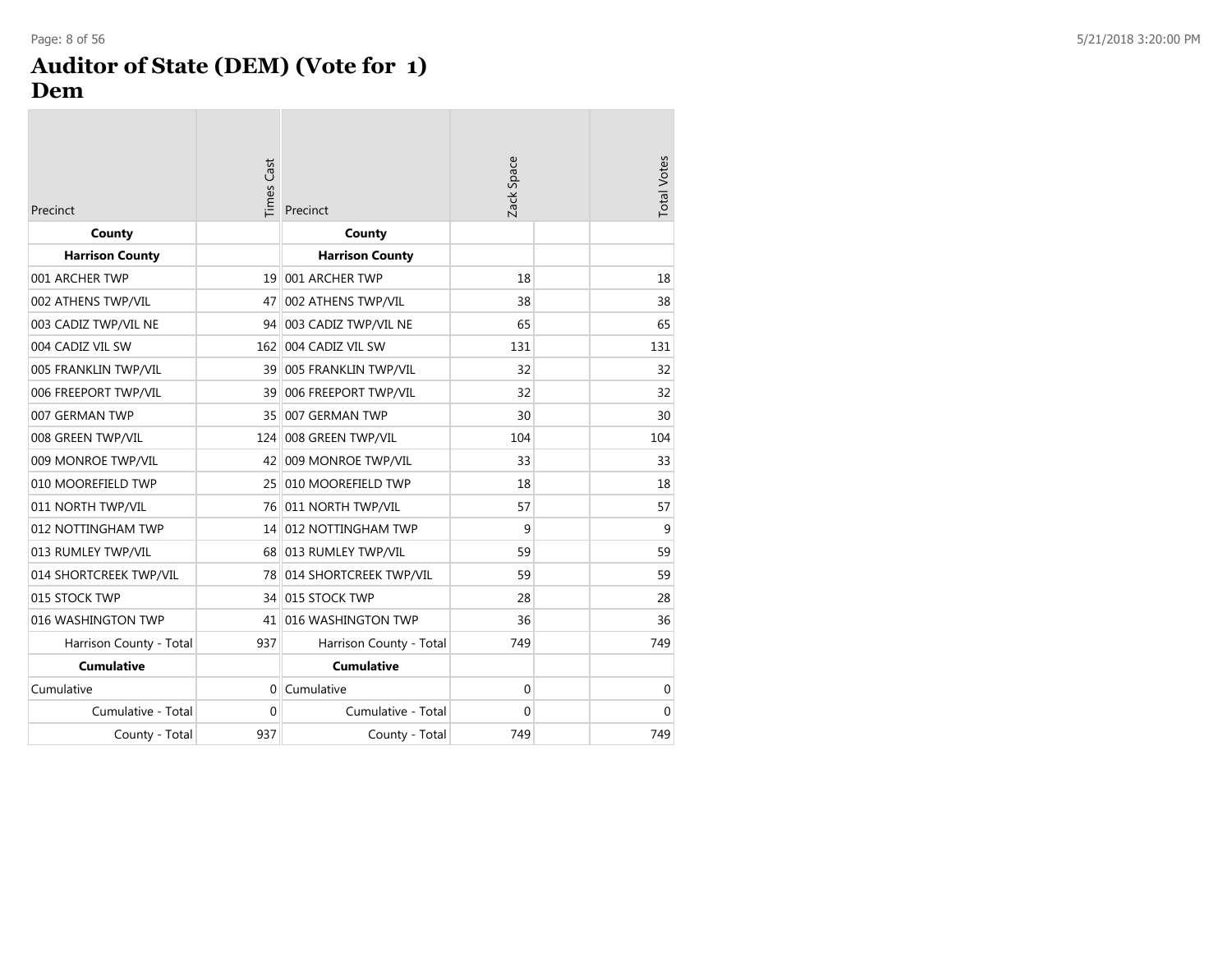## **Auditor of State (REP) (Vote for 1) Rep**

| Precinct                | <b>Times Cast</b> | Precinct                  | Keith Faber | <b>Total Votes</b> |
|-------------------------|-------------------|---------------------------|-------------|--------------------|
| County                  |                   | County                    |             |                    |
| <b>Harrison County</b>  |                   | <b>Harrison County</b>    |             |                    |
| 001 ARCHER TWP          | 35                | 001 ARCHER TWP            | 28          | 28                 |
| 002 ATHENS TWP/VIL      | 32                | 002 ATHENS TWP/VIL        | 24          | 24                 |
| 003 CADIZ TWP/VIL NE    | 150               | 003 CADIZ TWP/VIL NE      | 104         | 104                |
| 004 CADIZ VIL SW        | 154               | 004 CADIZ VIL SW          | 109         | 109                |
| 005 FRANKLIN TWP/VIL    |                   | 66 005 FRANKLIN TWP/VIL   | 58          | 58                 |
| 006 FREEPORT TWP/VIL    | 67                | 006 FREEPORT TWP/VIL      | 51          | 51                 |
| 007 GERMAN TWP          | 42                | 007 GERMAN TWP            | 28          | 28                 |
| 008 GREEN TWP/VIL       | 140               | 008 GREEN TWP/VIL         | 97          | 97                 |
| 009 MONROE TWP/VIL      |                   | 70 009 MONROE TWP/VIL     | 50          | 50                 |
| 010 MOOREFIELD TWP      | 48                | 010 MOOREFIELD TWP        | 42          | 42                 |
| 011 NORTH TWP/VIL       |                   | 100 011 NORTH TWP/VIL     | 72          | 72                 |
| 012 NOTTINGHAM TWP      |                   | 53 012 NOTTINGHAM TWP     | 37          | 37                 |
| 013 RUMLEY TWP/VIL      | 124               | 013 RUMLEY TWP/VIL        | 90          | 90                 |
| 014 SHORTCREEK TWP/VIL  |                   | 73 014 SHORTCREEK TWP/VIL | 58          | 58                 |
| 015 STOCK TWP           | 52                | 015 STOCK TWP             | 36          | 36                 |
| 016 WASHINGTON TWP      | 39                | 016 WASHINGTON TWP        | 30          | 30                 |
| Harrison County - Total | 1,245             | Harrison County - Total   | 914         | 914                |
| <b>Cumulative</b>       |                   | <b>Cumulative</b>         |             |                    |
| Cumulative              | $\Omega$          | Cumulative                | $\Omega$    | $\mathbf 0$        |
| Cumulative - Total      | $\Omega$          | Cumulative - Total        | $\Omega$    | $\Omega$           |
| County - Total          | 1,245             | County - Total            | 914         | 914                |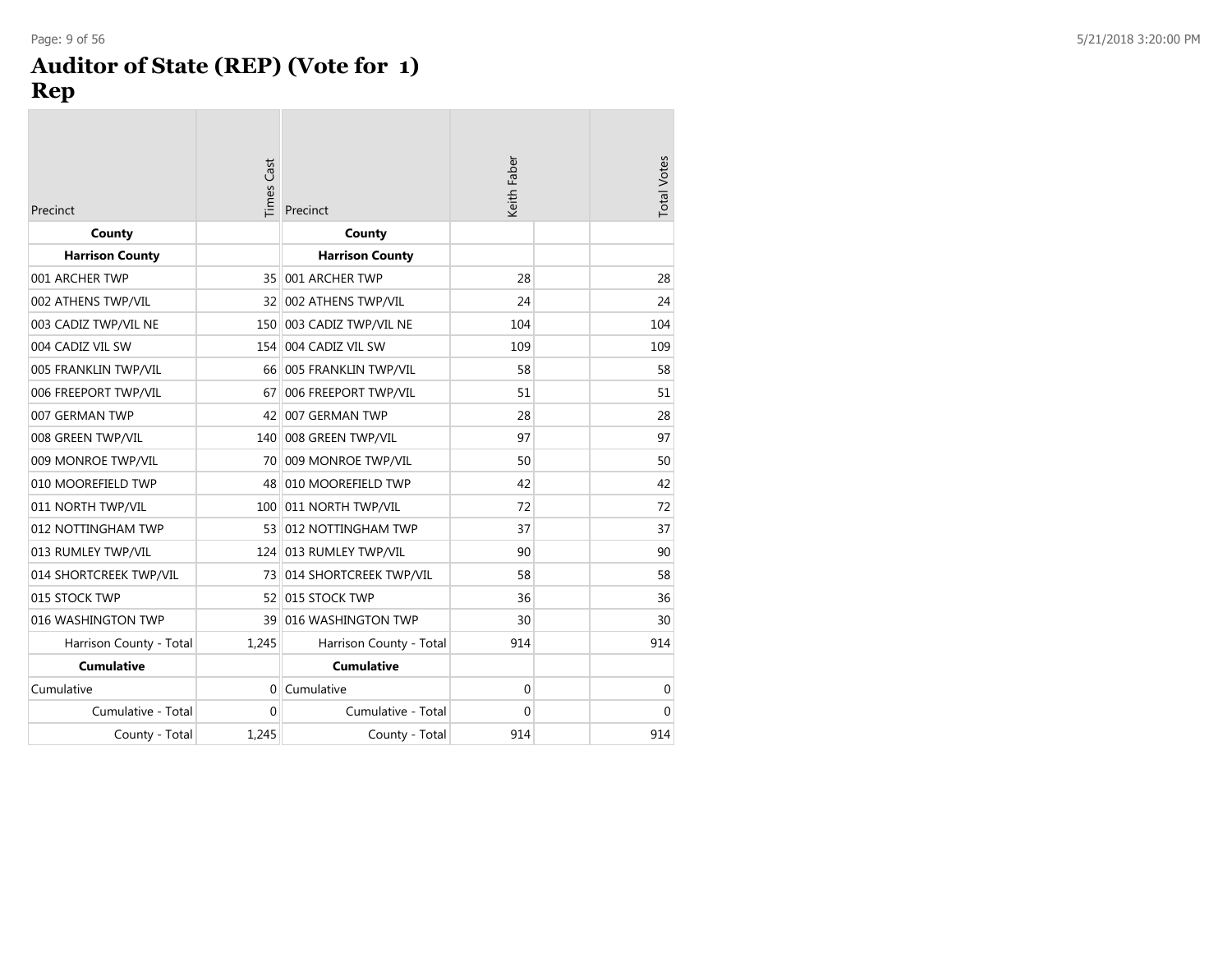#### **Secretary of State (DEM) (Vote for 1 ) Dem**

| Precinct                | <b>Times Cast</b> | Precinct                  | Kathleen Clyde | <b>Total Votes</b> |
|-------------------------|-------------------|---------------------------|----------------|--------------------|
| County                  |                   | County                    |                |                    |
| <b>Harrison County</b>  |                   | <b>Harrison County</b>    |                |                    |
| 001 ARCHER TWP          |                   | 19 001 ARCHER TWP         | 16             | 16                 |
| 002 ATHENS TWP/VIL      | 47                | 002 ATHENS TWP/VIL        | 31             | 31                 |
| 003 CADIZ TWP/VIL NE    | 94                | 003 CADIZ TWP/VIL NE      | 53             | 53                 |
| 004 CADIZ VIL SW        | 162               | 004 CADIZ VIL SW          | 110            | 110                |
| 005 FRANKLIN TWP/VIL    |                   | 39 005 FRANKLIN TWP/VIL   | 28             | 28                 |
| 006 FREEPORT TWP/VIL    | 39                | 006 FREEPORT TWP/VIL      | 25             | 25                 |
| 007 GERMAN TWP          | 35                | 007 GERMAN TWP            | 25             | 25                 |
| 008 GREEN TWP/VIL       | 124               | 008 GREEN TWP/VIL         | 84             | 84                 |
| 009 MONROE TWP/VIL      | 42                | 009 MONROE TWP/VIL        | 28             | 28                 |
| 010 MOOREFIELD TWP      | 25                | 010 MOOREFIELD TWP        | 17             | 17                 |
| 011 NORTH TWP/VIL       |                   | 76 011 NORTH TWP/VIL      | 45             | 45                 |
| 012 NOTTINGHAM TWP      |                   | 14 012 NOTTINGHAM TWP     | 7              | 7                  |
| 013 RUMLEY TWP/VIL      |                   | 68 013 RUMLEY TWP/VIL     | 49             | 49                 |
| 014 SHORTCREEK TWP/VIL  |                   | 78 014 SHORTCREEK TWP/VIL | 48             | 48                 |
| 015 STOCK TWP           |                   | 34 015 STOCK TWP          | 23             | 23                 |
| 016 WASHINGTON TWP      | 41                | 016 WASHINGTON TWP        | 29             | 29                 |
| Harrison County - Total | 937               | Harrison County - Total   | 618            | 618                |
| <b>Cumulative</b>       |                   | <b>Cumulative</b>         |                |                    |
| Cumulative              | $\Omega$          | Cumulative                | 0              | 0                  |
| Cumulative - Total      | $\mathbf{0}$      | Cumulative - Total        | $\Omega$       | $\Omega$           |
| County - Total          | 937               | County - Total            | 618            | 618                |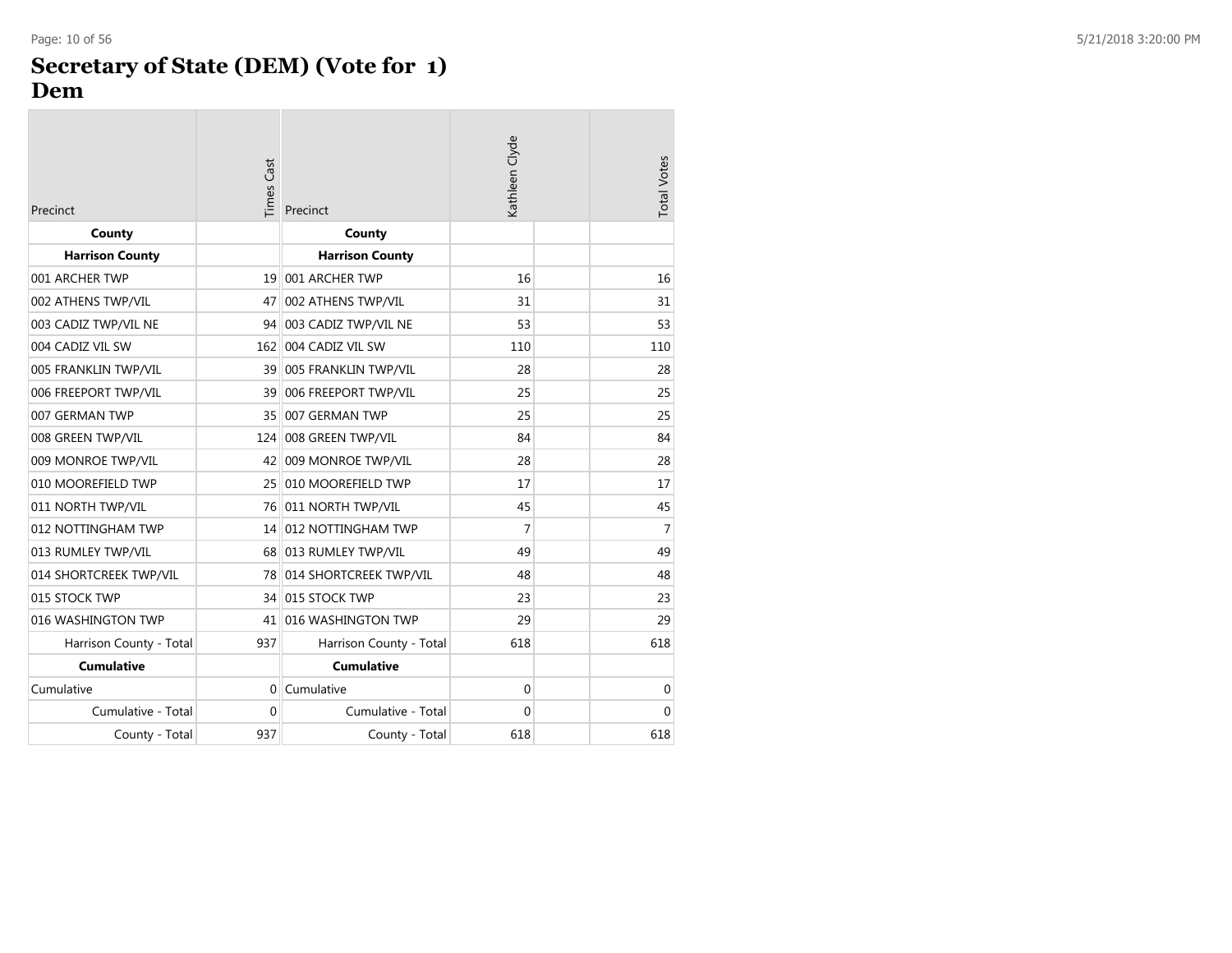#### Page: 11 of 56 5/21/2018 3:20:00 PM

#### **Secretary of State (REP) (Vote for 1 ) Rep**

| Precinct                | <b>Times Cast</b> | Precinct                  | Frank LaRose | <b>Total Votes</b> |
|-------------------------|-------------------|---------------------------|--------------|--------------------|
| County                  |                   | County                    |              |                    |
| <b>Harrison County</b>  |                   | <b>Harrison County</b>    |              |                    |
| 001 ARCHER TWP          | 35                | 001 ARCHER TWP            | 26           | 26                 |
| 002 ATHENS TWP/VIL      |                   | 32 002 ATHENS TWP/VIL     | 24           | 24                 |
| 003 CADIZ TWP/VIL NE    | 150               | 003 CADIZ TWP/VIL NE      | 106          | 106                |
| 004 CADIZ VIL SW        | 154               | 004 CADIZ VIL SW          | 106          | 106                |
| 005 FRANKLIN TWP/VIL    |                   | 66 005 FRANKLIN TWP/VIL   | 55           | 55                 |
| 006 FREEPORT TWP/VIL    | 67                | 006 FREEPORT TWP/VIL      | 50           | 50                 |
| 007 GERMAN TWP          | 42                | 007 GERMAN TWP            | 27           | 27                 |
| 008 GREEN TWP/VIL       |                   | 140 008 GREEN TWP/VIL     | 96           | 96                 |
| 009 MONROE TWP/VIL      | 70                | 009 MONROE TWP/VIL        | 50           | 50                 |
| 010 MOOREFIELD TWP      |                   | 48 010 MOOREFIELD TWP     | 42           | 42                 |
| 011 NORTH TWP/VIL       |                   | 100 011 NORTH TWP/VIL     | 72           | 72                 |
| 012 NOTTINGHAM TWP      |                   | 53 012 NOTTINGHAM TWP     | 36           | 36                 |
| 013 RUMLEY TWP/VIL      |                   | 124 013 RUMLEY TWP/VIL    | 90           | 90                 |
| 014 SHORTCREEK TWP/VIL  |                   | 73 014 SHORTCREEK TWP/VIL | 57           | 57                 |
| 015 STOCK TWP           |                   | 52 015 STOCK TWP          | 37           | 37                 |
| 016 WASHINGTON TWP      |                   | 39 016 WASHINGTON TWP     | 30           | 30                 |
| Harrison County - Total | 1,245             | Harrison County - Total   | 904          | 904                |
| <b>Cumulative</b>       |                   | <b>Cumulative</b>         |              |                    |
| Cumulative              | $\Omega$          | Cumulative                | 0            | $\mathbf 0$        |
| Cumulative - Total      | $\Omega$          | Cumulative - Total        | $\Omega$     | $\Omega$           |
| County - Total          | 1.245             | County - Total            | 904          | 904                |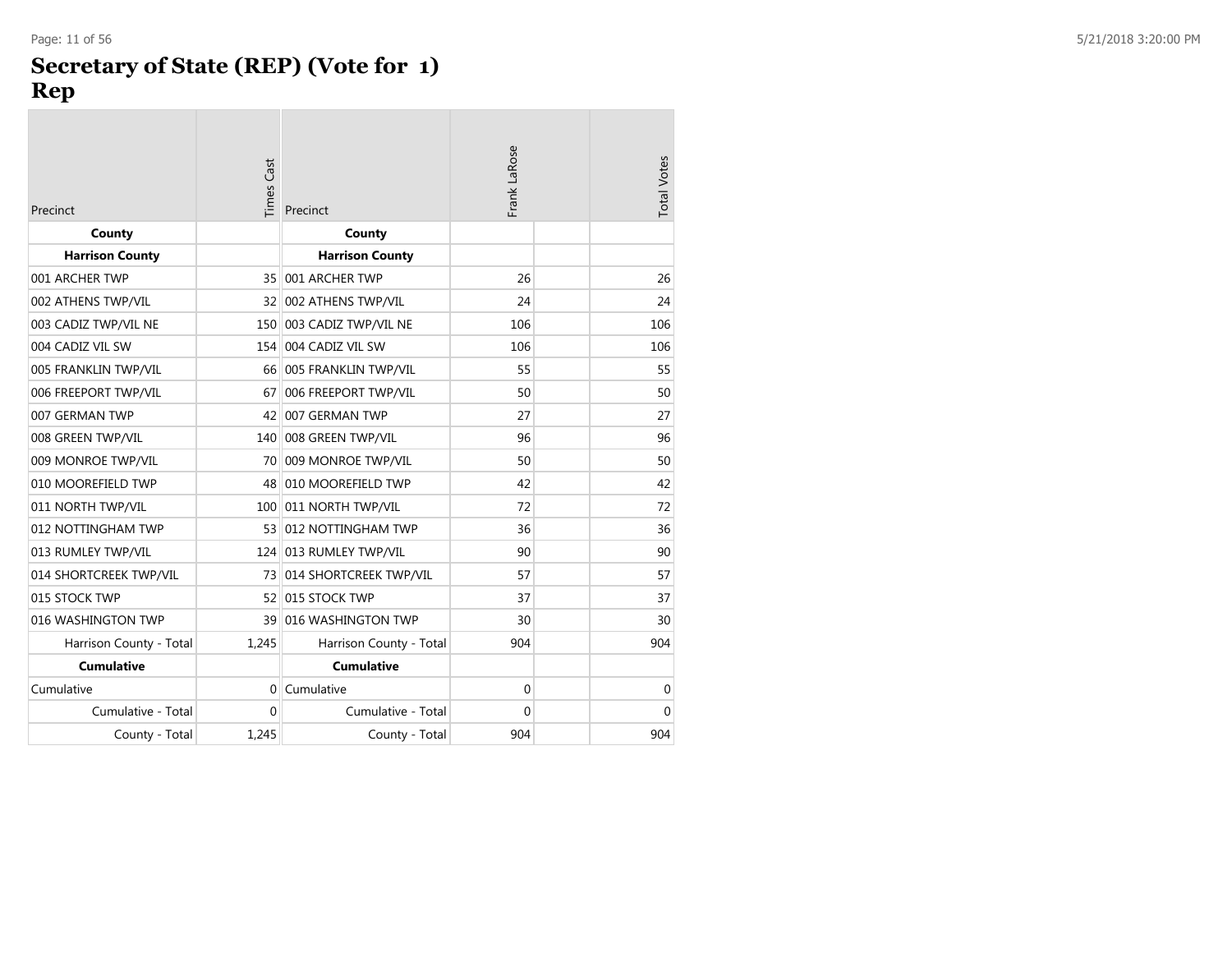#### **Treasurer of State (DEM) (Vote for 1 ) Dem**

| Precinct                | <b>Times Cast</b> | Precinct                  | Rob Richardson | <b>Total Votes</b> |
|-------------------------|-------------------|---------------------------|----------------|--------------------|
| County                  |                   | County                    |                |                    |
| <b>Harrison County</b>  |                   | <b>Harrison County</b>    |                |                    |
| 001 ARCHER TWP          |                   | 19 001 ARCHER TWP         | 16             | 16                 |
| 002 ATHENS TWP/VIL      | 47                | 002 ATHENS TWP/VIL        | 31             | 31                 |
| 003 CADIZ TWP/VIL NE    |                   | 94 003 CADIZ TWP/VIL NE   | 49             | 49                 |
| 004 CADIZ VIL SW        | 162               | 004 CADIZ VIL SW          | 109            | 109                |
| 005 FRANKLIN TWP/VIL    |                   | 39 005 FRANKLIN TWP/VIL   | 28             | 28                 |
| 006 FREEPORT TWP/VIL    | 39                | 006 FREEPORT TWP/VIL      | 24             | 24                 |
| 007 GERMAN TWP          | 35                | 007 GERMAN TWP            | 25             | 25                 |
| 008 GREEN TWP/VIL       | 124               | 008 GREEN TWP/VIL         | 78             | 78                 |
| 009 MONROE TWP/VIL      | 42                | 009 MONROE TWP/VIL        | 28             | 28                 |
| 010 MOOREFIELD TWP      | 25                | 010 MOOREFIELD TWP        | 17             | 17                 |
| 011 NORTH TWP/VIL       |                   | 76 011 NORTH TWP/VIL      | 44             | 44                 |
| 012 NOTTINGHAM TWP      |                   | 14 012 NOTTINGHAM TWP     | 7              | 7                  |
| 013 RUMLEY TWP/VIL      |                   | 68 013 RUMLEY TWP/VIL     | 48             | 48                 |
| 014 SHORTCREEK TWP/VIL  |                   | 78 014 SHORTCREEK TWP/VIL | 48             | 48                 |
| 015 STOCK TWP           |                   | 34 015 STOCK TWP          | 20             | 20                 |
| 016 WASHINGTON TWP      | 41                | 016 WASHINGTON TWP        | 30             | 30                 |
| Harrison County - Total | 937               | Harrison County - Total   | 602            | 602                |
| <b>Cumulative</b>       |                   | <b>Cumulative</b>         |                |                    |
| Cumulative              | 0                 | Cumulative                | 0              | $\mathbf 0$        |
| Cumulative - Total      | $\Omega$          | Cumulative - Total        | $\Omega$       | 0                  |
| County - Total          | 937               | County - Total            | 602            | 602                |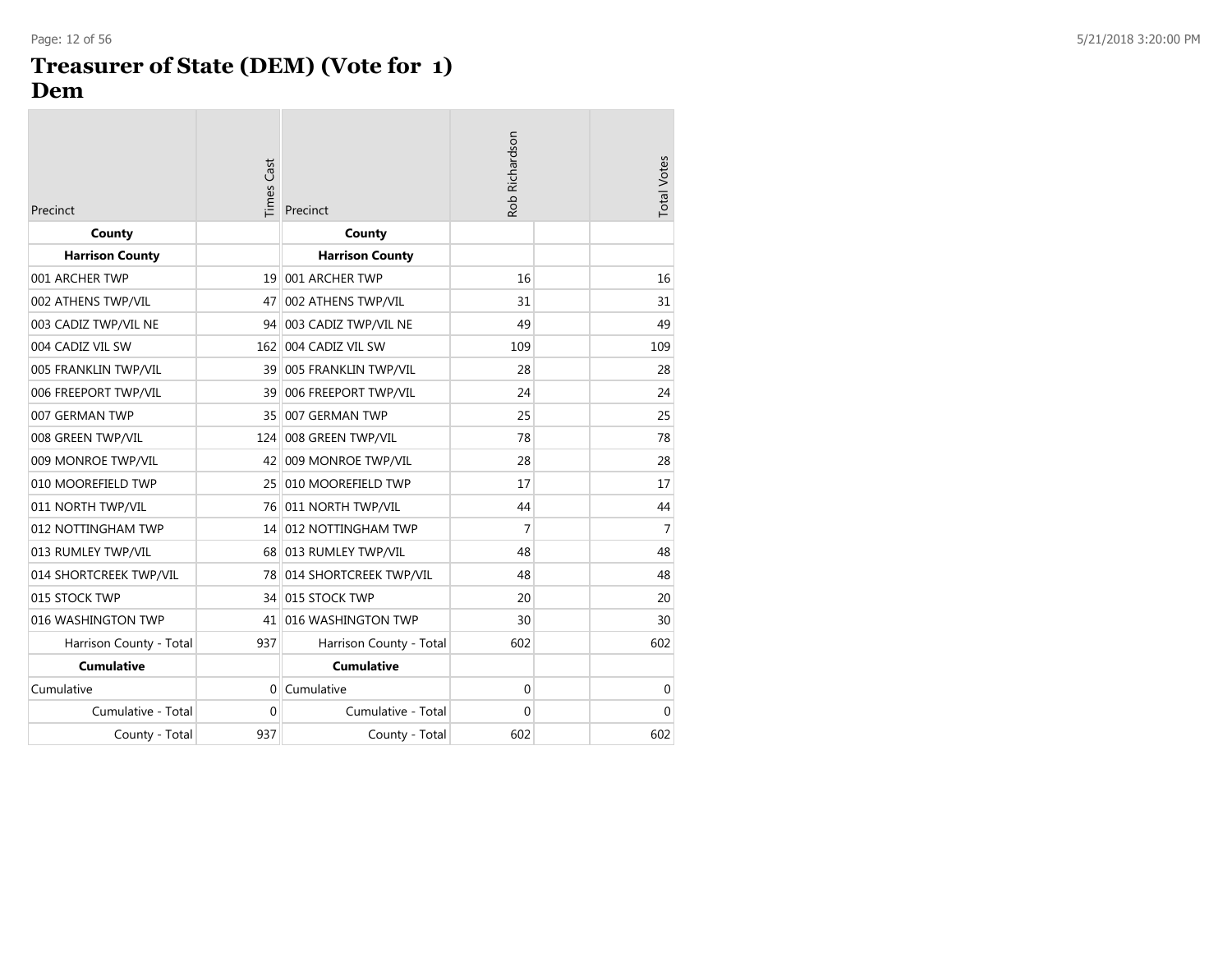#### **Treasurer of State (REP) (Vote for 1 ) Rep**

| Precinct                | Times Cast   | Precinct                  | Sandra O'Brien | Robert Sprague | <b>Total Votes</b> |
|-------------------------|--------------|---------------------------|----------------|----------------|--------------------|
| County                  |              | County                    |                |                |                    |
| <b>Harrison County</b>  |              | <b>Harrison County</b>    |                |                |                    |
| 001 ARCHER TWP          |              | 35 001 ARCHER TWP         | 20             | 12             | 32                 |
| 002 ATHENS TWP/VIL      | 32           | 002 ATHENS TWP/VIL        | 12             | 16             | 28                 |
| 003 CADIZ TWP/VIL NE    | 150          | 003 CADIZ TWP/VIL NE      | 72             | 43             | 115                |
| 004 CADIZ VIL SW        |              | 154 004 CADIZ VIL SW      | 66             | 61             | 127                |
| 005 FRANKLIN TWP/VIL    | 66           | 005 FRANKLIN TWP/VIL      | 33             | 30             | 63                 |
| 006 FREEPORT TWP/VIL    | 67           | 006 FREEPORT TWP/VIL      | 34             | 26             | 60                 |
| 007 GERMAN TWP          | 42           | 007 GERMAN TWP            | 25             | 8              | 33                 |
| 008 GREEN TWP/VIL       | 140          | 008 GREEN TWP/VIL         | 59             | 49             | 108                |
| 009 MONROE TWP/VIL      | 70           | 009 MONROE TWP/VIL        | 35             | 26             | 61                 |
| 010 MOOREFIELD TWP      |              | 48 010 MOOREFIELD TWP     | 17             | 25             | 42                 |
| 011 NORTH TWP/VIL       | 100          | 011 NORTH TWP/VIL         | 57             | 31             | 88                 |
| 012 NOTTINGHAM TWP      |              | 53 012 NOTTINGHAM TWP     | 26             | 18             | 44                 |
| 013 RUMLEY TWP/VIL      | 124          | 013 RUMLEY TWP/VIL        | 64             | 42             | 106                |
| 014 SHORTCREEK TWP/VIL  |              | 73 014 SHORTCREEK TWP/VIL | 21             | 41             | 62                 |
| 015 STOCK TWP           |              | 52 015 STOCK TWP          | 27             | 13             | 40                 |
| 016 WASHINGTON TWP      | 39           | 016 WASHINGTON TWP        | 16             | 16             | 32                 |
| Harrison County - Total | 1,245        | Harrison County - Total   | 584            | 457            | 1,041              |
| <b>Cumulative</b>       |              | <b>Cumulative</b>         |                |                |                    |
| Cumulative              |              | 0 Cumulative              | 0              | $\mathbf 0$    | $\mathbf{0}$       |
| Cumulative - Total      | $\mathbf{0}$ | Cumulative - Total        | $\Omega$       | $\mathbf{0}$   | $\Omega$           |
| County - Total          | 1,245        | County - Total            | 584            | 457            | 1,041              |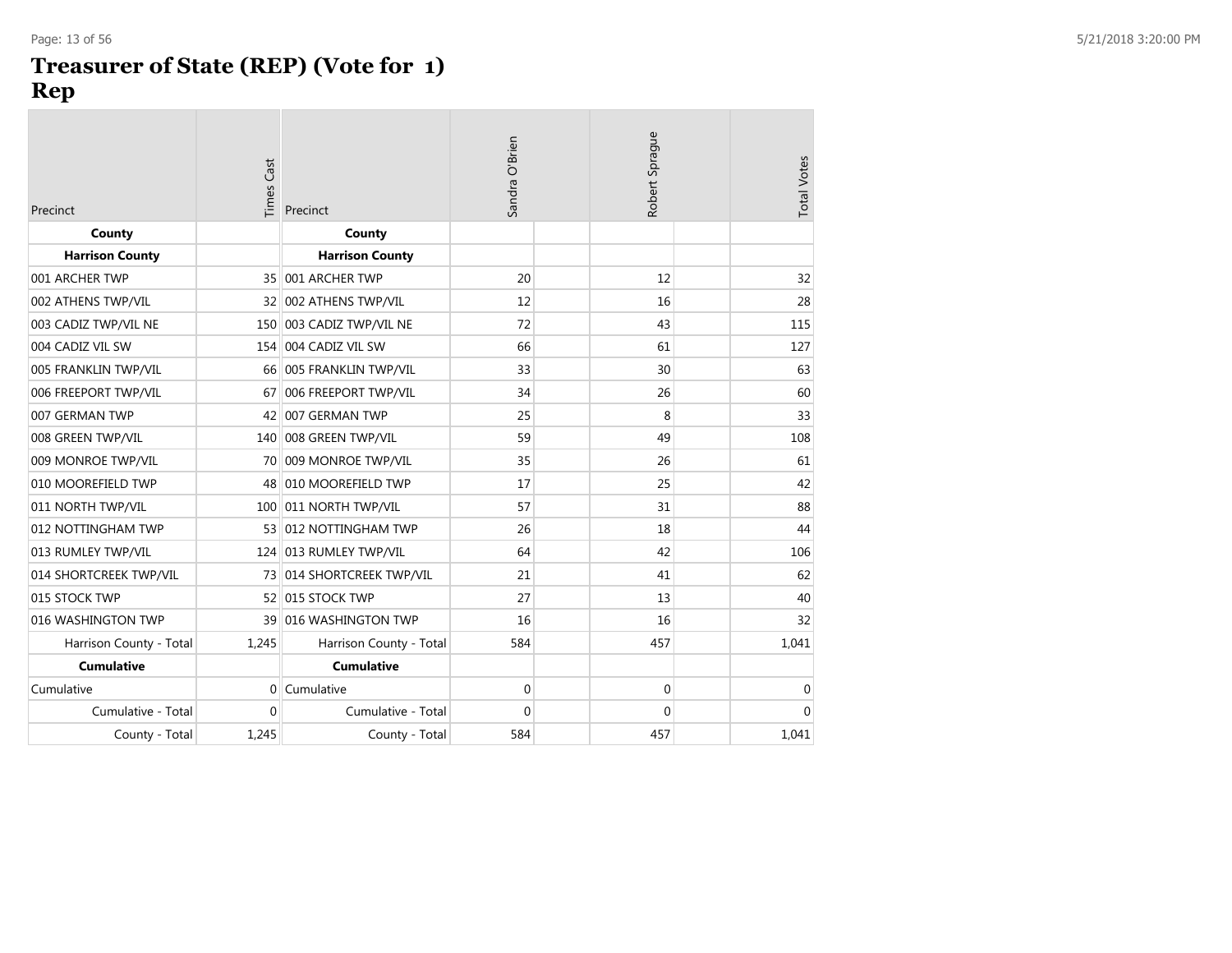$\mathcal{L}^{\text{max}}$ 

#### **Treasurer of State (GRN) (Vote for 1 ) GRN**

| Precinct                | <b>Times Cast</b> | Precinct                 | <b>Total Votes</b> |
|-------------------------|-------------------|--------------------------|--------------------|
| County                  |                   | County                   |                    |
| <b>Harrison County</b>  |                   | <b>Harrison County</b>   |                    |
| 001 ARCHER TWP          | 0                 | 001 ARCHER TWP           | 0                  |
| 002 ATHENS TWP/VIL      | $\Omega$          | 002 ATHENS TWP/VIL       | 0                  |
| 003 CADIZ TWP/VIL NE    |                   | 1 003 CADIZ TWP/VIL NE   | 0                  |
| 004 CADIZ VIL SW        |                   | 0 004 CADIZ VIL SW       | $\mathbf 0$        |
| 005 FRANKLIN TWP/VIL    | $\mathbf{1}$      | 005 FRANKLIN TWP/VIL     | $\overline{0}$     |
| 006 FREEPORT TWP/VIL    | $\overline{0}$    | 006 FREEPORT TWP/VIL     | $\mathbf 0$        |
| 007 GERMAN TWP          | 0                 | 007 GERMAN TWP           | $\mathbf 0$        |
| 008 GREEN TWP/VIL       | $\Omega$          | 008 GREEN TWP/VIL        | 0                  |
| 009 MONROE TWP/VIL      |                   | 1 009 MONROE TWP/VIL     | $\mathbf 0$        |
| 010 MOOREFIELD TWP      | $\Omega$          | 010 MOOREFIELD TWP       | $\mathbf 0$        |
| 011 NORTH TWP/VIL       |                   | 1 011 NORTH TWP/VIL      | 0                  |
| 012 NOTTINGHAM TWP      |                   | 0 012 NOTTINGHAM TWP     | 0                  |
| 013 RUMLEY TWP/VIL      |                   | 1 013 RUMLEY TWP/VIL     | $\overline{0}$     |
| 014 SHORTCREEK TWP/VIL  |                   | 0 014 SHORTCREEK TWP/VIL | $\mathbf 0$        |
| 015 STOCK TWP           |                   | 0 015 STOCK TWP          | 0                  |
| 016 WASHINGTON TWP      | $\Omega$          | 016 WASHINGTON TWP       | $\mathbf 0$        |
| Harrison County - Total | 5                 | Harrison County - Total  | 0                  |
| <b>Cumulative</b>       |                   | <b>Cumulative</b>        |                    |
| Cumulative              | 0                 | Cumulative               | $\mathbf 0$        |
| Cumulative - Total      | 0                 | Cumulative - Total       | $\mathbf 0$        |
| County - Total          | 5                 | County - Total           | $\Omega$           |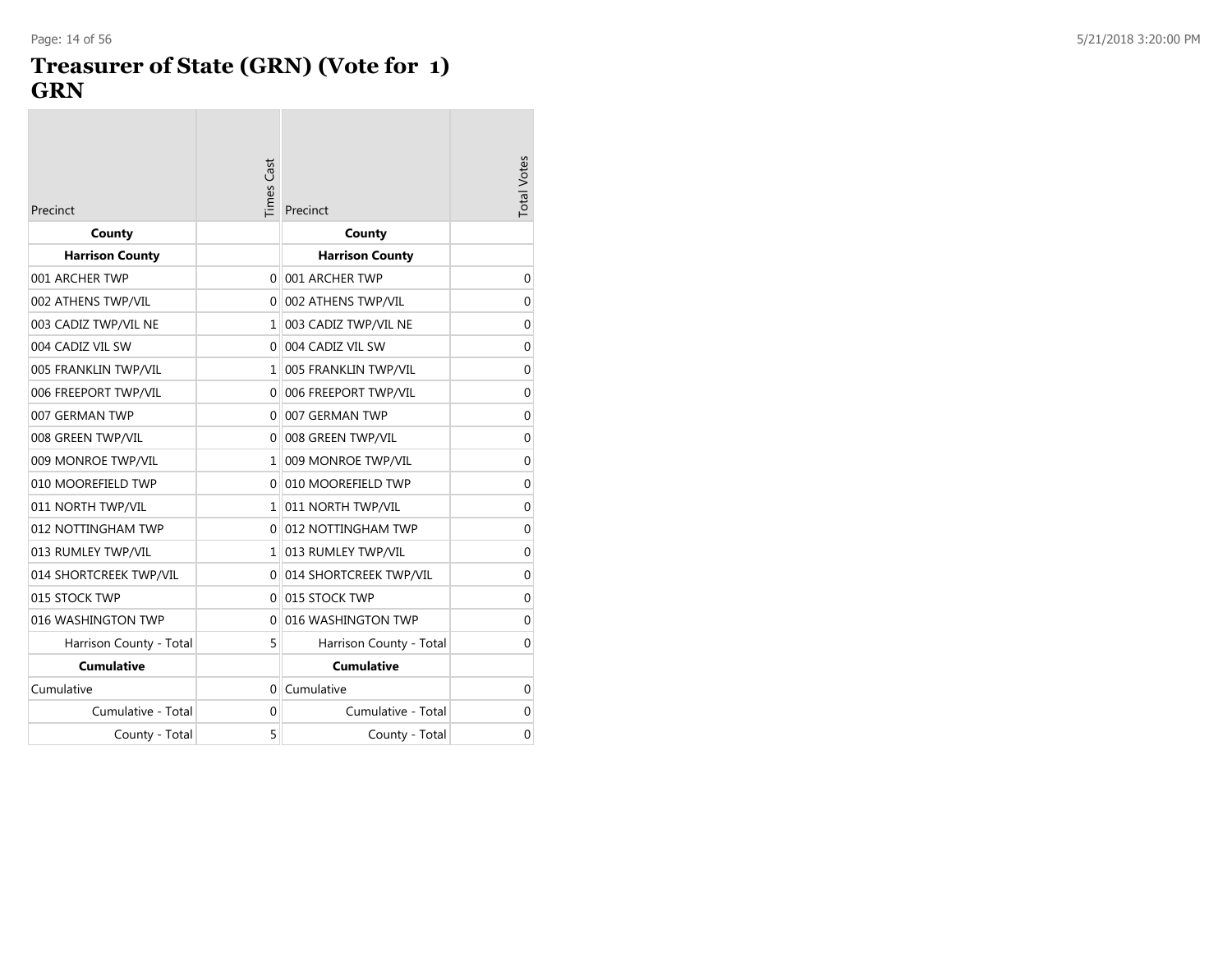#### **U.S. Senate (DEM) (Vote for 1 ) Dem**

| Precinct                | <b>Times Cast</b> | Precinct                  | Sherrod Brown | <b>Total Votes</b> |
|-------------------------|-------------------|---------------------------|---------------|--------------------|
| County                  |                   | County                    |               |                    |
| <b>Harrison County</b>  |                   | <b>Harrison County</b>    |               |                    |
| 001 ARCHER TWP          | 19                | 001 ARCHER TWP            | 19            | 19                 |
| 002 ATHENS TWP/VIL      | 47                | 002 ATHENS TWP/VIL        | 39            | 39                 |
| 003 CADIZ TWP/VIL NE    | 94                | 003 CADIZ TWP/VIL NE      | 72            | 72                 |
| 004 CADIZ VIL SW        | 162               | 004 CADIZ VIL SW          | 125           | 125                |
| 005 FRANKLIN TWP/VIL    |                   | 39 005 FRANKLIN TWP/VIL   | 32            | 32                 |
| 006 FREEPORT TWP/VIL    | 39                | 006 FREEPORT TWP/VIL      | 30            | 30                 |
| 007 GERMAN TWP          | 35                | 007 GERMAN TWP            | 30            | 30                 |
| 008 GREEN TWP/VIL       | 124               | 008 GREEN TWP/VIL         | 103           | 103                |
| 009 MONROE TWP/VIL      | 42                | 009 MONROE TWP/VIL        | 34            | 34                 |
| 010 MOOREFIELD TWP      | 25                | 010 MOOREFIELD TWP        | 20            | 20                 |
| 011 NORTH TWP/VIL       |                   | 76 011 NORTH TWP/VIL      | 56            | 56                 |
| 012 NOTTINGHAM TWP      |                   | 14 012 NOTTINGHAM TWP     | 9             | 9                  |
| 013 RUMLEY TWP/VIL      |                   | 68 013 RUMLEY TWP/VIL     | 55            | 55                 |
| 014 SHORTCREEK TWP/VIL  |                   | 78 014 SHORTCREEK TWP/VIL | 72            | 72                 |
| 015 STOCK TWP           |                   | 34 015 STOCK TWP          | 26            | 26                 |
| 016 WASHINGTON TWP      |                   | 41 016 WASHINGTON TWP     | 35            | 35                 |
| Harrison County - Total | 937               | Harrison County - Total   | 757           | 757                |
| <b>Cumulative</b>       |                   | <b>Cumulative</b>         |               |                    |
| Cumulative              | $\Omega$          | Cumulative                | $\mathbf 0$   | $\mathbf 0$        |
| Cumulative - Total      | $\Omega$          | Cumulative - Total        | $\Omega$      | $\Omega$           |
| County - Total          | 937               | County - Total            | 757           | 757                |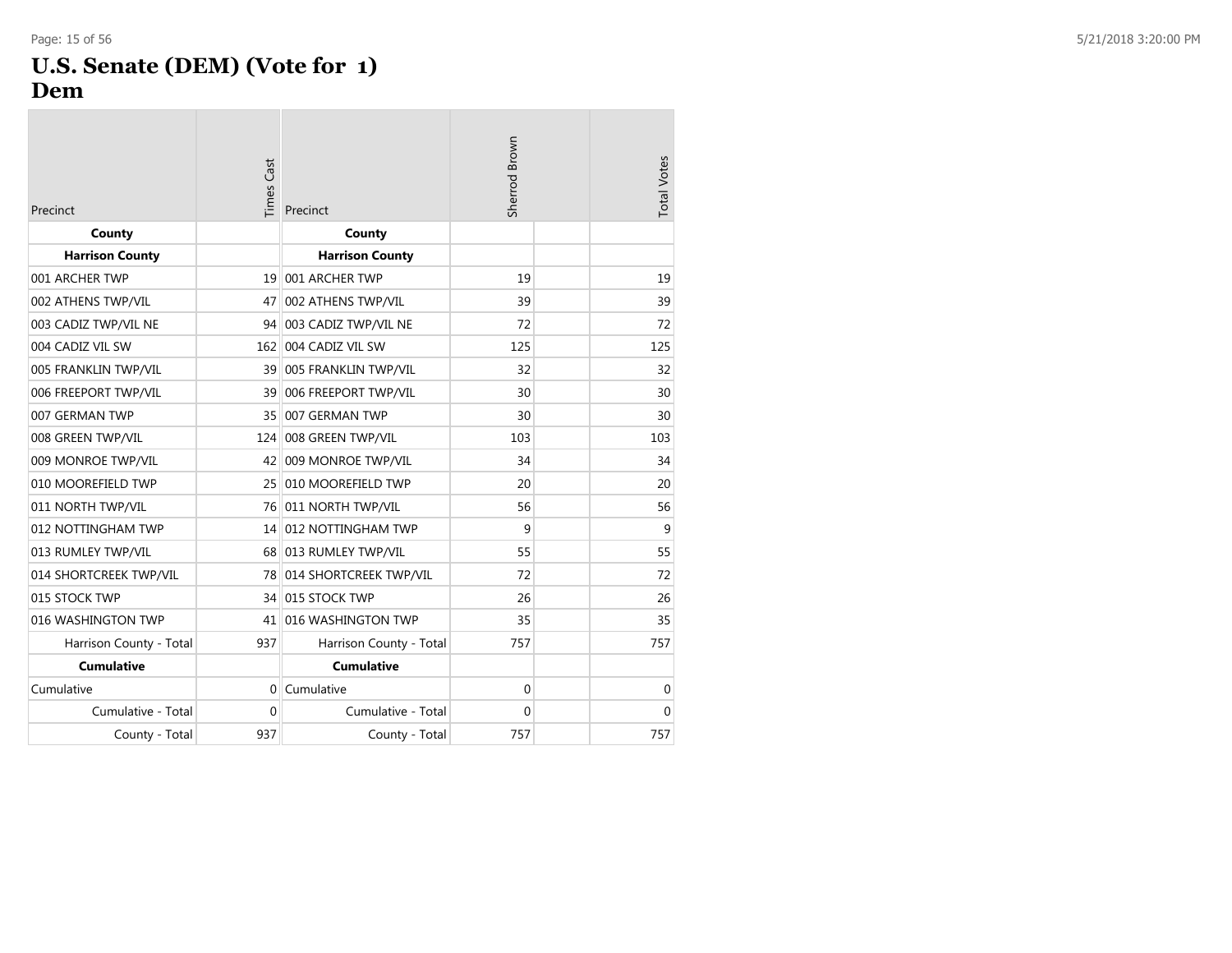#### **U.S. Senate (REP) (Vote for 1 ) Rep**

| Precinct                | Times Cast     | Precinct                  | Melissa Ackison | Don Elijah Eckhart | Mike Gibbons | Dan Kiley      | Jim Renacci |  |
|-------------------------|----------------|---------------------------|-----------------|--------------------|--------------|----------------|-------------|--|
| County                  |                | County                    |                 |                    |              |                |             |  |
| <b>Harrison County</b>  |                | <b>Harrison County</b>    |                 |                    |              |                |             |  |
| 001 ARCHER TWP          |                | 35 001 ARCHER TWP         | 6               | $\mathbf 0$        | 12           | $\overline{4}$ | 12          |  |
| 002 ATHENS TWP/VIL      |                | 32 002 ATHENS TWP/VIL     | $\mathbf 1$     | $\mathbf 1$        | 17           | $\overline{2}$ | 5           |  |
| 003 CADIZ TWP/VIL NE    |                | 150 003 CADIZ TWP/VIL NE  | 16              | $\overline{2}$     | 63           | 5              | 36          |  |
| 004 CADIZ VIL SW        |                | 154 004 CADIZ VIL SW      | 13              | $\overline{7}$     | 61           | 13             | 43          |  |
| 005 FRANKLIN TWP/VIL    |                | 66 005 FRANKLIN TWP/VIL   | $\overline{4}$  | 8                  | 20           | $\mathbf 0$    | 32          |  |
| 006 FREEPORT TWP/VIL    |                | 67 006 FREEPORT TWP/VIL   | 14              | $\overline{2}$     | 26           | 3              | 18          |  |
| 007 GERMAN TWP          |                | 42 007 GERMAN TWP         | 10              | $\mathbf 0$        | 15           | $\overline{3}$ | 9           |  |
| 008 GREEN TWP/VIL       |                | 140 008 GREEN TWP/VIL     | 16              | $\mathbf{1}$       | 47           | 10             | 49          |  |
| 009 MONROE TWP/VIL      |                | 70 009 MONROE TWP/VIL     | $\overline{4}$  | 3                  | 28           | $\overline{2}$ | 30          |  |
| 010 MOOREFIELD TWP      |                | 48 010 MOOREFIELD TWP     | $\overline{3}$  | 4                  | 24           | $\mathbf 0$    | 13          |  |
| 011 NORTH TWP/VIL       |                | 100 011 NORTH TWP/VIL     | 18              | 4                  | 44           | $\mathbf{1}$   | 29          |  |
| 012 NOTTINGHAM TWP      |                | 53 012 NOTTINGHAM TWP     | $\overline{4}$  | $\mathbf 1$        | 32           | $\mathbf 1$    | 11          |  |
| 013 RUMLEY TWP/VIL      |                | 124 013 RUMLEY TWP/VIL    | 15              | $\overline{4}$     | 48           | 9              | 42          |  |
| 014 SHORTCREEK TWP/VIL  |                | 73 014 SHORTCREEK TWP/VIL | $\overline{7}$  | 2                  | 28           | 5              | 28          |  |
| 015 STOCK TWP           |                | 52 015 STOCK TWP          | 3               | $\mathbf 0$        | 18           | $\mathbf 0$    | 24          |  |
| 016 WASHINGTON TWP      |                | 39 016 WASHINGTON TWP     | $\overline{7}$  | $\mathbf 0$        | 18           | $\overline{2}$ | 11          |  |
| Harrison County - Total | 1,245          | Harrison County - Total   | 141             | 39                 | 501          | 60             | 392         |  |
| <b>Cumulative</b>       |                | <b>Cumulative</b>         |                 |                    |              |                |             |  |
| Cumulative              | $\overline{0}$ | Cumulative                | $\mathbf 0$     | $\mathbf 0$        | $\mathbf 0$  | $\mathbf 0$    | $\mathbf 0$ |  |
| Cumulative - Total      | $\mathbf{0}$   | Cumulative - Total        | $\mathbf{0}$    | $\mathbf 0$        | $\Omega$     | $\mathbf{0}$   | $\mathbf 0$ |  |
| County - Total          | 1,245          | County - Total            | 141             | 39                 | 501          | 60             | 392         |  |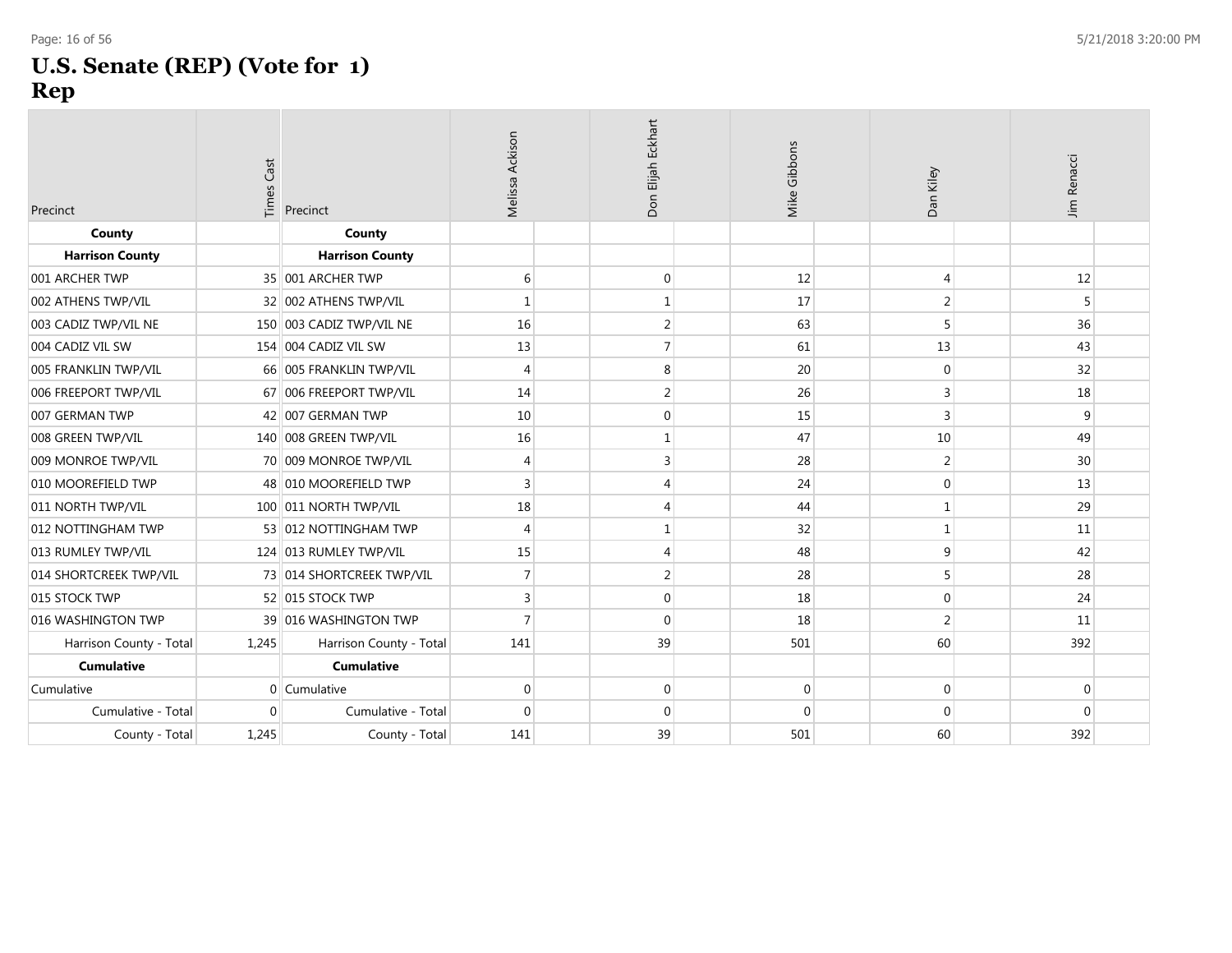| Precinct                | otal Votes |
|-------------------------|------------|
| County                  |            |
| <b>Harrison County</b>  |            |
| 001 ARCHER TWP          | 34         |
| 002 ATHENS TWP/VIL      | 26         |
| 003 CADIZ TWP/VIL NE    | 122        |
| 004 CADIZ VIL SW        | 137        |
| 005 FRANKLIN TWP/VIL    | 64         |
| 006 FREEPORT TWP/VIL    | 63         |
| 007 GERMAN TWP          | 37         |
| 008 GREEN TWP/VIL       | 123        |
| 009 MONROE TWP/VIL      | 67         |
| 010 MOOREFIELD TWP      | 44         |
| 011 NORTH TWP/VIL       | 96         |
| 012 NOTTINGHAM TWP      | 49         |
| 013 RUMLEY TWP/VIL      | 119        |
| 014 SHORTCREEK TWP/VIL  | 70         |
| 015 STOCK TWP           | 45         |
| 016 WASHINGTON TWP      | 38         |
| Harrison County - Total | 1,134      |
| Cumulative              |            |
| Cumulative              | 0          |
| Cumulative - Total      | 0          |
| County - Total          | 1,134      |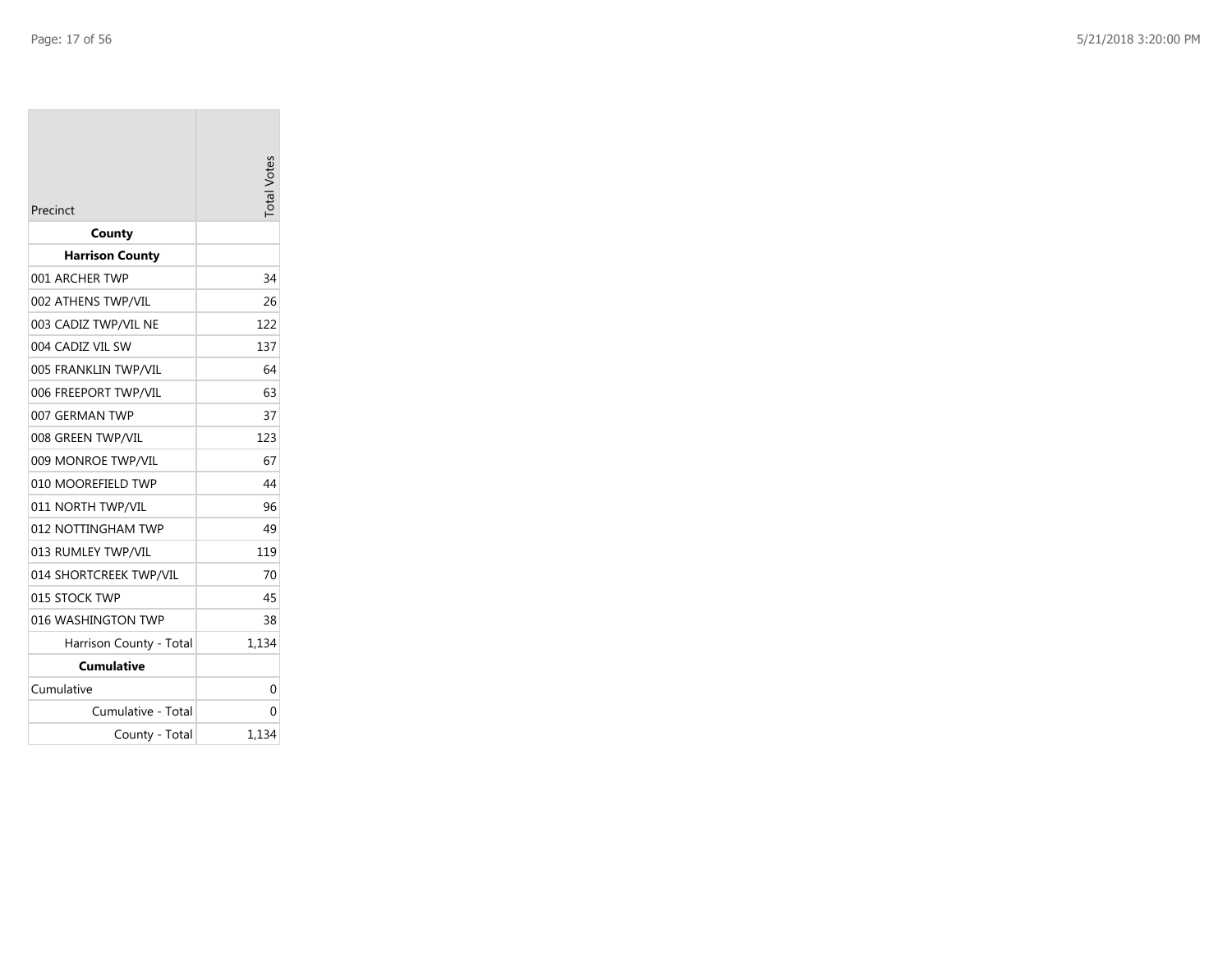**College** 

#### **U.S. Senate (GRN) (Vote for 1 ) GRN**

| Precinct                | <b>Times Cast</b> | Precinct                 | <b>Total Votes</b> |
|-------------------------|-------------------|--------------------------|--------------------|
| County                  |                   | County                   |                    |
| <b>Harrison County</b>  |                   | <b>Harrison County</b>   |                    |
| 001 ARCHER TWP          | $\Omega$          | 001 ARCHER TWP           | $\mathbf{0}$       |
| 002 ATHENS TWP/VIL      | $\Omega$          | 002 ATHENS TWP/VIL       | $\Omega$           |
| 003 CADIZ TWP/VIL NE    | $\mathbf{1}$      | 003 CADIZ TWP/VIL NE     | 0                  |
| 004 CADIZ VIL SW        | 0                 | 004 CADIZ VIL SW         | $\mathbf 0$        |
| 005 FRANKLIN TWP/VIL    | $\mathbf{1}$      | 005 FRANKLIN TWP/VIL     | $\mathbf 0$        |
| 006 FREEPORT TWP/VIL    |                   | 0 006 FREEPORT TWP/VIL   | 0                  |
| 007 GERMAN TWP          | $\Omega$          | 007 GERMAN TWP           | $\mathbf{0}$       |
| 008 GREEN TWP/VIL       | $\Omega$          | 008 GREEN TWP/VIL        | $\mathbf 0$        |
| 009 MONROE TWP/VIL      | 1                 | 009 MONROE TWP/VIL       | $\mathbf 0$        |
| 010 MOOREFIELD TWP      | $\Omega$          | 010 MOOREFIELD TWP       | $\mathbf 0$        |
| 011 NORTH TWP/VIL       | $\mathbf{1}$      | 011 NORTH TWP/VIL        | 0                  |
| 012 NOTTINGHAM TWP      | $\Omega$          | 012 NOTTINGHAM TWP       | $\mathbf 0$        |
| 013 RUMLEY TWP/VIL      |                   | 1 013 RUMLEY TWP/VIL     | $\mathbf{1}$       |
| 014 SHORTCREEK TWP/VIL  |                   | 0 014 SHORTCREEK TWP/VIL | 0                  |
| 015 STOCK TWP           | $\Omega$          | 015 STOCK TWP            | $\mathbf 0$        |
| 016 WASHINGTON TWP      | $\Omega$          | 016 WASHINGTON TWP       | $\mathbf 0$        |
| Harrison County - Total | 5                 | Harrison County - Total  | $\mathbf{1}$       |
| <b>Cumulative</b>       |                   | <b>Cumulative</b>        |                    |
| Cumulative              | $\Omega$          | Cumulative               | $\mathbf{0}$       |
| Cumulative - Total      | 0                 | Cumulative - Total       | 0                  |
| County - Total          | 5                 | County - Total           | $\mathbf{1}$       |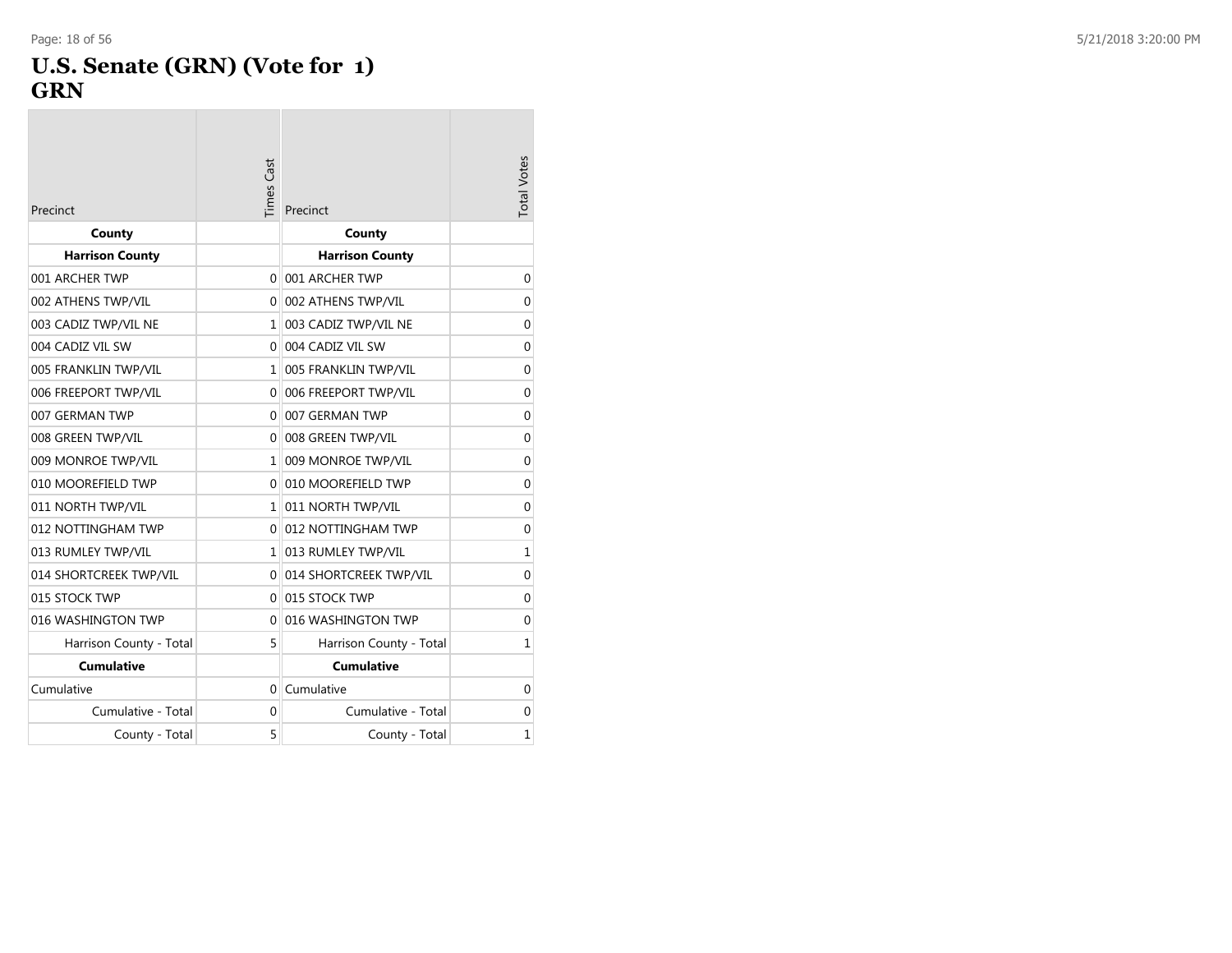#### **U.S. Representative 6th District (DEM) (Vote for 1) Dem**

| Precinct                | <b>Times Cast</b> | Precinct                  | Werner Lange | Shawna Roberts | <b>Total Votes</b> |
|-------------------------|-------------------|---------------------------|--------------|----------------|--------------------|
| County                  |                   | County                    |              |                |                    |
| <b>Harrison County</b>  |                   | <b>Harrison County</b>    |              |                |                    |
| 001 ARCHER TWP          |                   | 19 001 ARCHER TWP         | 1            | 17             | 18                 |
| 002 ATHENS TWP/VIL      | 47                | 002 ATHENS TWP/VIL        | 7            | 29             | 36                 |
| 003 CADIZ TWP/VIL NE    |                   | 94 003 CADIZ TWP/VIL NE   | 19           | 50             | 69                 |
| 004 CADIZ VIL SW        |                   | 162 004 CADIZ VIL SW      | 26           | 95             | 121                |
| 005 FRANKLIN TWP/VIL    | 39                | 005 FRANKLIN TWP/VIL      | 13           | 20             | 33                 |
| 006 FREEPORT TWP/VIL    | 39                | 006 FREEPORT TWP/VIL      | 5            | 22             | 27                 |
| 007 GERMAN TWP          | 35                | 007 GERMAN TWP            | 6            | 26             | 32                 |
| 008 GREEN TWP/VIL       | 124               | 008 GREEN TWP/VIL         | 16           | 76             | 92                 |
| 009 MONROE TWP/VIL      | 42                | 009 MONROE TWP/VIL        | 8            | 29             | 37                 |
| 010 MOOREFIELD TWP      |                   | 25 010 MOOREFIELD TWP     | 4            | 15             | 19                 |
| 011 NORTH TWP/VIL       | 76                | 011 NORTH TWP/VIL         | 16           | 44             | 60                 |
| 012 NOTTINGHAM TWP      |                   | 14 012 NOTTINGHAM TWP     | 1            | 7              | 8                  |
| 013 RUMLEY TWP/VIL      |                   | 68 013 RUMLEY TWP/VIL     | 10           | 45             | 55                 |
| 014 SHORTCREEK TWP/VIL  |                   | 78 014 SHORTCREEK TWP/VIL | 10           | 56             | 66                 |
| 015 STOCK TWP           |                   | 34 015 STOCK TWP          | 6            | 15             | 21                 |
| 016 WASHINGTON TWP      | 41                | 016 WASHINGTON TWP        | 13           | 23             | 36                 |
| Harrison County - Total | 937               | Harrison County - Total   | 161          | 569            | 730                |
| <b>Cumulative</b>       |                   | <b>Cumulative</b>         |              |                |                    |
| Cumulative              | $\mathbf{0}$      | Cumulative                | $\mathbf 0$  | 0              | $\mathbf 0$        |
| Cumulative - Total      | $\mathbf{0}$      | Cumulative - Total        | 0            | 0              | $\mathbf 0$        |
| County - Total          | 937               | County - Total            | 161          | 569            | 730                |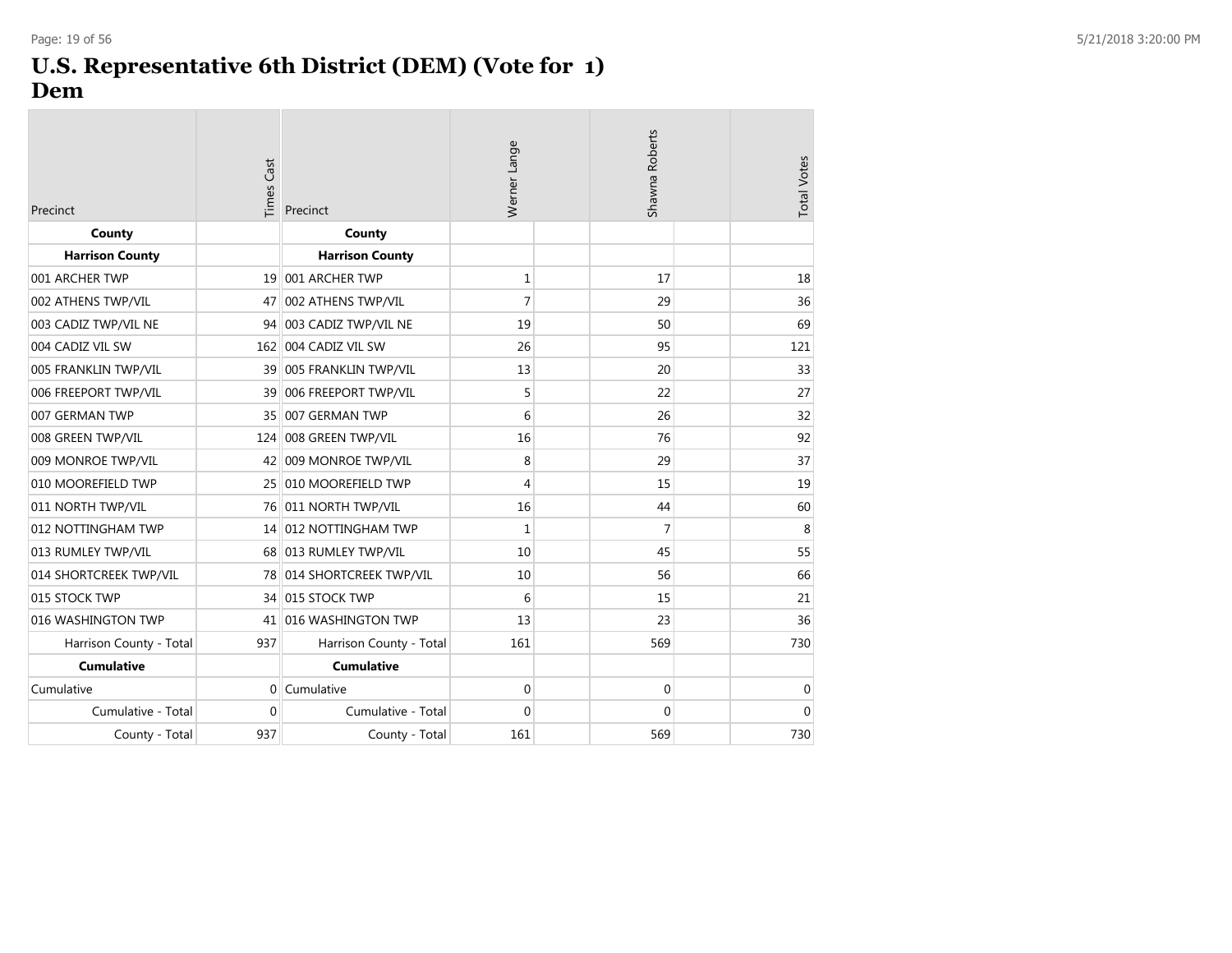#### **U.S. Representative 6th District (REP) (Vote for 1) Rep**

| Precinct                | <b>Times Cast</b> | Precinct                  | Robert J. Blazek |  | Bill Johnson |  | <b>Total Votes</b> |
|-------------------------|-------------------|---------------------------|------------------|--|--------------|--|--------------------|
| County                  |                   | County                    |                  |  |              |  |                    |
| <b>Harrison County</b>  |                   | <b>Harrison County</b>    |                  |  |              |  |                    |
| 001 ARCHER TWP          |                   | 35 001 ARCHER TWP         | 6                |  | 28           |  | 34                 |
| 002 ATHENS TWP/VIL      | 32 <sup>1</sup>   | 002 ATHENS TWP/VIL        | $\overline{2}$   |  | 29           |  | 31                 |
| 003 CADIZ TWP/VIL NE    |                   | 150 003 CADIZ TWP/VIL NE  | 14               |  | 126          |  | 140                |
| 004 CADIZ VIL SW        |                   | 154 004 CADIZ VIL SW      | 19               |  | 127          |  | 146                |
| 005 FRANKLIN TWP/VIL    |                   | 66 005 FRANKLIN TWP/VIL   | 11               |  | 53           |  | 64                 |
| 006 FREEPORT TWP/VIL    | 67                | 006 FREEPORT TWP/VIL      | 11               |  | 51           |  | 62                 |
| 007 GERMAN TWP          |                   | 42 007 GERMAN TWP         | 5                |  | 34           |  | 39                 |
| 008 GREEN TWP/VIL       |                   | 140 008 GREEN TWP/VIL     | 19               |  | 109          |  | 128                |
| 009 MONROE TWP/VIL      |                   | 70 009 MONROE TWP/VIL     | $\overline{7}$   |  | 61           |  | 68                 |
| 010 MOOREFIELD TWP      |                   | 48 010 MOOREFIELD TWP     | $\mathsf 3$      |  | 44           |  | 47                 |
| 011 NORTH TWP/VIL       |                   | 100 011 NORTH TWP/VIL     | 21               |  | 75           |  | 96                 |
| 012 NOTTINGHAM TWP      |                   | 53 012 NOTTINGHAM TWP     | $\overline{2}$   |  | 46           |  | 48                 |
| 013 RUMLEY TWP/VIL      |                   | 124 013 RUMLEY TWP/VIL    | 17               |  | 103          |  | 120                |
| 014 SHORTCREEK TWP/VIL  |                   | 73 014 SHORTCREEK TWP/VIL | $\overline{4}$   |  | 66           |  | 70                 |
| 015 STOCK TWP           |                   | 52 015 STOCK TWP          | 5                |  | 43           |  | 48                 |
| 016 WASHINGTON TWP      | 39                | 016 WASHINGTON TWP        | 6                |  | 32           |  | 38                 |
| Harrison County - Total | 1,245             | Harrison County - Total   | 152              |  | 1,027        |  | 1,179              |
| <b>Cumulative</b>       |                   | <b>Cumulative</b>         |                  |  |              |  |                    |
| Cumulative              | $\overline{0}$    | Cumulative                | $\mathbf 0$      |  | 0            |  | $\mathbf 0$        |
| Cumulative - Total      | $\mathbf{0}$      | Cumulative - Total        | $\mathbf{0}$     |  | $\mathbf{0}$ |  | $\mathbf{0}$       |
| County - Total          | 1,245             | County - Total            | 152              |  | 1.027        |  | 1,179              |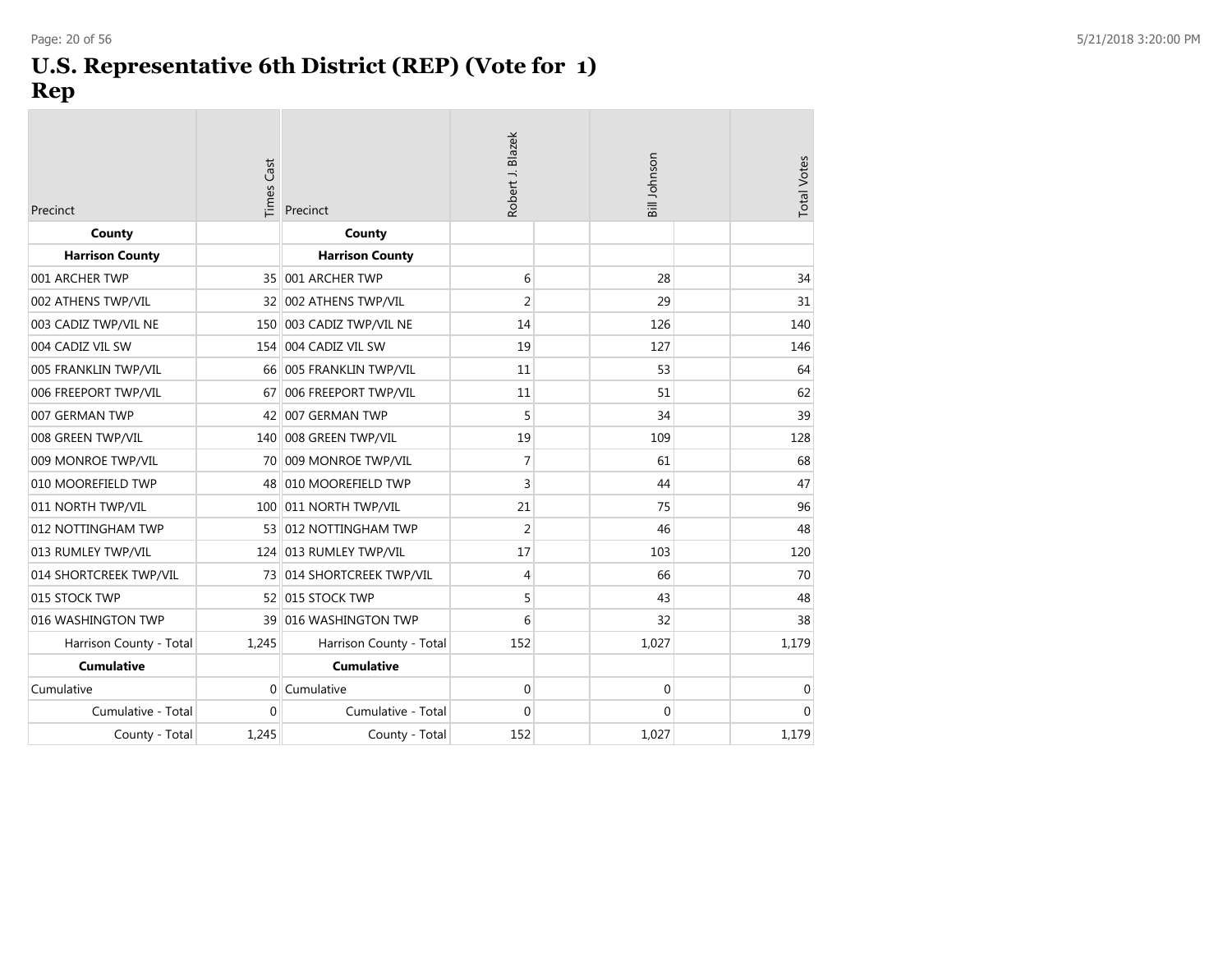#### **Justice of the Supreme Court 1-1-2019 (DEM) (Vote for 1) Dem**

| Precinct                | <b>Times Cast</b> | Precinct                  | Michael P.<br>Donnelly | <b>Total Votes</b> |
|-------------------------|-------------------|---------------------------|------------------------|--------------------|
| County                  |                   | County                    |                        |                    |
| <b>Harrison County</b>  |                   | <b>Harrison County</b>    |                        |                    |
| 001 ARCHER TWP          | 19                | 001 ARCHER TWP            | 17                     | 17                 |
| 002 ATHENS TWP/VIL      | 47                | 002 ATHENS TWP/VIL        | 36                     | 36                 |
| 003 CADIZ TWP/VIL NE    | 94                | 003 CADIZ TWP/VIL NE      | 57                     | 57                 |
| 004 CADIZ VIL SW        | 162               | 004 CADIZ VIL SW          | 115                    | 115                |
| 005 FRANKLIN TWP/VIL    |                   | 39 005 FRANKLIN TWP/VIL   | 29                     | 29                 |
| 006 FREEPORT TWP/VIL    | 39                | 006 FREEPORT TWP/VIL      | 30                     | 30                 |
| 007 GERMAN TWP          | 35                | 007 GERMAN TWP            | 26                     | 26                 |
| 008 GREEN TWP/VIL       | 124               | 008 GREEN TWP/VIL         | 89                     | 89                 |
| 009 MONROE TWP/VIL      | 42                | 009 MONROE TWP/VIL        | 32                     | 32                 |
| 010 MOOREFIELD TWP      | 25                | 010 MOOREFIELD TWP        | 18                     | 18                 |
| 011 NORTH TWP/VIL       |                   | 76 011 NORTH TWP/VIL      | 49                     | 49                 |
| 012 NOTTINGHAM TWP      |                   | 14 012 NOTTINGHAM TWP     | 7                      | 7                  |
| 013 RUMLEY TWP/VIL      |                   | 68 013 RUMLEY TWP/VIL     | 48                     | 48                 |
| 014 SHORTCREEK TWP/VIL  |                   | 78 014 SHORTCREEK TWP/VIL | 54                     | 54                 |
| 015 STOCK TWP           |                   | 34 015 STOCK TWP          | 23                     | 23                 |
| 016 WASHINGTON TWP      | 41                | 016 WASHINGTON TWP        | 33                     | 33                 |
| Harrison County - Total | 937               | Harrison County - Total   | 663                    | 663                |
| <b>Cumulative</b>       |                   | <b>Cumulative</b>         |                        |                    |
| Cumulative              | 0                 | Cumulative                | 0                      | 0                  |
| Cumulative - Total      | $\Omega$          | Cumulative - Total        | $\Omega$               | $\Omega$           |
| County - Total          | 937               | County - Total            | 663                    | 663                |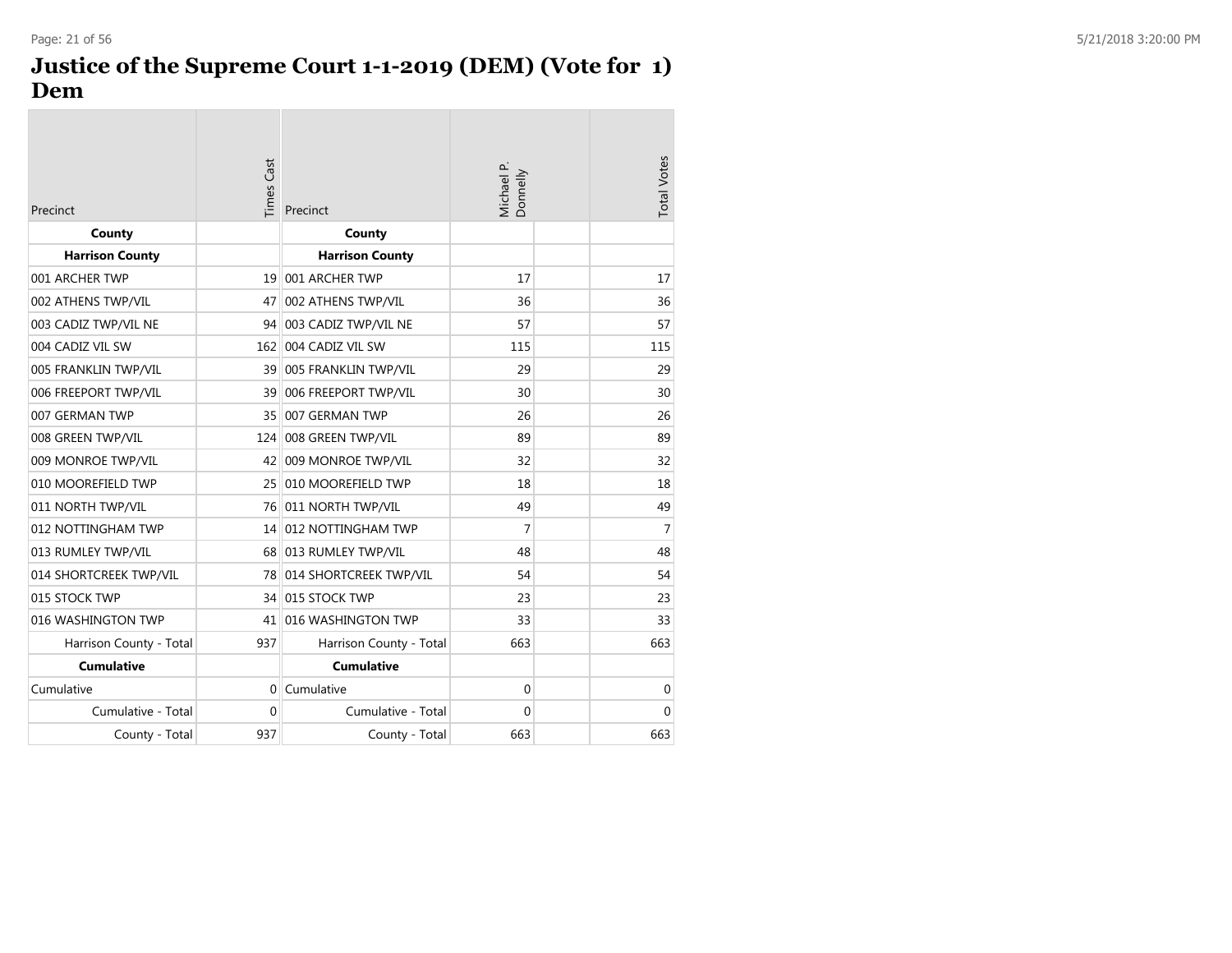## **Justice of the Supreme Court 1-1-2019 (REP) (Vote for 1) Rep**

| Precinct                | <b>Times Cast</b> | Precinct                  | Craig Baldwin | <b>Total Votes</b> |
|-------------------------|-------------------|---------------------------|---------------|--------------------|
| County                  |                   | County                    |               |                    |
| <b>Harrison County</b>  |                   | <b>Harrison County</b>    |               |                    |
| 001 ARCHER TWP          | 35                | 001 ARCHER TWP            | 25            | 25                 |
| 002 ATHENS TWP/VIL      | 32                | 002 ATHENS TWP/VIL        | 22            | 22                 |
| 003 CADIZ TWP/VIL NE    | 150               | 003 CADIZ TWP/VIL NE      | 111           | 111                |
| 004 CADIZ VIL SW        | 154               | 004 CADIZ VIL SW          | 105           | 105                |
| 005 FRANKLIN TWP/VIL    |                   | 66 005 FRANKLIN TWP/VIL   | 57            | 57                 |
| 006 FREEPORT TWP/VIL    | 67                | 006 FREEPORT TWP/VIL      | 52            | 52                 |
| 007 GERMAN TWP          | 42                | 007 GERMAN TWP            | 29            | 29                 |
| 008 GREEN TWP/VIL       | 140               | 008 GREEN TWP/VIL         | 95            | 95                 |
| 009 MONROE TWP/VIL      | 70                | 009 MONROE TWP/VIL        | 55            | 55                 |
| 010 MOOREFIELD TWP      | 48                | 010 MOOREFIELD TWP        | 38            | 38                 |
| 011 NORTH TWP/VIL       |                   | 100 011 NORTH TWP/VIL     | 75            | 75                 |
| 012 NOTTINGHAM TWP      |                   | 53 012 NOTTINGHAM TWP     | 36            | 36                 |
| 013 RUMLEY TWP/VIL      |                   | 124 013 RUMLEY TWP/VIL    | 89            | 89                 |
| 014 SHORTCREEK TWP/VIL  |                   | 73 014 SHORTCREEK TWP/VIL | 58            | 58                 |
| 015 STOCK TWP           |                   | 52 015 STOCK TWP          | 38            | 38                 |
| 016 WASHINGTON TWP      | 39                | 016 WASHINGTON TWP        | 36            | 36                 |
| Harrison County - Total | 1,245             | Harrison County - Total   | 921           | 921                |
| <b>Cumulative</b>       |                   | <b>Cumulative</b>         |               |                    |
| Cumulative              | 0                 | Cumulative                | $\Omega$      | $\mathbf 0$        |
| Cumulative - Total      | $\Omega$          | Cumulative - Total        | $\Omega$      | $\Omega$           |
| County - Total          | 1,245             | County - Total            | 921           | 921                |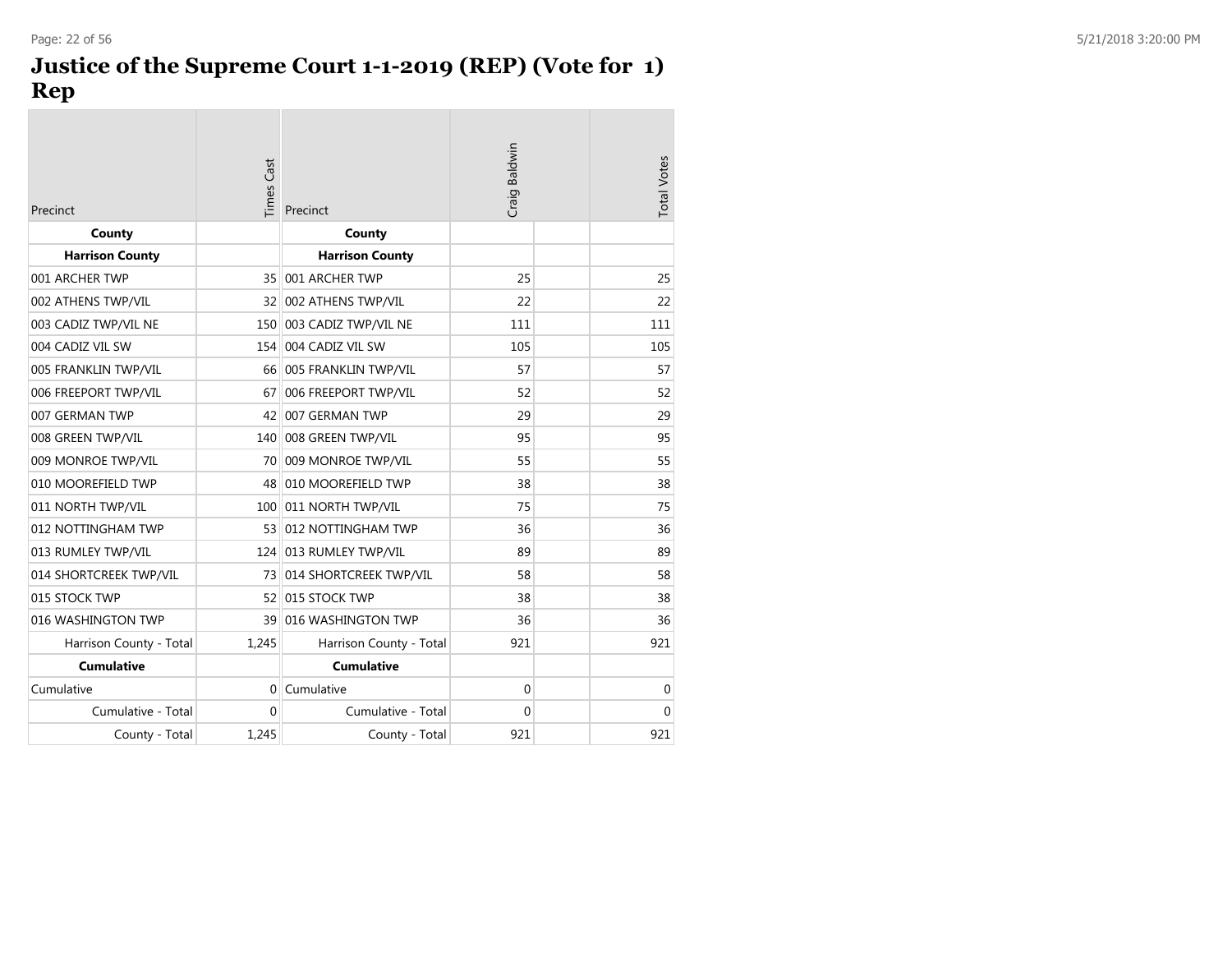#### **Justice of the Supreme Court 1-2-2019 (DEM) (Vote for 1) Dem**

m.

| Precinct                | <b>Times Cast</b> | Precinct                  | Melody J. Stewart | <b>Total Votes</b> |
|-------------------------|-------------------|---------------------------|-------------------|--------------------|
| County                  |                   | County                    |                   |                    |
| <b>Harrison County</b>  |                   | <b>Harrison County</b>    |                   |                    |
| 001 ARCHER TWP          | 19                | 001 ARCHER TWP            | 16                | 16                 |
| 002 ATHENS TWP/VIL      | 47                | 002 ATHENS TWP/VIL        | 35                | 35                 |
| 003 CADIZ TWP/VIL NE    |                   | 94 003 CADIZ TWP/VIL NE   | 57                | 57                 |
| 004 CADIZ VIL SW        |                   | 162 004 CADIZ VIL SW      | 114               | 114                |
| 005 FRANKLIN TWP/VIL    |                   | 39 005 FRANKLIN TWP/VIL   | 29                | 29                 |
| 006 FREEPORT TWP/VIL    | 39                | 006 FREEPORT TWP/VIL      | 28                | 28                 |
| 007 GERMAN TWP          | 35                | 007 GERMAN TWP            | 24                | 24                 |
| 008 GREEN TWP/VIL       | 124               | 008 GREEN TWP/VIL         | 84                | 84                 |
| 009 MONROE TWP/VIL      | 42                | 009 MONROE TWP/VIL        | 31                | 31                 |
| 010 MOOREFIELD TWP      | 25 <sup>1</sup>   | 010 MOOREFIELD TWP        | 17                | 17                 |
| 011 NORTH TWP/VIL       |                   | 76 011 NORTH TWP/VIL      | 50                | 50                 |
| 012 NOTTINGHAM TWP      |                   | 14 012 NOTTINGHAM TWP     | 7                 | 7                  |
| 013 RUMLEY TWP/VIL      |                   | 68 013 RUMLEY TWP/VIL     | 50                | 50                 |
| 014 SHORTCREEK TWP/VIL  |                   | 78 014 SHORTCREEK TWP/VIL | 54                | 54                 |
| 015 STOCK TWP           |                   | 34 015 STOCK TWP          | 23                | 23                 |
| 016 WASHINGTON TWP      | 41                | 016 WASHINGTON TWP        | 34                | 34                 |
| Harrison County - Total | 937               | Harrison County - Total   | 653               | 653                |
| Cumulative              |                   | <b>Cumulative</b>         |                   |                    |
| Cumulative              | $\Omega$          | Cumulative                | 0                 | $\mathbf 0$        |
| Cumulative - Total      | $\Omega$          | Cumulative - Total        | $\Omega$          | $\mathbf 0$        |
| County - Total          | 937               | County - Total            | 653               | 653                |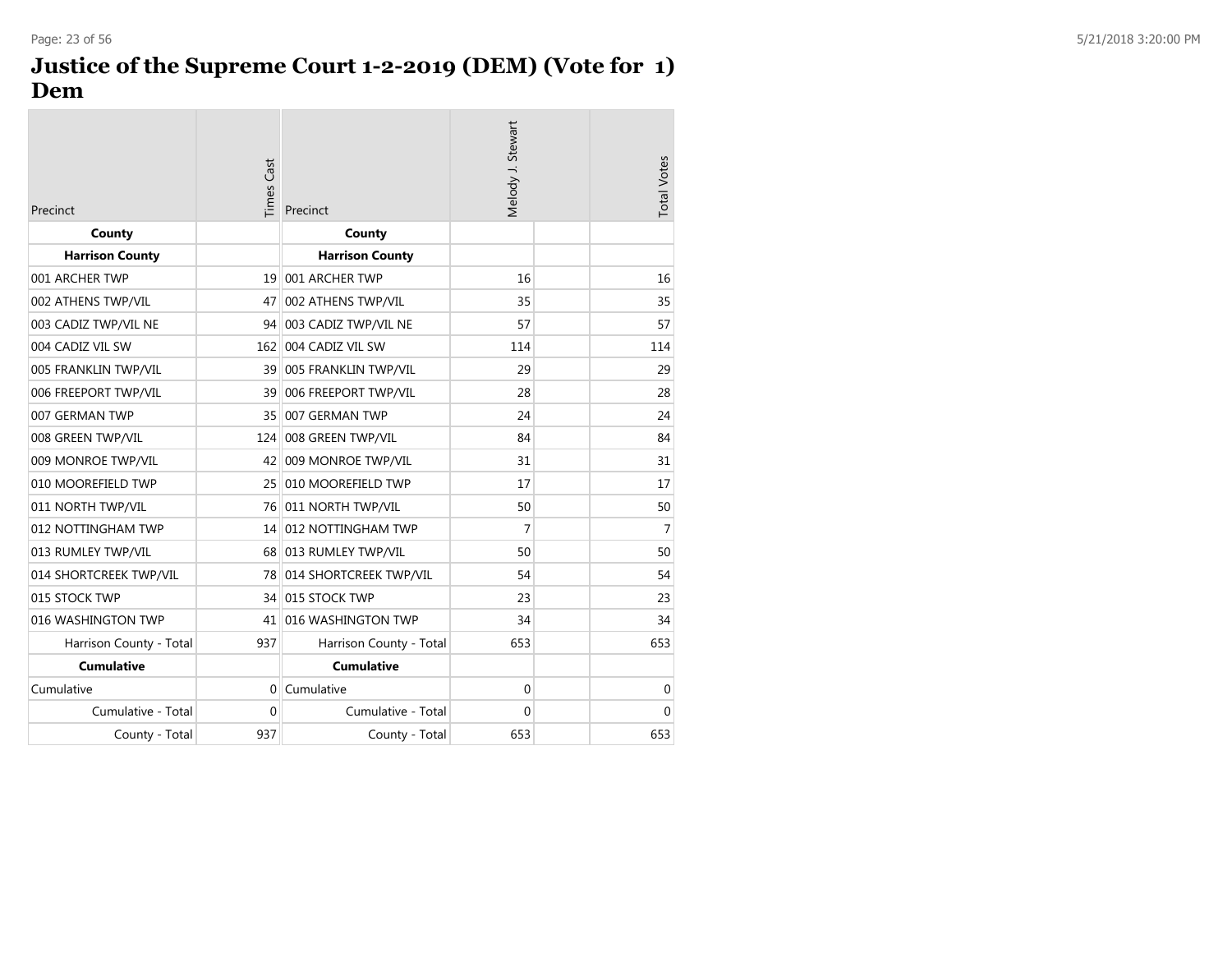## **Justice of the Supreme Court 1-2-2019 (REP) (Vote for 1) Rep**

| Precinct                | Times Cast | Precinct                  | <b>Mary DeGenaro</b> | <b>Total Votes</b> |
|-------------------------|------------|---------------------------|----------------------|--------------------|
| County                  |            | County                    |                      |                    |
| <b>Harrison County</b>  |            | <b>Harrison County</b>    |                      |                    |
| 001 ARCHER TWP          | 35         | 001 ARCHER TWP            | 26                   | 26                 |
| 002 ATHENS TWP/VIL      | 32         | 002 ATHENS TWP/VIL        | 23                   | 23                 |
| 003 CADIZ TWP/VIL NE    | 150        | 003 CADIZ TWP/VIL NE      | 111                  | 111                |
| 004 CADIZ VIL SW        | 154        | 004 CADIZ VIL SW          | 113                  | 113                |
| 005 FRANKLIN TWP/VIL    |            | 66 005 FRANKLIN TWP/VIL   | 54                   | 54                 |
| 006 FREEPORT TWP/VIL    | 67         | 006 FREEPORT TWP/VIL      | 48                   | 48                 |
| 007 GERMAN TWP          | 42         | 007 GERMAN TWP            | 33                   | 33                 |
| 008 GREEN TWP/VIL       |            | 140 008 GREEN TWP/VIL     | 95                   | 95                 |
| 009 MONROE TWP/VIL      | 70         | 009 MONROE TWP/VIL        | 50                   | 50                 |
| 010 MOOREFIELD TWP      | 48         | 010 MOOREFIELD TWP        | 37                   | 37                 |
| 011 NORTH TWP/VIL       | 100        | 011 NORTH TWP/VIL         | 74                   | 74                 |
| 012 NOTTINGHAM TWP      |            | 53 012 NOTTINGHAM TWP     | 35                   | 35                 |
| 013 RUMLEY TWP/VIL      | 124        | 013 RUMLEY TWP/VIL        | 90                   | 90                 |
| 014 SHORTCREEK TWP/VIL  |            | 73 014 SHORTCREEK TWP/VIL | 58                   | 58                 |
| 015 STOCK TWP           |            | 52 015 STOCK TWP          | 40                   | 40                 |
| 016 WASHINGTON TWP      | 39         | 016 WASHINGTON TWP        | 35                   | 35                 |
| Harrison County - Total | 1,245      | Harrison County - Total   | 922                  | 922                |
| <b>Cumulative</b>       |            | <b>Cumulative</b>         |                      |                    |
| Cumulative              | $\Omega$   | Cumulative                | $\mathbf{0}$         | 0                  |
| Cumulative - Total      | $\Omega$   | Cumulative - Total        | $\Omega$             | $\mathbf{0}$       |
| County - Total          | 1.245      | County - Total            | 922                  | 922                |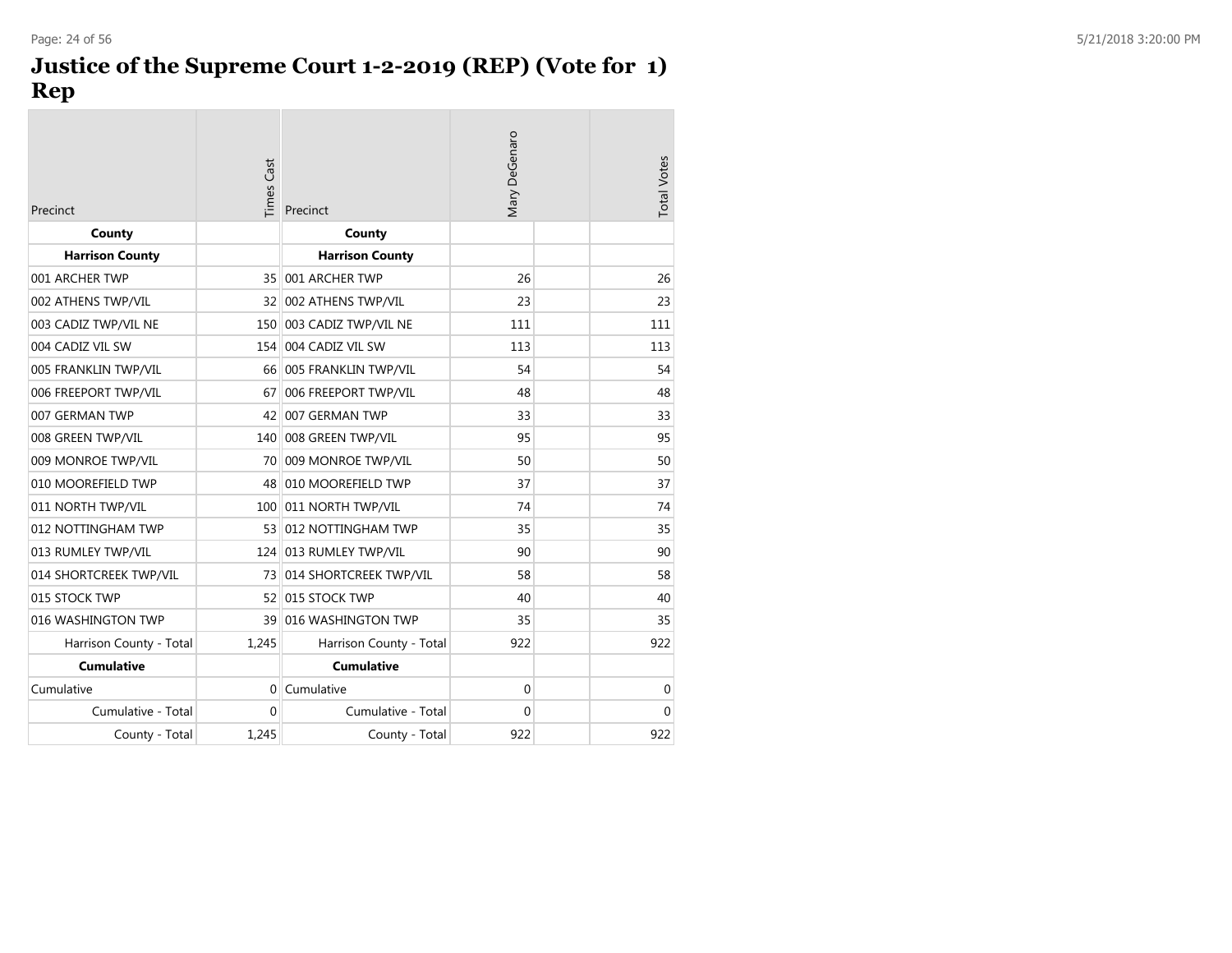## **Judge of the Court of Appeals 7th District 2-9-2019 (DEM) (Vote for 1) Dem**

| Precinct                | <b>Times Cast</b> | Precinct                  | David A. D'Apolito | Holly Hanni      | [DISABLED] | <b>Total Votes</b> |
|-------------------------|-------------------|---------------------------|--------------------|------------------|------------|--------------------|
| County                  |                   | County                    |                    |                  |            |                    |
| <b>Harrison County</b>  |                   | <b>Harrison County</b>    |                    |                  |            |                    |
| 001 ARCHER TWP          |                   | 19 001 ARCHER TWP         | 11                 | $\mathbf 0$      |            | 11                 |
| 002 ATHENS TWP/VIL      | 47                | 002 ATHENS TWP/VIL        | 15                 | 0                |            | 15                 |
| 003 CADIZ TWP/VIL NE    |                   | 94 003 CADIZ TWP/VIL NE   | 34                 | 0                |            | 34                 |
| 004 CADIZ VIL SW        |                   | 162 004 CADIZ VIL SW      | 54                 | 0                |            | 54                 |
| 005 FRANKLIN TWP/VIL    | 39                | 005 FRANKLIN TWP/VIL      | 14                 | $\mathbf 0$      |            | 14                 |
| 006 FREEPORT TWP/VIL    |                   | 39 006 FREEPORT TWP/VIL   | 10                 | 0                |            | 10                 |
| 007 GERMAN TWP          |                   | 35 007 GERMAN TWP         | 19                 | $\mathbf 0$      |            | 19                 |
| 008 GREEN TWP/VIL       |                   | 124 008 GREEN TWP/VIL     | 53                 | 0                |            | 53                 |
| 009 MONROE TWP/VIL      | 42                | 009 MONROE TWP/VIL        | 13                 | $\mathbf 0$      |            | 13                 |
| 010 MOOREFIELD TWP      |                   | 25 010 MOOREFIELD TWP     | 12                 | 0                |            | 12                 |
| 011 NORTH TWP/VIL       |                   | 76 011 NORTH TWP/VIL      | 29                 | $\mathbf 0$      |            | 29                 |
| 012 NOTTINGHAM TWP      |                   | 14 012 NOTTINGHAM TWP     | 2                  | 0                |            | $\overline{2}$     |
| 013 RUMLEY TWP/VIL      |                   | 68 013 RUMLEY TWP/VIL     | 18                 | $\boldsymbol{0}$ |            | 18                 |
| 014 SHORTCREEK TWP/VIL  |                   | 78 014 SHORTCREEK TWP/VIL | 26                 | 0                |            | 26                 |
| 015 STOCK TWP           |                   | 34 015 STOCK TWP          | 9                  | 0                |            | 9                  |
| 016 WASHINGTON TWP      | 41                | 016 WASHINGTON TWP        | 14                 | 0                |            | 14                 |
| Harrison County - Total | 937               | Harrison County - Total   | 333                | $\boldsymbol{0}$ |            | 333                |
| <b>Cumulative</b>       |                   | <b>Cumulative</b>         |                    |                  |            |                    |
| Cumulative              | $\overline{0}$    | Cumulative                | $\mathbf 0$        | 0                |            | $\mathbf 0$        |
| Cumulative - Total      | 0                 | Cumulative - Total        | $\mathbf 0$        | 0                |            | $\mathbf{0}$       |
| County - Total          | 937               | County - Total            | 333                | 0                |            | 333                |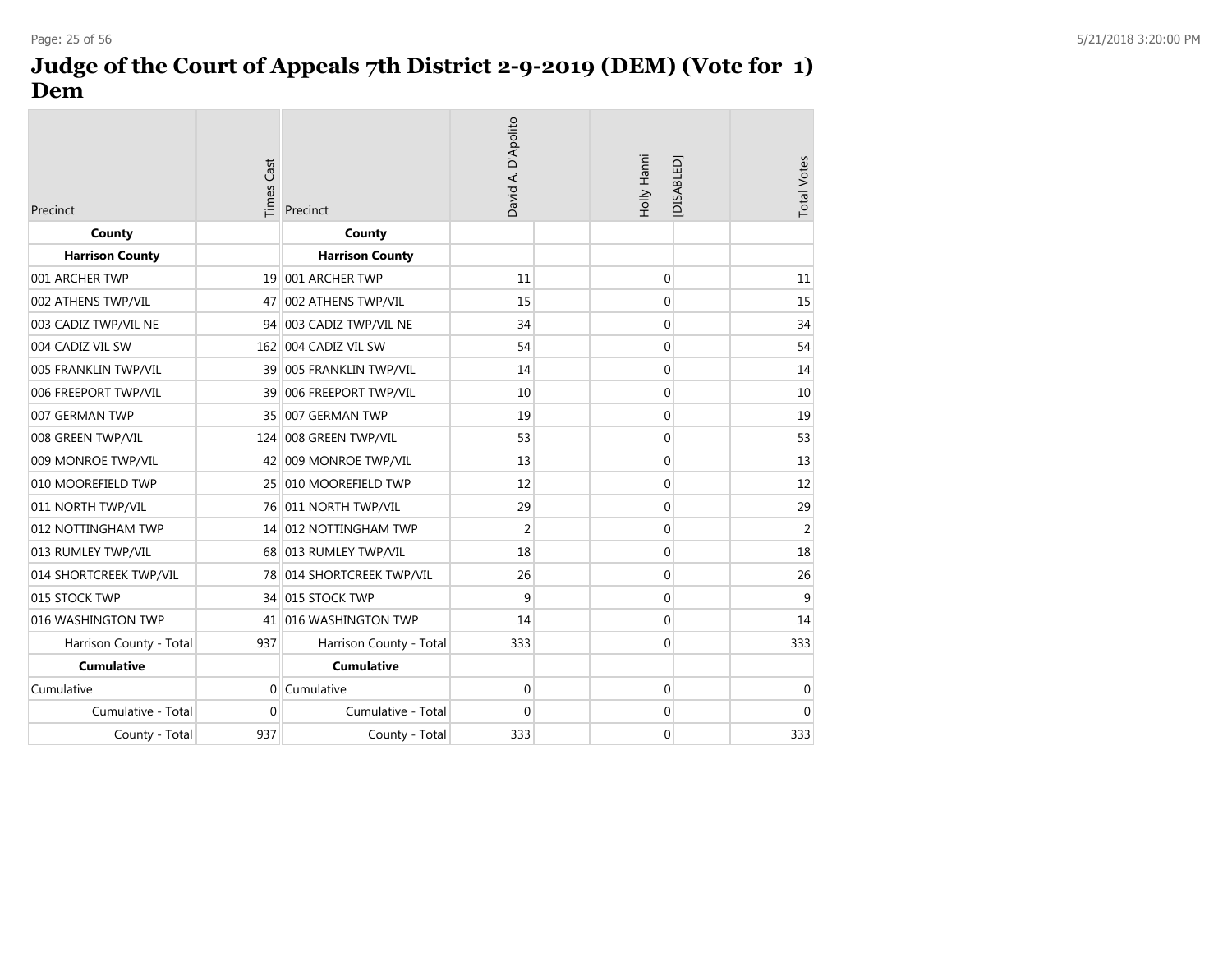## **Judge of the Court of Appeals 7th District 2-9-2019 (REP) (Vote for 1) Rep**

| Precinct                | <b>Times Cast</b> | Precinct                  | Kathleen Bartlett | Damian DeGenova | <b>Total Votes</b><br>[DISABLED] |
|-------------------------|-------------------|---------------------------|-------------------|-----------------|----------------------------------|
| County                  |                   | County                    |                   |                 |                                  |
| <b>Harrison County</b>  |                   | <b>Harrison County</b>    |                   |                 |                                  |
| 001 ARCHER TWP          |                   | 35 001 ARCHER TWP         | 20                | $\mathbf 0$     | 20                               |
| 002 ATHENS TWP/VIL      |                   | 32 002 ATHENS TWP/VIL     | 14                | $\mathbf 0$     | 14                               |
| 003 CADIZ TWP/VIL NE    |                   | 150 003 CADIZ TWP/VIL NE  | 82                | $\mathbf 0$     | 82                               |
| 004 CADIZ VIL SW        |                   | 154 004 CADIZ VIL SW      | 70                | $\mathbf 0$     | 70                               |
| 005 FRANKLIN TWP/VIL    |                   | 66 005 FRANKLIN TWP/VIL   | 40                | $\mathbf 0$     | 40                               |
| 006 FREEPORT TWP/VIL    | 67                | 006 FREEPORT TWP/VIL      | 39                | $\mathbf 0$     | 39                               |
| 007 GERMAN TWP          |                   | 42 007 GERMAN TWP         | 23                | $\mathbf 0$     | 23                               |
| 008 GREEN TWP/VIL       |                   | 140 008 GREEN TWP/VIL     | 67                | $\mathbf 0$     | 67                               |
| 009 MONROE TWP/VIL      |                   | 70 009 MONROE TWP/VIL     | 39                | $\mathbf 0$     | 39                               |
| 010 MOOREFIELD TWP      |                   | 48 010 MOOREFIELD TWP     | 27                | $\mathbf 0$     | 27                               |
| 011 NORTH TWP/VIL       |                   | 100 011 NORTH TWP/VIL     | 57                | $\mathbf 0$     | 57                               |
| 012 NOTTINGHAM TWP      |                   | 53 012 NOTTINGHAM TWP     | 33                | $\mathbf 0$     | 33                               |
| 013 RUMLEY TWP/VIL      |                   | 124 013 RUMLEY TWP/VIL    | 60                | $\mathbf 0$     | 60                               |
| 014 SHORTCREEK TWP/VIL  |                   | 73 014 SHORTCREEK TWP/VIL | 34                | $\mathbf 0$     | 34                               |
| 015 STOCK TWP           |                   | 52 015 STOCK TWP          | 26                | $\mathbf 0$     | 26                               |
| 016 WASHINGTON TWP      |                   | 39 016 WASHINGTON TWP     | 22                | $\mathbf 0$     | 22                               |
| Harrison County - Total | 1,245             | Harrison County - Total   | 653               | $\mathbf 0$     | 653                              |
| <b>Cumulative</b>       |                   | <b>Cumulative</b>         |                   |                 |                                  |
| Cumulative              |                   | 0 Cumulative              | 0                 | $\mathbf 0$     | $\mathbf 0$                      |
| Cumulative - Total      | $\Omega$          | Cumulative - Total        | $\Omega$          | $\mathbf 0$     | $\Omega$                         |
| County - Total          | 1,245             | County - Total            | 653               | $\mathbf 0$     | 653                              |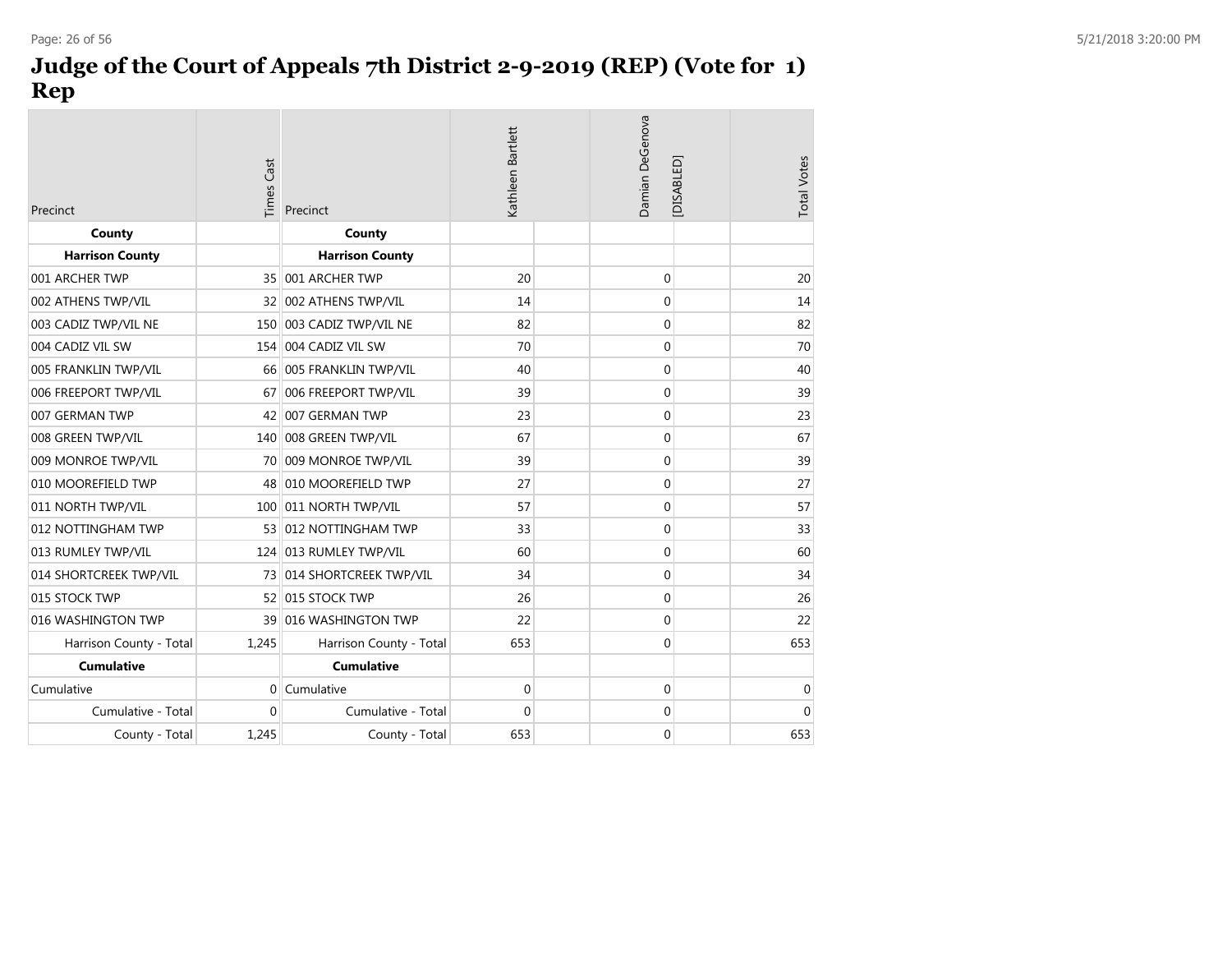$\sim$ 

#### **Member of State Central Committee, Man 30th District (DEM) (Vote for 1) Dem**

 $\sim$ 

| Precinct                | <b>Times Cast</b> | Precinct                  | Lou Gentile  | <b>Total Votes</b> |
|-------------------------|-------------------|---------------------------|--------------|--------------------|
| County                  |                   | County                    |              |                    |
| <b>Harrison County</b>  |                   | <b>Harrison County</b>    |              |                    |
| 001 ARCHER TWP          |                   | 19 001 ARCHER TWP         | 18           | 18                 |
| 002 ATHENS TWP/VIL      | 47                | 002 ATHENS TWP/VIL        | 42           | 42                 |
| 003 CADIZ TWP/VIL NE    | 94                | 003 CADIZ TWP/VIL NE      | 78           | 78                 |
| 004 CADIZ VIL SW        | 162               | 004 CADIZ VIL SW          | 144          | 144                |
| 005 FRANKLIN TWP/VIL    |                   | 39 005 FRANKLIN TWP/VIL   | 32           | 32                 |
| 006 FREEPORT TWP/VIL    | 39                | 006 FREEPORT TWP/VIL      | 32           | 32                 |
| 007 GERMAN TWP          | 35                | 007 GERMAN TWP            | 32           | 32                 |
| 008 GREEN TWP/VIL       | 124               | 008 GREEN TWP/VIL         | 109          | 109                |
| 009 MONROE TWP/VIL      |                   | 42 009 MONROE TWP/VIL     | 33           | 33                 |
| 010 MOOREFIELD TWP      | 25                | 010 MOOREFIELD TWP        | 19           | 19                 |
| 011 NORTH TWP/VIL       |                   | 76 011 NORTH TWP/VIL      | 64           | 64                 |
| 012 NOTTINGHAM TWP      |                   | 14 012 NOTTINGHAM TWP     | 10           | 10                 |
| 013 RUMLEY TWP/VIL      |                   | 68 013 RUMLEY TWP/VIL     | 57           | 57                 |
| 014 SHORTCREEK TWP/VIL  |                   | 78 014 SHORTCREEK TWP/VIL | 64           | 64                 |
| 015 STOCK TWP           |                   | 34 015 STOCK TWP          | 29           | 29                 |
| 016 WASHINGTON TWP      | 41                | 016 WASHINGTON TWP        | 31           | 31                 |
| Harrison County - Total | 937               | Harrison County - Total   | 794          | 794                |
| <b>Cumulative</b>       |                   | <b>Cumulative</b>         |              |                    |
| Cumulative              | $\Omega$          | Cumulative                | $\mathbf{0}$ | $\mathbf{0}$       |
| Cumulative - Total      | $\Omega$          | Cumulative - Total        | $\Omega$     | $\Omega$           |
| County - Total          | 937               | County - Total            | 794          | 794                |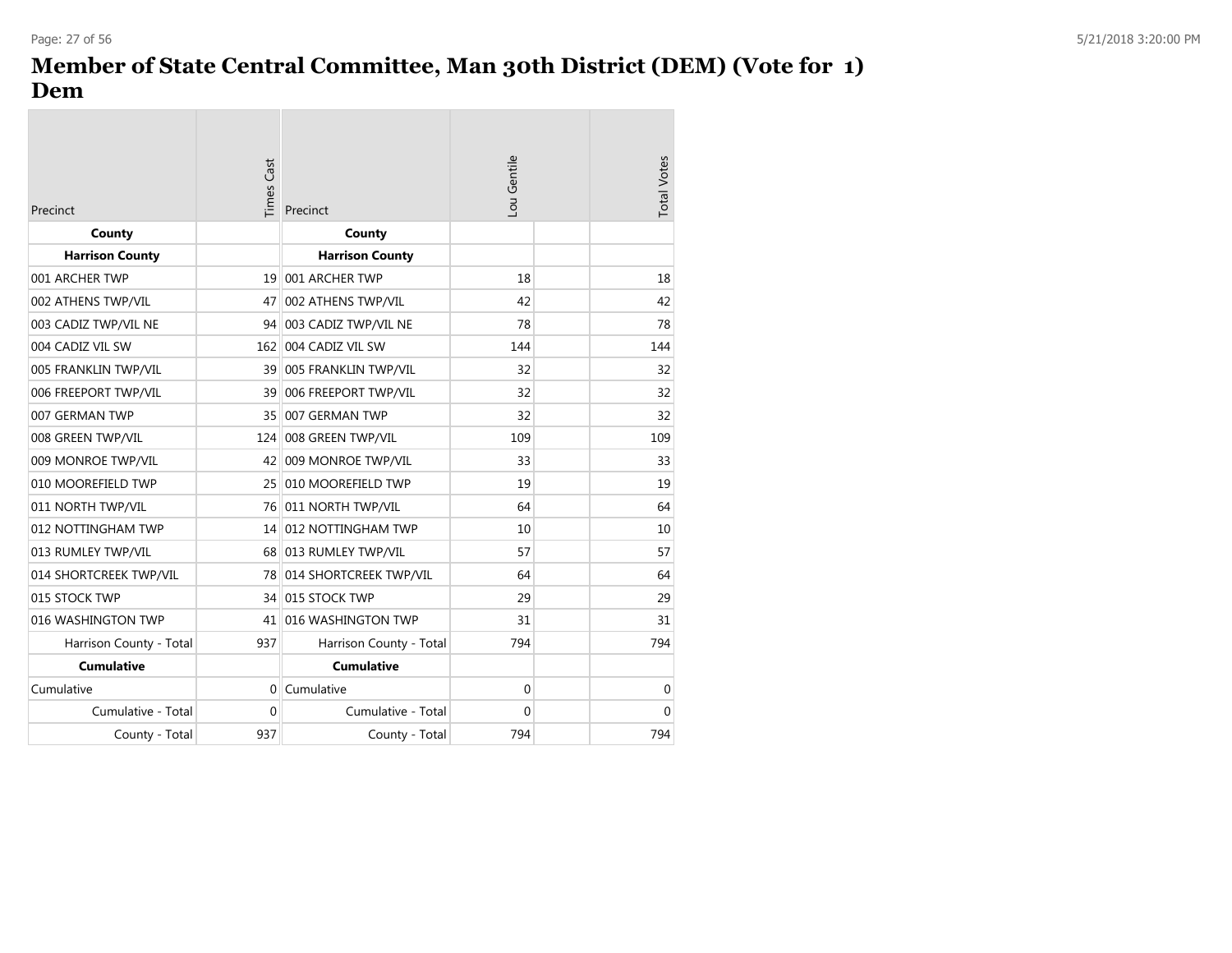#### **Member of State Central Committee, Man 30th District (REP) (Vote for 1) Rep**  $\sim$

| Precinct                | <b>Times Cast</b> | Precinct                  | Carnes<br>ШÌ<br>Jim | <b>Total Votes</b> |
|-------------------------|-------------------|---------------------------|---------------------|--------------------|
| County                  |                   | County                    |                     |                    |
| <b>Harrison County</b>  |                   | <b>Harrison County</b>    |                     |                    |
| 001 ARCHER TWP          | 35 <sup>1</sup>   | 001 ARCHER TWP            | 26                  | 26                 |
| 002 ATHENS TWP/VIL      |                   | 32 002 ATHENS TWP/VIL     | 26                  | 26                 |
| 003 CADIZ TWP/VIL NE    | 150               | 003 CADIZ TWP/VIL NE      | 113                 | 113                |
| 004 CADIZ VIL SW        | 154               | 004 CADIZ VIL SW          | 110                 | 110                |
| 005 FRANKLIN TWP/VIL    |                   | 66 005 FRANKLIN TWP/VIL   | 60                  | 60                 |
| 006 FREEPORT TWP/VIL    | 67                | 006 FREEPORT TWP/VIL      | 56                  | 56                 |
| 007 GERMAN TWP          | 42                | 007 GERMAN TWP            | 31                  | 31                 |
| 008 GREEN TWP/VIL       | 140               | 008 GREEN TWP/VIL         | 97                  | 97                 |
| 009 MONROE TWP/VIL      |                   | 70 009 MONROE TWP/VIL     | 50                  | 50                 |
| 010 MOOREFIELD TWP      |                   | 48 010 MOOREFIELD TWP     | 42                  | 42                 |
| 011 NORTH TWP/VIL       |                   | 100 011 NORTH TWP/VIL     | 72                  | 72                 |
| 012 NOTTINGHAM TWP      |                   | 53 012 NOTTINGHAM TWP     | 40                  | 40                 |
| 013 RUMLEY TWP/VIL      |                   | 124 013 RUMLEY TWP/VIL    | 90                  | 90                 |
| 014 SHORTCREEK TWP/VIL  |                   | 73 014 SHORTCREEK TWP/VIL | 59                  | 59                 |
| 015 STOCK TWP           |                   | 52 015 STOCK TWP          | 39                  | 39                 |
| 016 WASHINGTON TWP      | 39                | 016 WASHINGTON TWP        | 33                  | 33                 |
| Harrison County - Total | 1,245             | Harrison County - Total   | 944                 | 944                |
| <b>Cumulative</b>       |                   | <b>Cumulative</b>         |                     |                    |
| Cumulative              | $\Omega$          | Cumulative                | 0                   | $\mathbf 0$        |
| Cumulative - Total      | $\Omega$          | Cumulative - Total        | $\Omega$            | $\Omega$           |
| County - Total          | 1,245             | County - Total            | 944                 | 944                |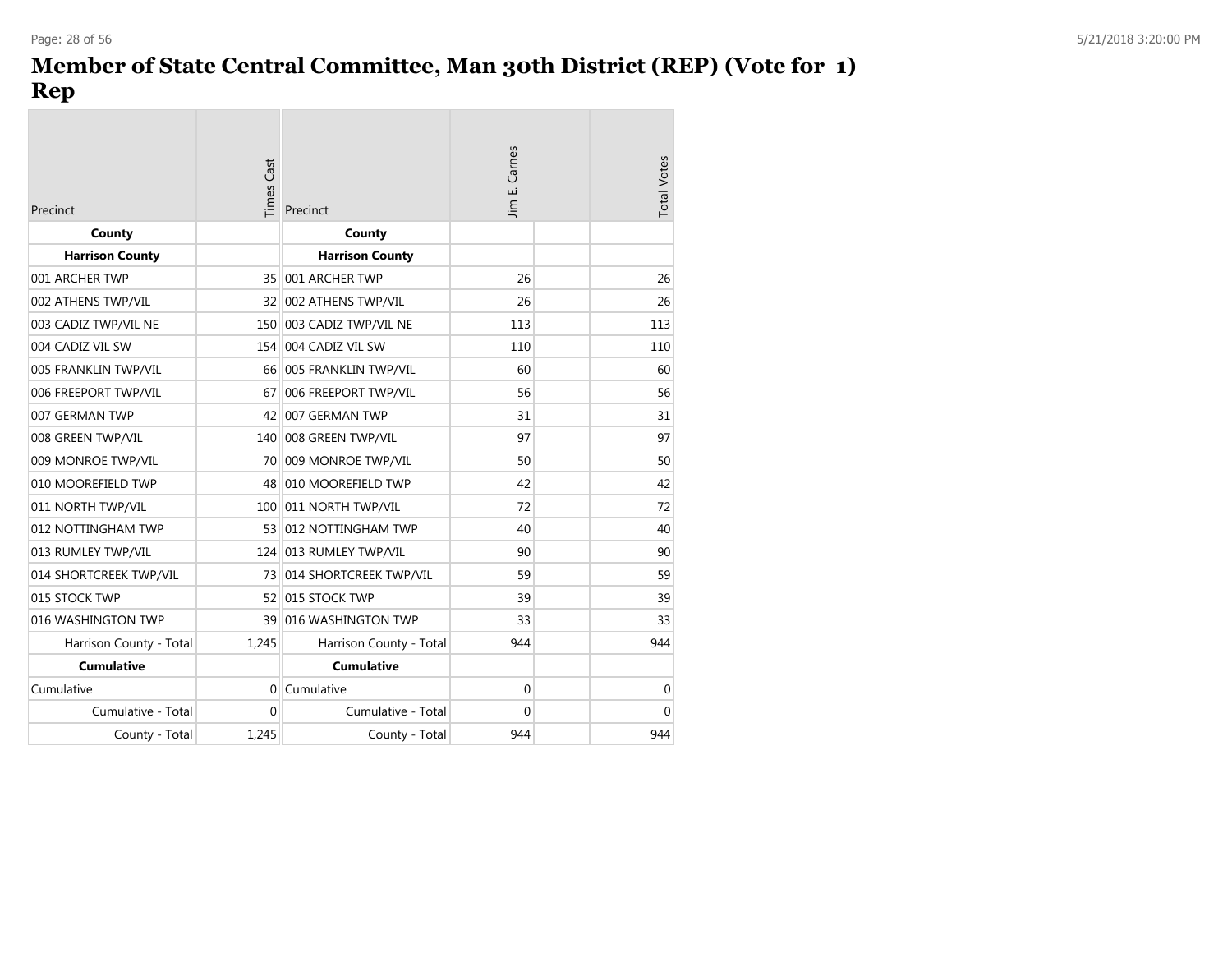#### **Member of State Central Committee, Woman 30th Distirct (DEM) (Vote for 1) Dem**

 $\sim$ 

| Precinct                | <b>Times Cast</b> | Precinct                  | <b>Ginny Favede</b> | <b>Total Votes</b> |
|-------------------------|-------------------|---------------------------|---------------------|--------------------|
| County                  |                   | County                    |                     |                    |
| <b>Harrison County</b>  |                   | <b>Harrison County</b>    |                     |                    |
| 001 ARCHER TWP          | 19                | 001 ARCHER TWP            | 16                  | 16                 |
| 002 ATHENS TWP/VIL      | 47                | 002 ATHENS TWP/VIL        | 36                  | 36                 |
| 003 CADIZ TWP/VIL NE    |                   | 94 003 CADIZ TWP/VIL NE   | 69                  | 69                 |
| 004 CADIZ VIL SW        |                   | 162 004 CADIZ VIL SW      | 129                 | 129                |
| 005 FRANKLIN TWP/VIL    |                   | 39 005 FRANKLIN TWP/VIL   | 28                  | 28                 |
| 006 FREEPORT TWP/VIL    | 39                | 006 FREEPORT TWP/VIL      | 30                  | 30                 |
| 007 GERMAN TWP          | 35 <sup>1</sup>   | 007 GERMAN TWP            | 26                  | 26                 |
| 008 GREEN TWP/VIL       | 124               | 008 GREEN TWP/VIL         | 96                  | 96                 |
| 009 MONROE TWP/VIL      | 42                | 009 MONROE TWP/VIL        | 31                  | 31                 |
| 010 MOOREFIELD TWP      | 25                | 010 MOOREFIELD TWP        | 18                  | 18                 |
| 011 NORTH TWP/VIL       |                   | 76 011 NORTH TWP/VIL      | 51                  | 51                 |
| 012 NOTTINGHAM TWP      |                   | 14 012 NOTTINGHAM TWP     | 8                   | 8                  |
| 013 RUMLEY TWP/VIL      |                   | 68 013 RUMLEY TWP/VIL     | 49                  | 49                 |
| 014 SHORTCREEK TWP/VIL  |                   | 78 014 SHORTCREEK TWP/VIL | 59                  | 59                 |
| 015 STOCK TWP           |                   | 34 015 STOCK TWP          | 28                  | 28                 |
| 016 WASHINGTON TWP      | 41                | 016 WASHINGTON TWP        | 32                  | 32                 |
| Harrison County - Total | 937               | Harrison County - Total   | 706                 | 706                |
| <b>Cumulative</b>       |                   | <b>Cumulative</b>         |                     |                    |
| Cumulative              | $\Omega$          | Cumulative                | $\mathbf 0$         | $\mathbf 0$        |
| Cumulative - Total      | $\Omega$          | Cumulative - Total        | 0                   | $\Omega$           |
| County - Total          | 937               | County - Total            | 706                 | 706                |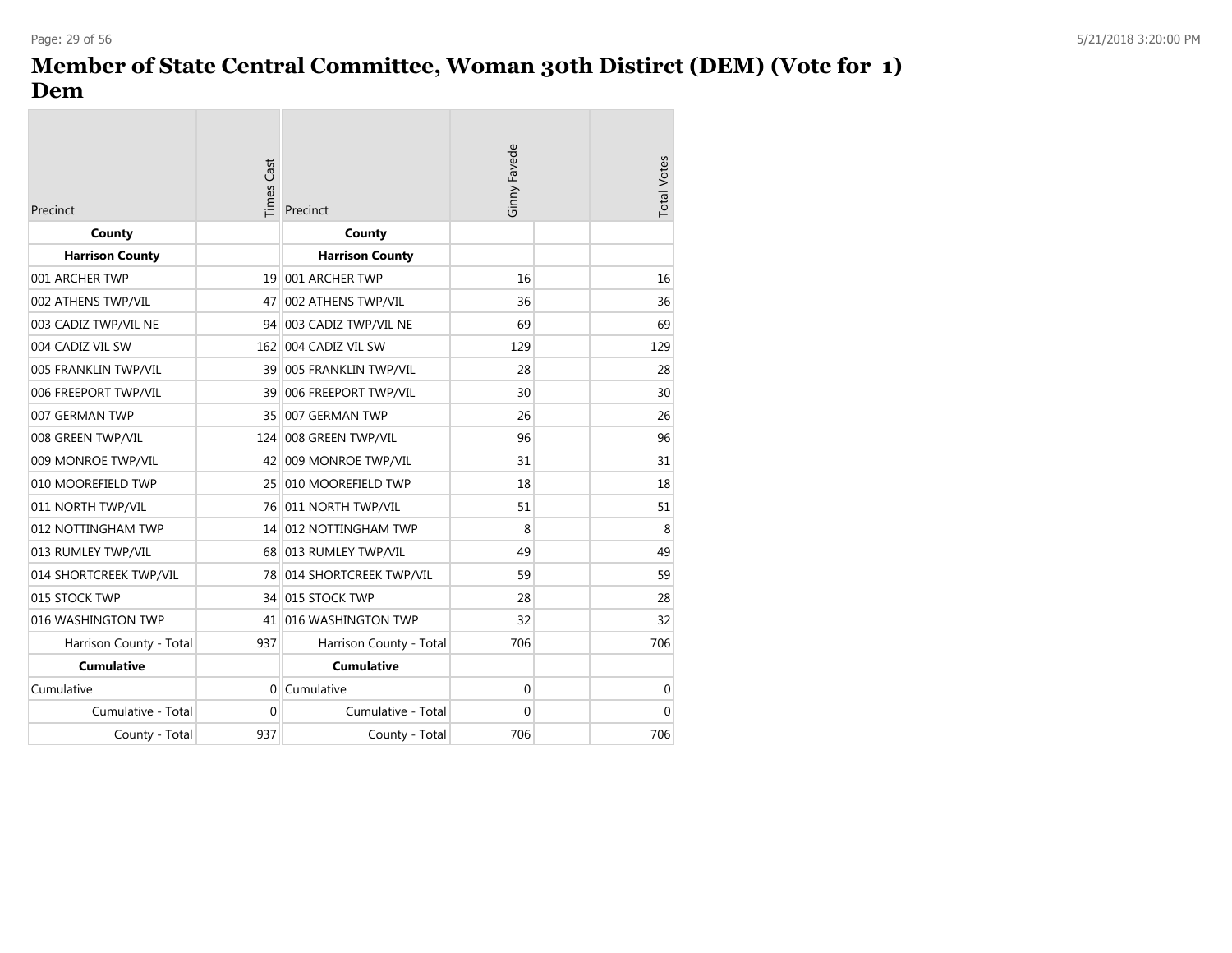## **Member of State Central Committee, Woman 30th Distirct (REP) (Vote for 1) Rep**

| Precinct                | <b>Times Cast</b> | Precinct                  | Marilyn K. Ashcraft | <b>Total Votes</b> |
|-------------------------|-------------------|---------------------------|---------------------|--------------------|
| County                  |                   | County                    |                     |                    |
| <b>Harrison County</b>  |                   | <b>Harrison County</b>    |                     |                    |
| 001 ARCHER TWP          | 35 <sup>1</sup>   | 001 ARCHER TWP            | 25                  | 25                 |
| 002 ATHENS TWP/VIL      | 32 <sup>2</sup>   | 002 ATHENS TWP/VIL        | 21                  | 21                 |
| 003 CADIZ TWP/VIL NE    | 150               | 003 CADIZ TWP/VIL NE      | 107                 | 107                |
| 004 CADIZ VIL SW        | 154               | 004 CADIZ VIL SW          | 106                 | 106                |
| 005 FRANKLIN TWP/VIL    |                   | 66 005 FRANKLIN TWP/VIL   | 58                  | 58                 |
| 006 FREEPORT TWP/VIL    | 67                | 006 FREEPORT TWP/VIL      | 53                  | 53                 |
| 007 GERMAN TWP          | 42                | 007 GERMAN TWP            | 27                  | 27                 |
| 008 GREEN TWP/VIL       |                   | 140 008 GREEN TWP/VIL     | 95                  | 95                 |
| 009 MONROE TWP/VIL      | 70.               | 009 MONROE TWP/VIL        | 51                  | 51                 |
| 010 MOOREFIELD TWP      | 48                | 010 MOOREFIELD TWP        | 39                  | 39                 |
| 011 NORTH TWP/VIL       |                   | 100 011 NORTH TWP/VIL     | 74                  | 74                 |
| 012 NOTTINGHAM TWP      |                   | 53 012 NOTTINGHAM TWP     | 35                  | 35                 |
| 013 RUMLEY TWP/VIL      |                   | 124 013 RUMLEY TWP/VIL    | 85                  | 85                 |
| 014 SHORTCREEK TWP/VIL  |                   | 73 014 SHORTCREEK TWP/VIL | 57                  | 57                 |
| 015 STOCK TWP           |                   | 52 015 STOCK TWP          | 38                  | 38                 |
| 016 WASHINGTON TWP      |                   | 39 016 WASHINGTON TWP     | 33                  | 33                 |
| Harrison County - Total | 1,245             | Harrison County - Total   | 904                 | 904                |
| <b>Cumulative</b>       |                   | <b>Cumulative</b>         |                     |                    |
| Cumulative              | $\Omega$          | Cumulative                | $\mathbf 0$         | $\mathbf{0}$       |
| Cumulative - Total      | $\Omega$          | Cumulative - Total        | 0                   | $\Omega$           |
| County - Total          | 1,245             | County - Total            | 904                 | 904                |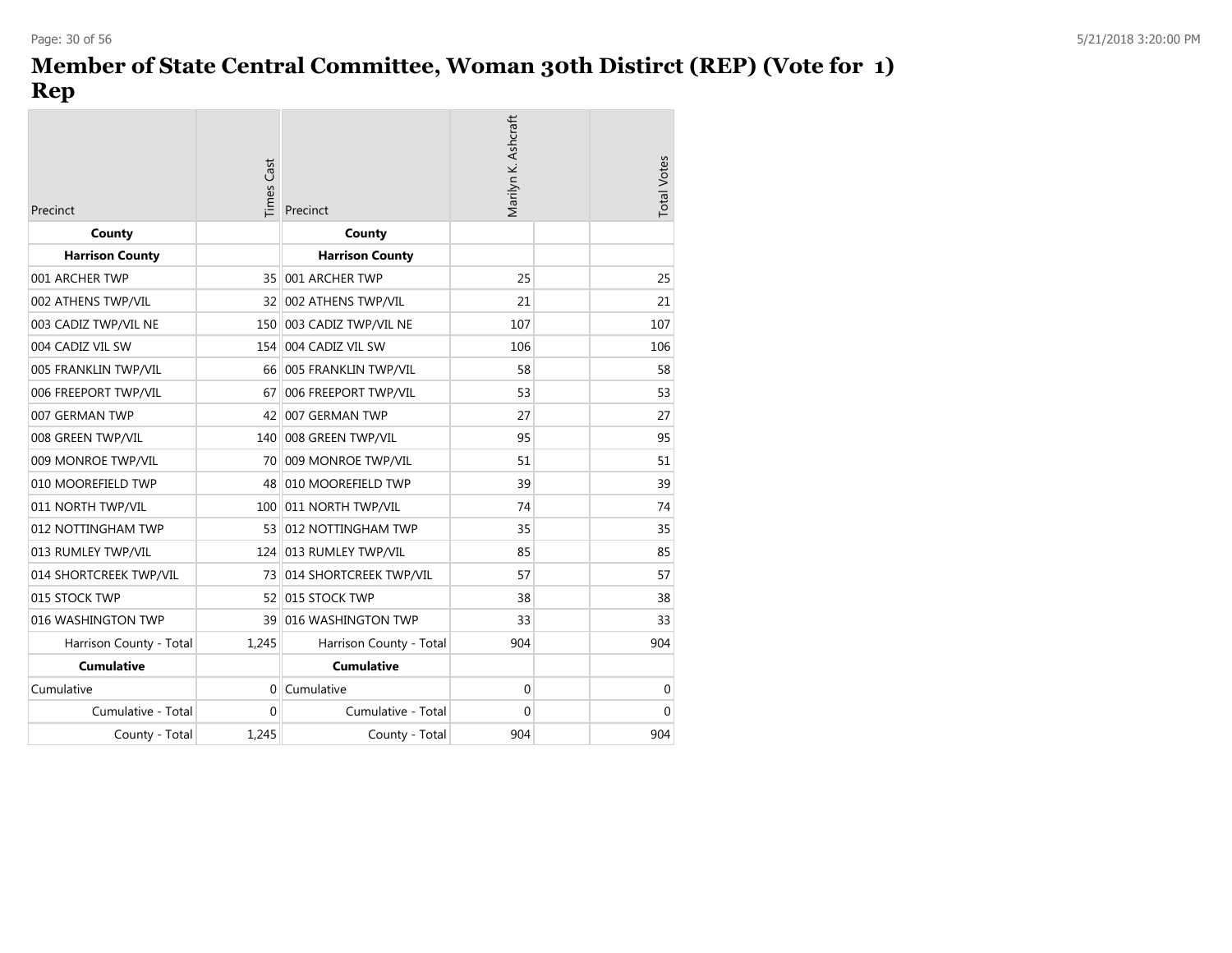$\sim$ 

#### **State Representative 95th District (DEM) (Vote for 1) Dem**

| Precinct                | <b>Times Cast</b> | Precinct                  | Dan Milleson | <b>Total Votes</b> |
|-------------------------|-------------------|---------------------------|--------------|--------------------|
| County                  |                   | County                    |              |                    |
| <b>Harrison County</b>  |                   | <b>Harrison County</b>    |              |                    |
| 001 ARCHER TWP          | 19                | 001 ARCHER TWP            | 15           | 15                 |
| 002 ATHENS TWP/VIL      | 47                | 002 ATHENS TWP/VIL        | 41           | 41                 |
| 003 CADIZ TWP/VIL NE    | 94                | 003 CADIZ TWP/VIL NE      | 77           | 77                 |
| 004 CADIZ VIL SW        | 162               | 004 CADIZ VIL SW          | 146          | 146                |
| 005 FRANKLIN TWP/VIL    |                   | 39 005 FRANKLIN TWP/VIL   | 28           | 28                 |
| 006 FREEPORT TWP/VIL    |                   | 39 006 FREEPORT TWP/VIL   | 32           | 32                 |
| 007 GERMAN TWP          | 35                | 007 GERMAN TWP            | 27           | 27                 |
| 008 GREEN TWP/VIL       | 124               | 008 GREEN TWP/VIL         | 106          | 106                |
| 009 MONROE TWP/VIL      | 42                | 009 MONROE TWP/VIL        | 33           | 33                 |
| 010 MOOREFIELD TWP      | 25                | 010 MOOREFIELD TWP        | 20           | 20                 |
| 011 NORTH TWP/VIL       |                   | 76 011 NORTH TWP/VIL      | 57           | 57                 |
| 012 NOTTINGHAM TWP      |                   | 14 012 NOTTINGHAM TWP     | 8            | 8                  |
| 013 RUMLEY TWP/VIL      |                   | 68 013 RUMLEY TWP/VIL     | 57           | 57                 |
| 014 SHORTCREEK TWP/VIL  |                   | 78 014 SHORTCREEK TWP/VIL | 65           | 65                 |
| 015 STOCK TWP           |                   | 34 015 STOCK TWP          | 27           | 27                 |
| 016 WASHINGTON TWP      | 41                | 016 WASHINGTON TWP        | 37           | 37                 |
| Harrison County - Total | 937               | Harrison County - Total   | 776          | 776                |
| <b>Cumulative</b>       |                   | <b>Cumulative</b>         |              |                    |
| Cumulative              | $\Omega$          | Cumulative                | $\mathbf{0}$ | 0                  |
| Cumulative - Total      | $\Omega$          | Cumulative - Total        | $\mathbf{0}$ | 0                  |
| County - Total          | 937               | County - Total            | 776          | 776                |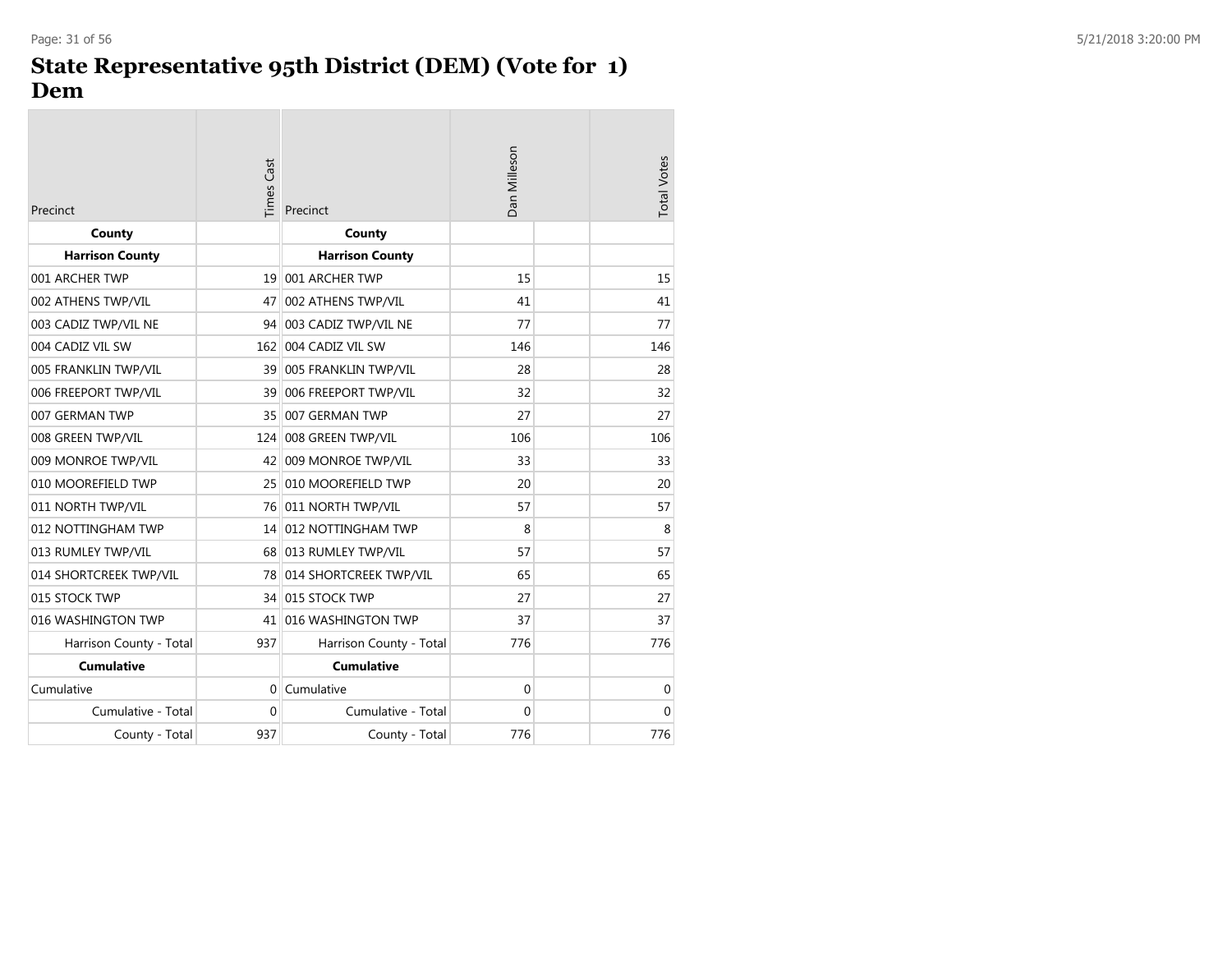## **State Representative 95th District (REP) (Vote for 1) Rep**

| Precinct                | Times Cast | Precinct                | Don Jones | <b>Total Votes</b> |
|-------------------------|------------|-------------------------|-----------|--------------------|
| County                  |            | County                  |           |                    |
| <b>Harrison County</b>  |            | <b>Harrison County</b>  |           |                    |
| 001 ARCHER TWP          | 35         | 001 ARCHER TWP          | 32        | 32                 |
| 002 ATHENS TWP/VIL      | 32         | 002 ATHENS TWP/VIL      | 22        | 22                 |
| 003 CADIZ TWP/VIL NE    | 150        | 003 CADIZ TWP/VIL NE    | 134       | 134                |
| 004 CADIZ VIL SW        | 154        | 004 CADIZ VIL SW        | 128       | 128                |
| 005 FRANKLIN TWP/VIL    |            | 66 005 FRANKLIN TWP/VIL | 62        | 62                 |
| 006 FREEPORT TWP/VIL    | 67         | 006 FREEPORT TWP/VIL    | 57        | 57                 |
| 007 GERMAN TWP          | 42         | 007 GERMAN TWP          | 37        | 37                 |
| 008 GREEN TWP/VIL       | 140        | 008 GREEN TWP/VIL       | 116       | 116                |
| 009 MONROE TWP/VIL      | 70         | 009 MONROE TWP/VIL      | 55        | 55                 |
| 010 MOOREFIELD TWP      | 48         | 010 MOOREFIELD TWP      | 45        | 45                 |
| 011 NORTH TWP/VIL       |            | 100 011 NORTH TWP/VIL   | 78        | 78                 |
| 012 NOTTINGHAM TWP      |            | 53 012 NOTTINGHAM TWP   | 51        | 51                 |
| 013 RUMLEY TWP/VIL      |            | 124 013 RUMLEY TWP/VIL  | 98        | 98                 |
| 014 SHORTCREEK TWP/VIL  | 73         | 014 SHORTCREEK TWP/VIL  | 62        | 62                 |
| 015 STOCK TWP           | 52         | 015 STOCK TWP           | 43        | 43                 |
| 016 WASHINGTON TWP      | 39         | 016 WASHINGTON TWP      | 37        | 37                 |
| Harrison County - Total | 1,245      | Harrison County - Total | 1,057     | 1,057              |
| <b>Cumulative</b>       |            | <b>Cumulative</b>       |           |                    |
| Cumulative              | $\Omega$   | Cumulative              | $\Omega$  | $\mathbf 0$        |
| Cumulative - Total      | $\Omega$   | Cumulative - Total      | $\Omega$  | $\Omega$           |
| County - Total          | 1,245      | County - Total          | 1,057     | 1,057              |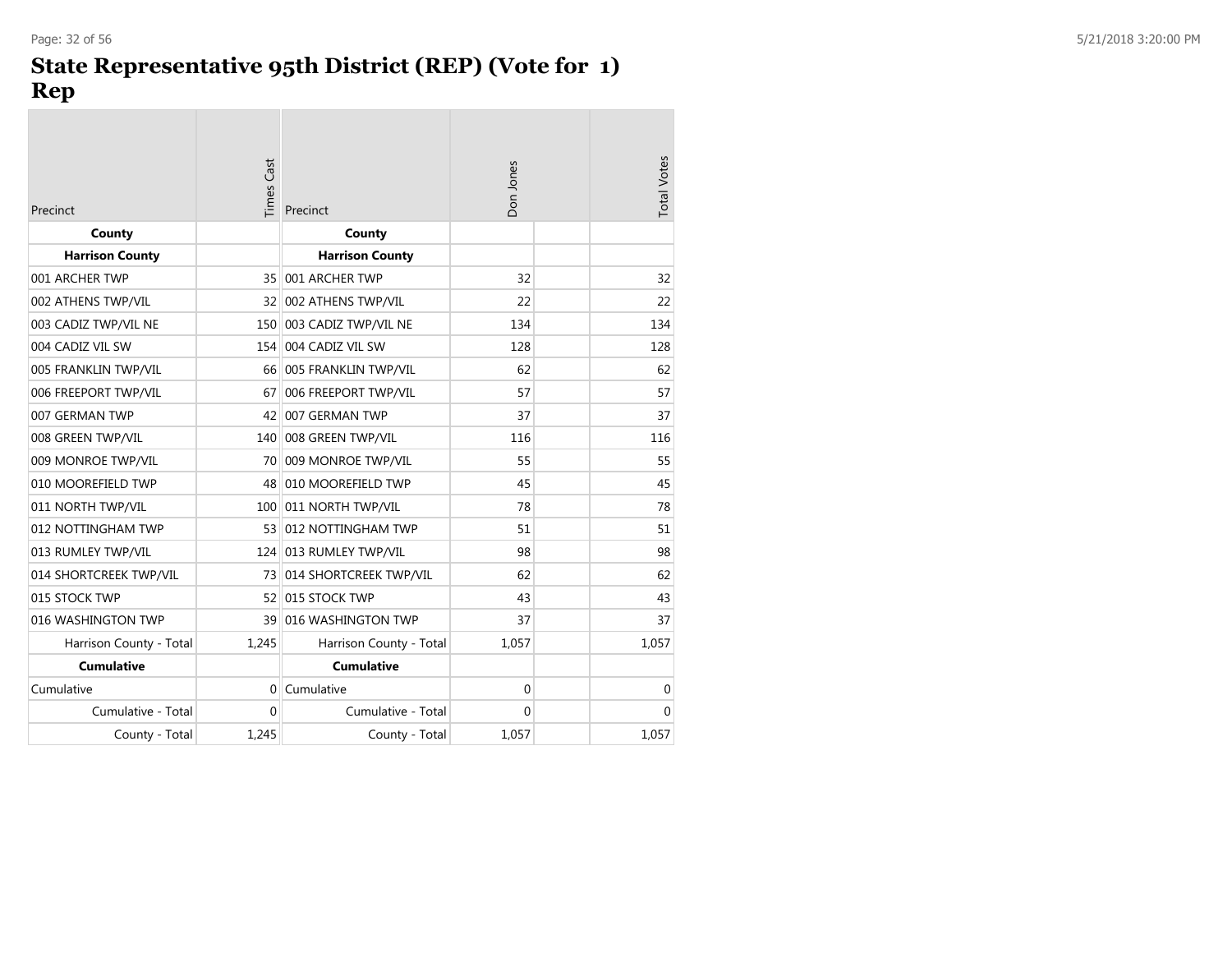#### **County Commissioner 1-1-2019 (DEM) (Vote for 1) Dem**

| Precinct                | Times Cast | Precinct                  | Danny L. Henry | <b>Total Votes</b> |
|-------------------------|------------|---------------------------|----------------|--------------------|
| County                  |            | County                    |                |                    |
| <b>Harrison County</b>  |            | <b>Harrison County</b>    |                |                    |
| 001 ARCHER TWP          | 19         | 001 ARCHER TWP            | 17             | 17                 |
| 002 ATHENS TWP/VIL      | 47         | 002 ATHENS TWP/VIL        | 34             | 34                 |
| 003 CADIZ TWP/VIL NE    |            | 94 003 CADIZ TWP/VIL NE   | 53             | 53                 |
| 004 CADIZ VIL SW        | 162        | 004 CADIZ VIL SW          | 114            | 114                |
| 005 FRANKLIN TWP/VIL    |            | 39 005 FRANKLIN TWP/VIL   | 32             | 32                 |
| 006 FREEPORT TWP/VIL    | 39         | 006 FREEPORT TWP/VIL      | 29             | 29                 |
| 007 GERMAN TWP          | 35         | 007 GERMAN TWP            | 25             | 25                 |
| 008 GREEN TWP/VIL       | 124        | 008 GREEN TWP/VIL         | 85             | 85                 |
| 009 MONROE TWP/VIL      |            | 42 009 MONROE TWP/VIL     | 31             | 31                 |
| 010 MOOREFIELD TWP      | 25         | 010 MOOREFIELD TWP        | 18             | 18                 |
| 011 NORTH TWP/VIL       |            | 76 011 NORTH TWP/VIL      | 64             | 64                 |
| 012 NOTTINGHAM TWP      |            | 14 012 NOTTINGHAM TWP     | 10             | 10                 |
| 013 RUMLEY TWP/VIL      |            | 68 013 RUMLEY TWP/VIL     | 61             | 61                 |
| 014 SHORTCREEK TWP/VIL  |            | 78 014 SHORTCREEK TWP/VIL | 56             | 56                 |
| 015 STOCK TWP           |            | 34 015 STOCK TWP          | 26             | 26                 |
| 016 WASHINGTON TWP      | 41         | 016 WASHINGTON TWP        | 33             | 33                 |
| Harrison County - Total | 937        | Harrison County - Total   | 688            | 688                |
| <b>Cumulative</b>       |            | <b>Cumulative</b>         |                |                    |
| Cumulative              | $\Omega$   | Cumulative                | $\mathbf 0$    | 0                  |
| Cumulative - Total      | $\Omega$   | Cumulative - Total        | $\mathbf 0$    | $\mathbf 0$        |
| County - Total          | 937        | County - Total            | 688            | 688                |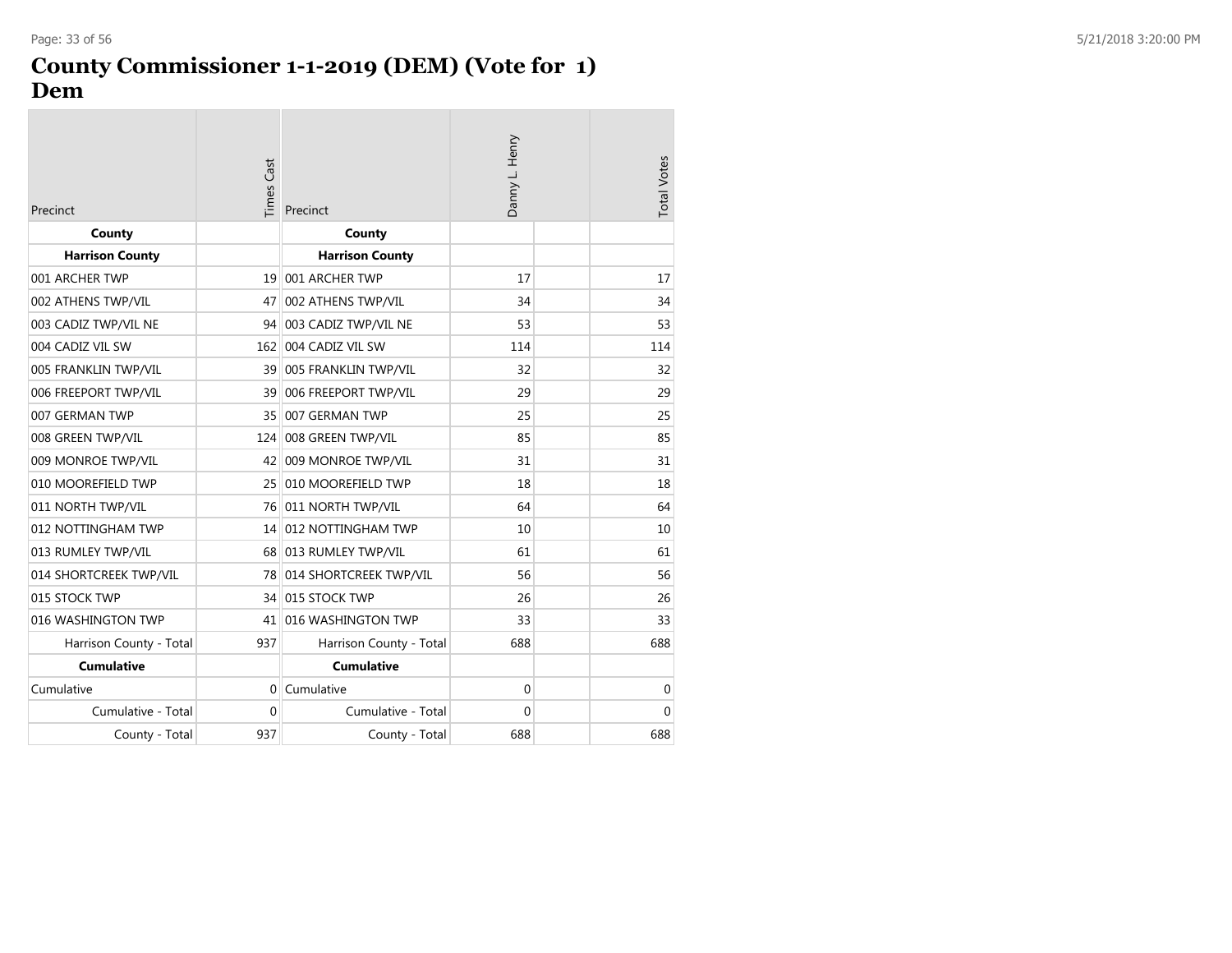## **County Commissioner 1-1-2019 (REP) (Vote for 1) Rep**

| Precinct                | Times Cast | Precinct                | Don R. Bethel | <b>Total Votes</b> |
|-------------------------|------------|-------------------------|---------------|--------------------|
| County                  |            | County                  |               |                    |
| <b>Harrison County</b>  |            | <b>Harrison County</b>  |               |                    |
| 001 ARCHER TWP          | 35         | 001 ARCHER TWP          | 24            | 24                 |
| 002 ATHENS TWP/VIL      | 32         | 002 ATHENS TWP/VIL      | 23            | 23                 |
| 003 CADIZ TWP/VIL NE    | 150        | 003 CADIZ TWP/VIL NE    | 115           | 115                |
| 004 CADIZ VIL SW        | 154        | 004 CADIZ VIL SW        | 114           | 114                |
| 005 FRANKLIN TWP/VIL    |            | 66 005 FRANKLIN TWP/VIL | 58            | 58                 |
| 006 FREEPORT TWP/VIL    | 67         | 006 FREEPORT TWP/VIL    | 51            | 51                 |
| 007 GERMAN TWP          | 42         | 007 GERMAN TWP          | 33            | 33                 |
| 008 GREEN TWP/VIL       | 140        | 008 GREEN TWP/VIL       | 100           | 100                |
| 009 MONROE TWP/VIL      | 70         | 009 MONROE TWP/VIL      | 54            | 54                 |
| 010 MOOREFIELD TWP      | 48         | 010 MOOREFIELD TWP      | 38            | 38                 |
| 011 NORTH TWP/VIL       |            | 100 011 NORTH TWP/VIL   | 76            | 76                 |
| 012 NOTTINGHAM TWP      |            | 53 012 NOTTINGHAM TWP   | 31            | 31                 |
| 013 RUMLEY TWP/VIL      |            | 124 013 RUMLEY TWP/VIL  | 88            | 88                 |
| 014 SHORTCREEK TWP/VIL  | 73         | 014 SHORTCREEK TWP/VIL  | 59            | 59                 |
| 015 STOCK TWP           | 52         | 015 STOCK TWP           | 37            | 37                 |
| 016 WASHINGTON TWP      | 39         | 016 WASHINGTON TWP      | 31            | 31                 |
| Harrison County - Total | 1,245      | Harrison County - Total | 932           | 932                |
| <b>Cumulative</b>       |            | <b>Cumulative</b>       |               |                    |
| Cumulative              | $\Omega$   | Cumulative              | $\mathbf{0}$  | 0                  |
| Cumulative - Total      | $\Omega$   | Cumulative - Total      | $\mathbf 0$   | $\mathbf 0$        |
| County - Total          | 1,245      | County - Total          | 932           | 932                |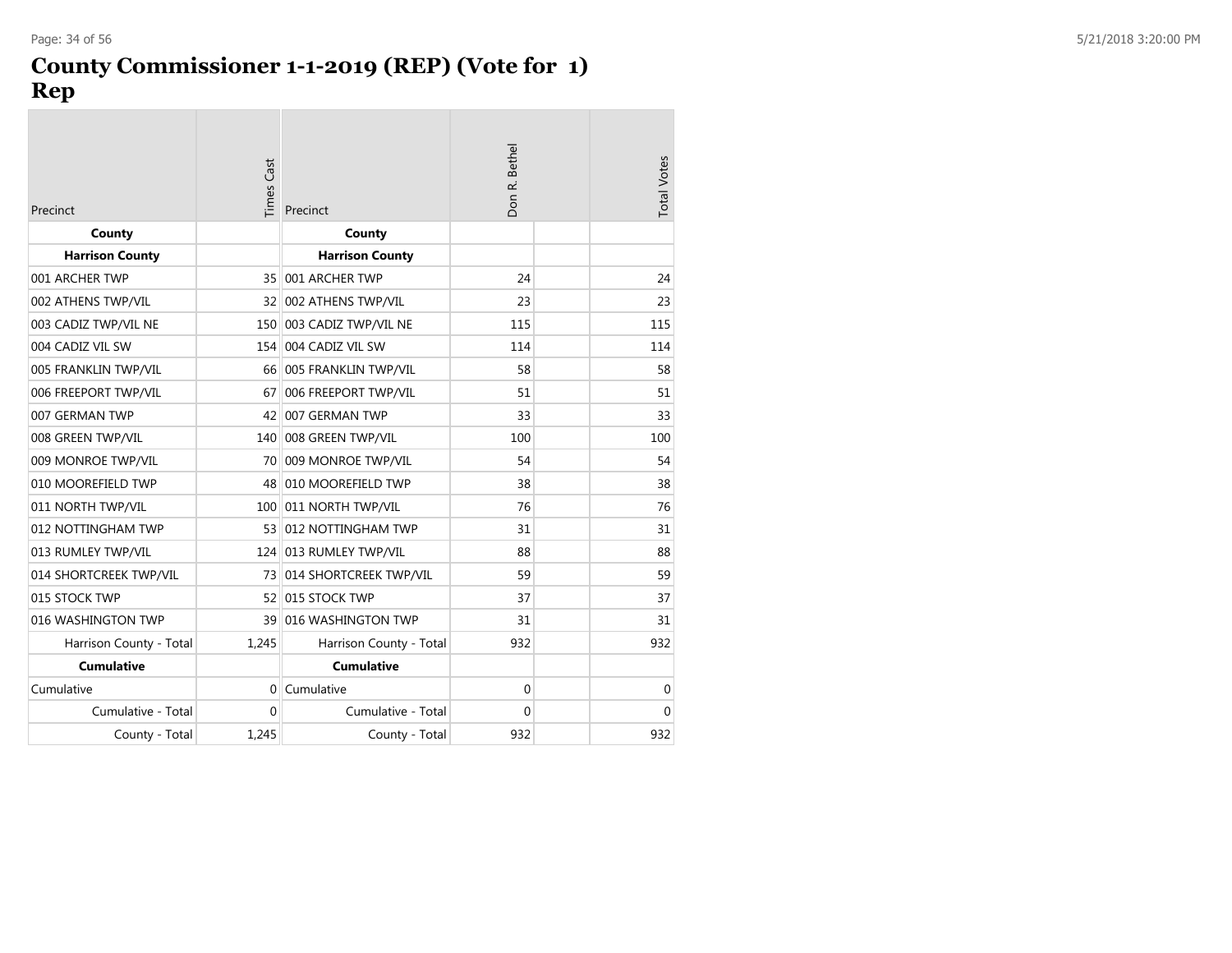#### **County Auditor (DEM) (Vote for 1 ) Dem**

| Precinct                | <b>Times Cast</b> | Precinct                  | Patrick J. Moore | <b>Total Votes</b> |
|-------------------------|-------------------|---------------------------|------------------|--------------------|
| County                  |                   | County                    |                  |                    |
| <b>Harrison County</b>  |                   | <b>Harrison County</b>    |                  |                    |
| 001 ARCHER TWP          | 19                | 001 ARCHER TWP            | 14               | 14                 |
| 002 ATHENS TWP/VIL      | 47                | 002 ATHENS TWP/VIL        | 31               | 31                 |
| 003 CADIZ TWP/VIL NE    | 94                | 003 CADIZ TWP/VIL NE      | 55               | 55                 |
| 004 CADIZ VIL SW        | 162               | 004 CADIZ VIL SW          | 102              | 102                |
| 005 FRANKLIN TWP/VIL    |                   | 39 005 FRANKLIN TWP/VIL   | 30               | 30                 |
| 006 FREEPORT TWP/VIL    | 39                | 006 FREEPORT TWP/VIL      | 28               | 28                 |
| 007 GERMAN TWP          | 35                | 007 GERMAN TWP            | 29               | 29                 |
| 008 GREEN TWP/VIL       | 124               | 008 GREEN TWP/VIL         | 91               | 91                 |
| 009 MONROE TWP/VIL      | 42                | 009 MONROE TWP/VIL        | 33               | 33                 |
| 010 MOOREFIELD TWP      | 25                | 010 MOOREFIELD TWP        | 20               | 20                 |
| 011 NORTH TWP/VIL       |                   | 76 011 NORTH TWP/VIL      | 54               | 54                 |
| 012 NOTTINGHAM TWP      |                   | 14 012 NOTTINGHAM TWP     | 5                | 5                  |
| 013 RUMLEY TWP/VIL      |                   | 68 013 RUMLEY TWP/VIL     | 46               | 46                 |
| 014 SHORTCREEK TWP/VIL  |                   | 78 014 SHORTCREEK TWP/VIL | 64               | 64                 |
| 015 STOCK TWP           |                   | 34 015 STOCK TWP          | 25               | 25                 |
| 016 WASHINGTON TWP      |                   | 41 016 WASHINGTON TWP     | 35               | 35                 |
| Harrison County - Total | 937               | Harrison County - Total   | 662              | 662                |
| <b>Cumulative</b>       |                   | <b>Cumulative</b>         |                  |                    |
| Cumulative              | $\Omega$          | Cumulative                | $\mathbf 0$      | $\mathbf 0$        |
| Cumulative - Total      | $\Omega$          | Cumulative - Total        | $\Omega$         | $\Omega$           |
| County - Total          | 937               | County - Total            | 662              | 662                |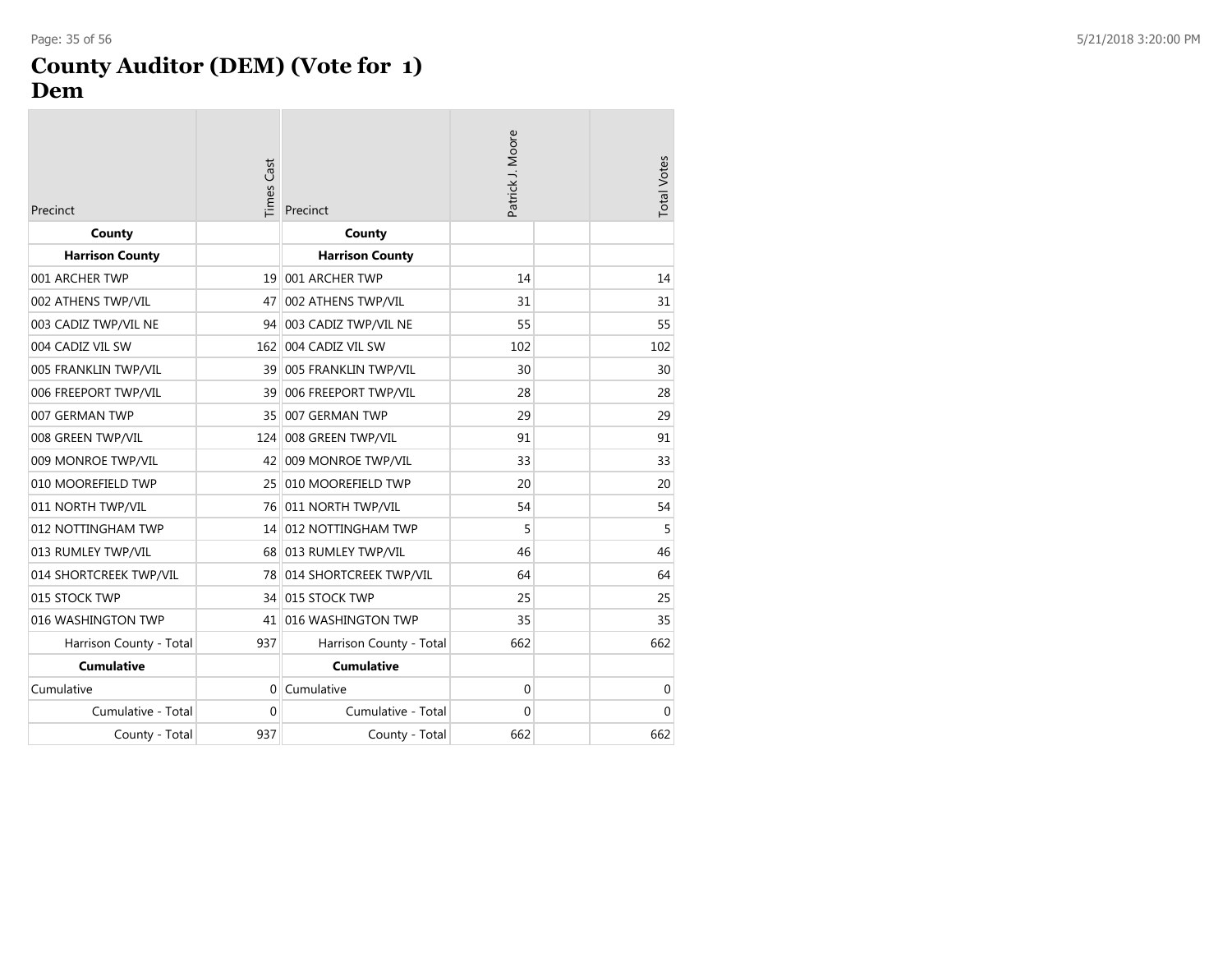#### **County Auditor (REP) (Vote for 1 ) Rep**

| Precinct                | <b>Times Cast</b> | Precinct                  | Allison Anderson | <b>Total Votes</b> |
|-------------------------|-------------------|---------------------------|------------------|--------------------|
| County                  |                   | County                    |                  |                    |
| <b>Harrison County</b>  |                   | <b>Harrison County</b>    |                  |                    |
| 001 ARCHER TWP          | 35                | 001 ARCHER TWP            | 26               | 26                 |
| 002 ATHENS TWP/VIL      | 32                | 002 ATHENS TWP/VIL        | 27               | 27                 |
| 003 CADIZ TWP/VIL NE    | 150               | 003 CADIZ TWP/VIL NE      | 117              | 117                |
| 004 CADIZ VIL SW        | 154               | 004 CADIZ VIL SW          | 123              | 123                |
| 005 FRANKLIN TWP/VIL    |                   | 66 005 FRANKLIN TWP/VIL   | 55               | 55                 |
| 006 FREEPORT TWP/VIL    | 67                | 006 FREEPORT TWP/VIL      | 54               | 54                 |
| 007 GERMAN TWP          | 42                | 007 GERMAN TWP            | 32               | 32                 |
| 008 GREEN TWP/VIL       |                   | 140 008 GREEN TWP/VIL     | 104              | 104                |
| 009 MONROE TWP/VIL      | 70                | 009 MONROE TWP/VIL        | 53               | 53                 |
| 010 MOOREFIELD TWP      | 48                | 010 MOOREFIELD TWP        | 38               | 38                 |
| 011 NORTH TWP/VIL       |                   | 100 011 NORTH TWP/VIL     | 76               | 76                 |
| 012 NOTTINGHAM TWP      |                   | 53 012 NOTTINGHAM TWP     | 45               | 45                 |
| 013 RUMLEY TWP/VIL      |                   | 124 013 RUMLEY TWP/VIL    | 98               | 98                 |
| 014 SHORTCREEK TWP/VIL  |                   | 73 014 SHORTCREEK TWP/VIL | 60               | 60                 |
| 015 STOCK TWP           |                   | 52 015 STOCK TWP          | 37               | 37                 |
| 016 WASHINGTON TWP      | 39                | 016 WASHINGTON TWP        | 35               | 35                 |
| Harrison County - Total | 1,245             | Harrison County - Total   | 980              | 980                |
| <b>Cumulative</b>       |                   | <b>Cumulative</b>         |                  |                    |
| Cumulative              | $\Omega$          | Cumulative                | $\mathbf{0}$     | 0                  |
| Cumulative - Total      | $\Omega$          | Cumulative - Total        | 0                | $\mathbf 0$        |
| County - Total          | 1.245             | County - Total            | 980              | 980                |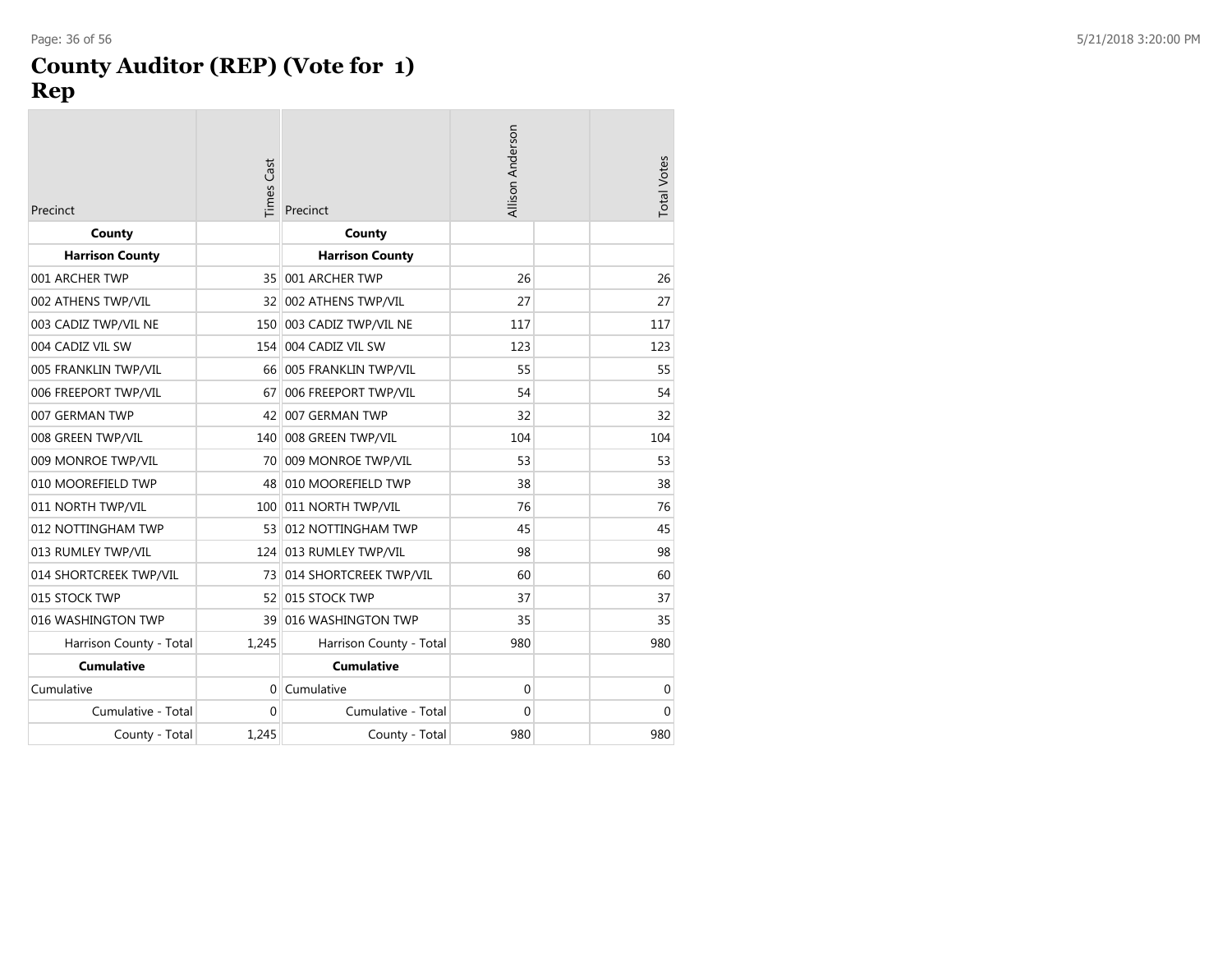## **Central Committee Member 001 ARCHER TWP (REP) (Vote for 1) Rep**

| Precinct                | Times Cast   | Precinct                | Foutz<br>Merle R. | <b>Total Votes</b> |
|-------------------------|--------------|-------------------------|-------------------|--------------------|
| County                  |              | County                  |                   |                    |
| <b>Harrison County</b>  |              | <b>Harrison County</b>  |                   |                    |
| 001 ARCHER TWP          |              | 35 001 ARCHER TWP       | 27                | 27                 |
| Harrison County - Total | 35           | Harrison County - Total | 27                | 27                 |
| <b>Cumulative</b>       |              | <b>Cumulative</b>       |                   |                    |
| Cumulative              | $\Omega$     | Cumulative              | $\Omega$          | 0                  |
| Cumulative - Total      | $\mathbf{0}$ | Cumulative - Total      | $\Omega$          | 0                  |
| County - Total          | 35           | County - Total          | 27                | 27                 |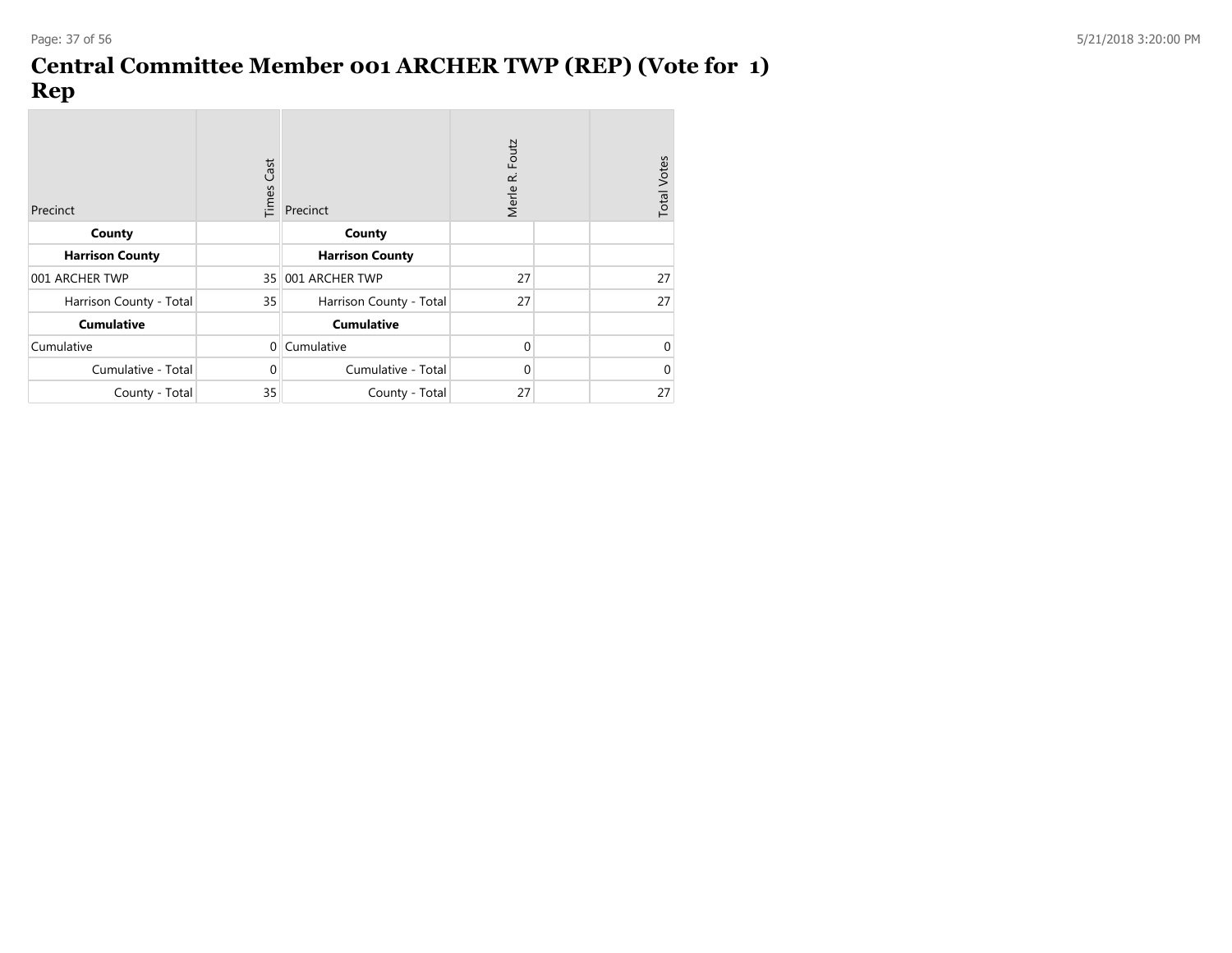## **Central Committee Member 002 ATHENS TWP VIL (REP) (Vote for 1) Rep**

| Precinct                | Times Cast   | Precinct                | Bland<br>Betty Jean | <b>Total Votes</b> |
|-------------------------|--------------|-------------------------|---------------------|--------------------|
| County                  |              | County                  |                     |                    |
| <b>Harrison County</b>  |              | <b>Harrison County</b>  |                     |                    |
| 002 ATHENS TWP/VIL      |              | 32 002 ATHENS TWP/VIL   | 27                  | 27                 |
| Harrison County - Total | 32           | Harrison County - Total | 27                  | 27                 |
| <b>Cumulative</b>       |              | <b>Cumulative</b>       |                     |                    |
| Cumulative              | $\Omega$     | Cumulative              | $\Omega$            | 0                  |
| Cumulative - Total      | $\mathbf{0}$ | Cumulative - Total      | $\Omega$            | $\Omega$           |
| County - Total          | 32           | County - Total          | 27                  | 27                 |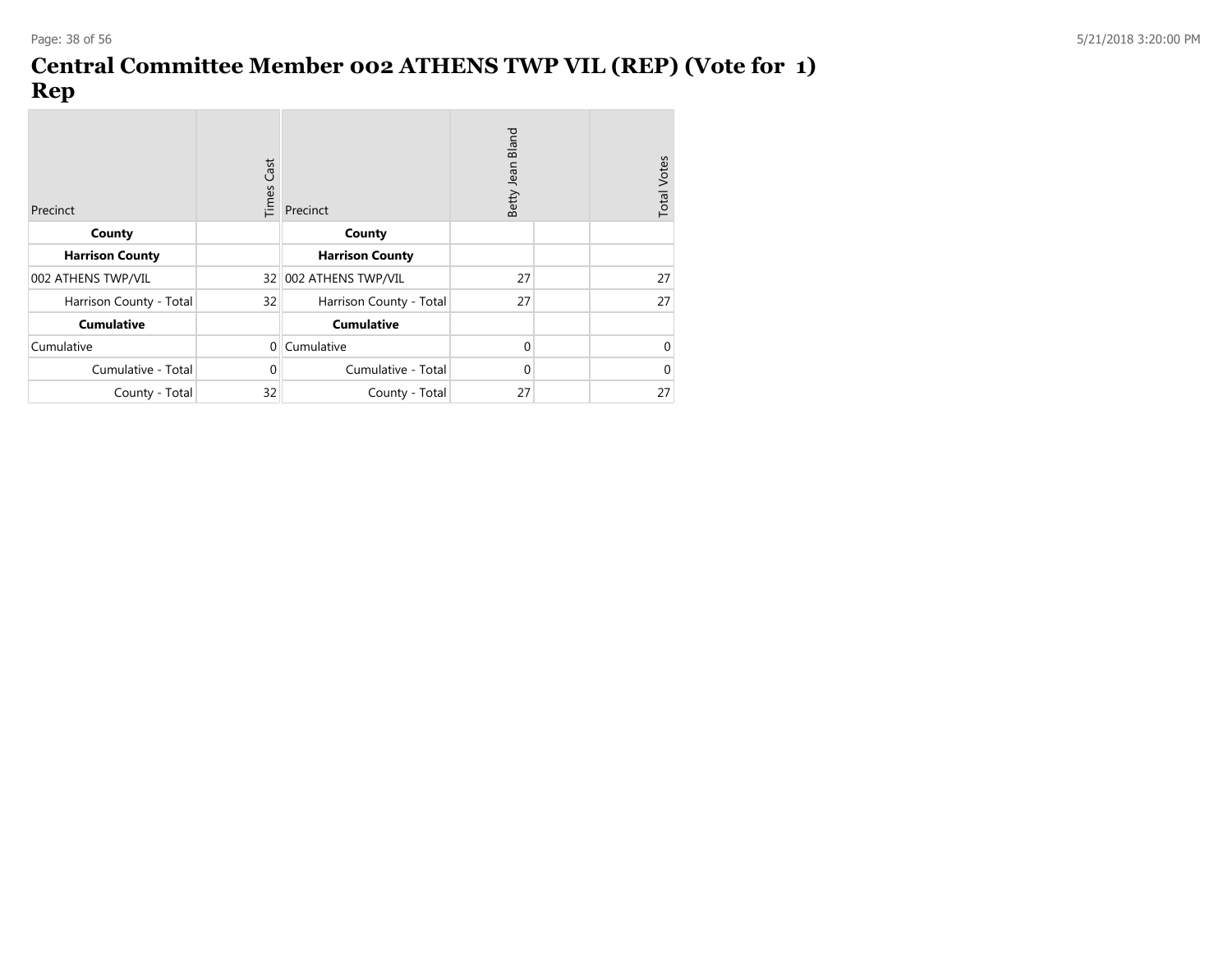## **Central Committee Member 003 CADIZ TWP VIL NE (REP) (Vote for 1) Rep**

| Precinct                | <b>Times Cast</b> | Precinct                 | Dowdle<br>Alicia J. | <b>Total Votes</b> |
|-------------------------|-------------------|--------------------------|---------------------|--------------------|
| County                  |                   | County                   |                     |                    |
| <b>Harrison County</b>  |                   | <b>Harrison County</b>   |                     |                    |
| 003 CADIZ TWP/VIL NE    |                   | 150 003 CADIZ TWP/VIL NE | 126                 | 126                |
| Harrison County - Total | 150               | Harrison County - Total  | 126                 | 126                |
| <b>Cumulative</b>       |                   | <b>Cumulative</b>        |                     |                    |
| Cumulative              | $\mathbf{0}$      | Cumulative               | $\Omega$            | 0                  |
| Cumulative - Total      | $\mathbf{0}$      | Cumulative - Total       | $\Omega$            | 0                  |
| County - Total          | 150               | County - Total           | 126                 | 126                |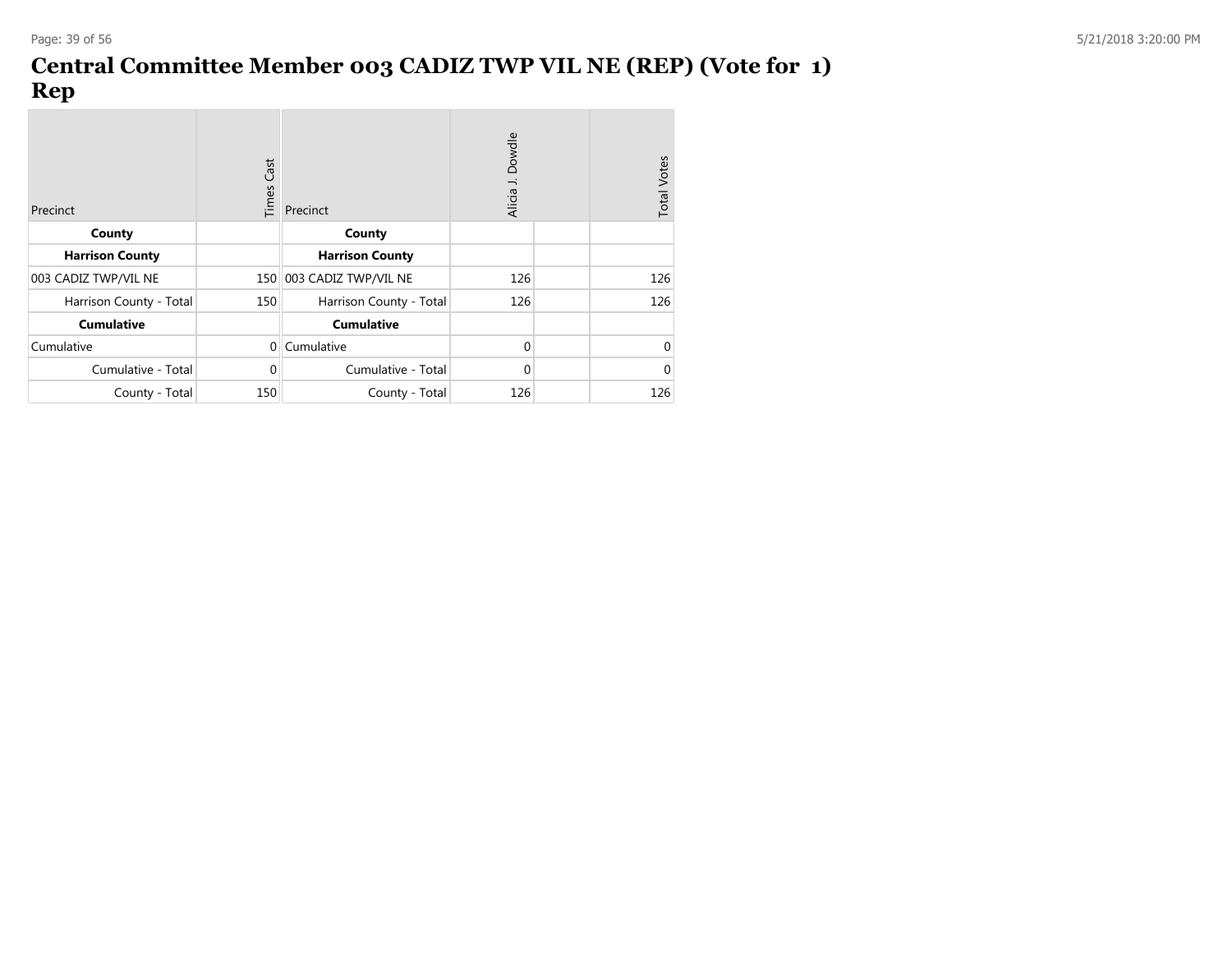## **Central Committee Member 004 CADIZ VIL SW (REP) (Vote for 1) Rep**

| Precinct                | <b>Times Cast</b> | Precinct                | Paul Coffland | <b>Total Votes</b> |
|-------------------------|-------------------|-------------------------|---------------|--------------------|
| County                  |                   | County                  |               |                    |
| <b>Harrison County</b>  |                   | <b>Harrison County</b>  |               |                    |
| 004 CADIZ VIL SW        |                   | 154 004 CADIZ VIL SW    | 119           | 119                |
| Harrison County - Total | 154               | Harrison County - Total | 119           | 119                |
| <b>Cumulative</b>       |                   | <b>Cumulative</b>       |               |                    |
| Cumulative              | $\Omega$          | Cumulative              | $\Omega$      | 0                  |
| Cumulative - Total      | 0                 | Cumulative - Total      | 0             | $\Omega$           |
| County - Total          | 154               | County - Total          | 119           | 119                |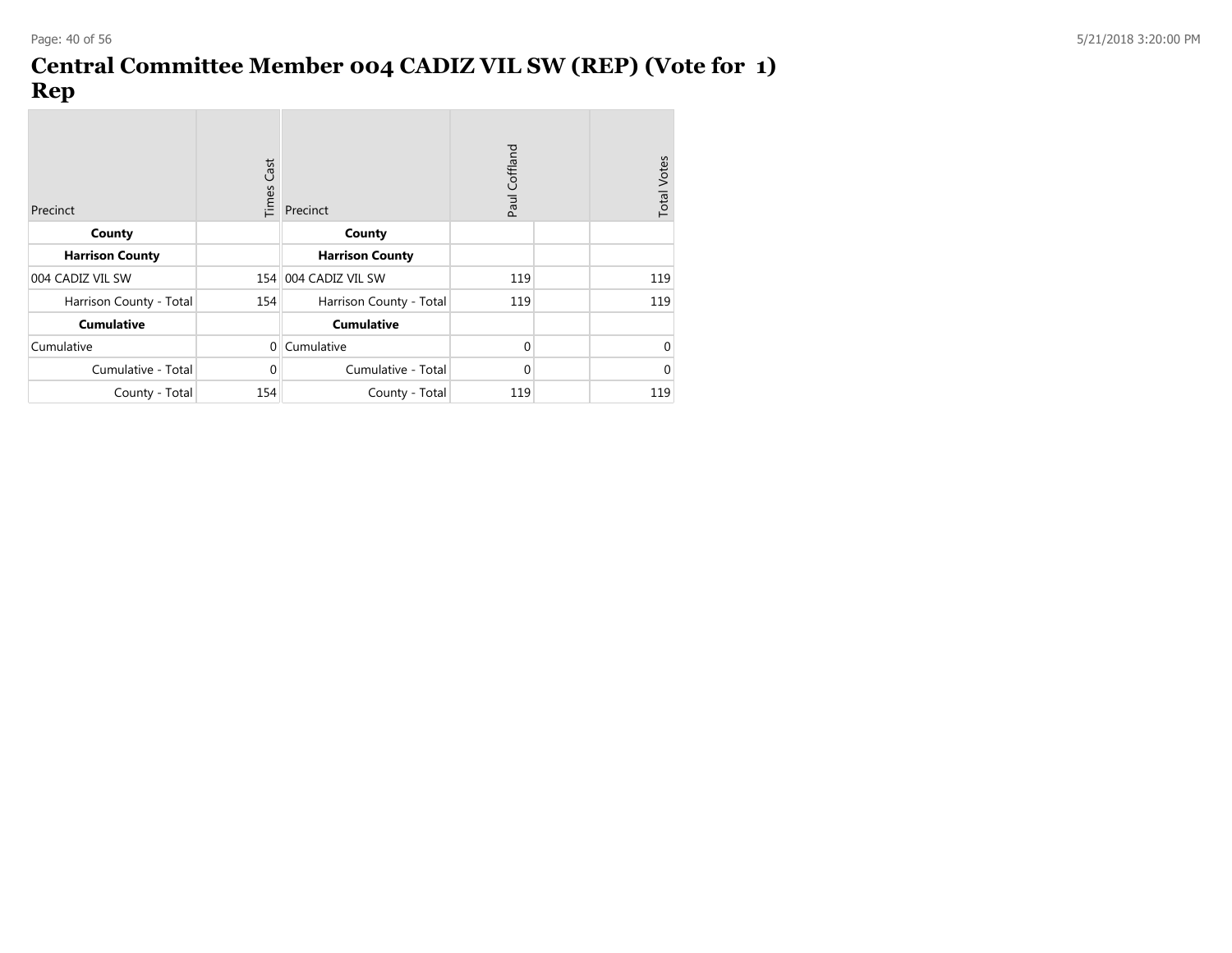## **Central Committee Member 005 FRANKLIN TWP VIL (REP) (Vote for 1) Rep**

| Precinct                | <b>Times Cast</b> | Precinct                | Marilyn K.<br>McMillen | <b>Total Votes</b> |
|-------------------------|-------------------|-------------------------|------------------------|--------------------|
| County                  |                   | County                  |                        |                    |
| <b>Harrison County</b>  |                   | <b>Harrison County</b>  |                        |                    |
| 005 FRANKLIN TWP/VIL    |                   | 66 005 FRANKLIN TWP/VIL | 61                     | 61                 |
| Harrison County - Total | 66                | Harrison County - Total | 61                     | 61                 |
| <b>Cumulative</b>       |                   | <b>Cumulative</b>       |                        |                    |
| Cumulative              | $\mathbf{0}$      | Cumulative              | $\Omega$               | $\mathbf 0$        |
| Cumulative - Total      | $\mathbf{0}$      | Cumulative - Total      | 0                      | $\mathbf 0$        |
| County - Total          | 66                | County - Total          | 61                     | 61                 |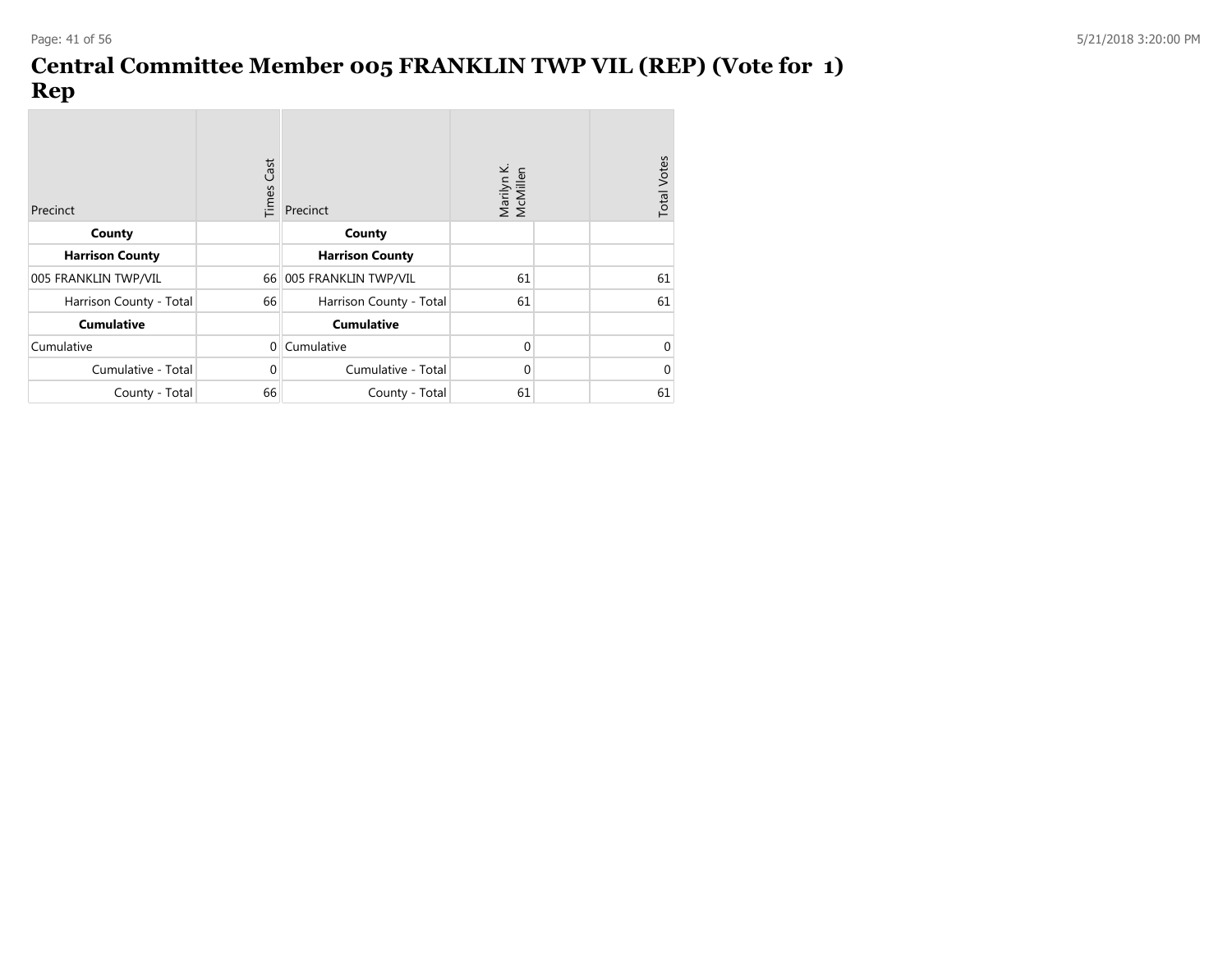## **Central Committee Member 006 FREEPORT TWP VIL (REP) (Vote for 1) Rep**

| Precinct                | <b>Times Cast</b> | Precinct                | Anna Cook | <b>Total Votes</b> |
|-------------------------|-------------------|-------------------------|-----------|--------------------|
| County                  |                   | County                  |           |                    |
| <b>Harrison County</b>  |                   | <b>Harrison County</b>  |           |                    |
| 006 FREEPORT TWP/VIL    | 67                | 006 FREEPORT TWP/VIL    | 55        | 55                 |
| Harrison County - Total | 67                | Harrison County - Total | 55        | 55                 |
| <b>Cumulative</b>       |                   | <b>Cumulative</b>       |           |                    |
| Cumulative              | $\mathbf{0}$      | Cumulative              | $\Omega$  | 0                  |
| Cumulative - Total      | $\Omega$          | Cumulative - Total      | $\Omega$  | 0                  |
| County - Total          | 67                | County - Total          | 55        | 55                 |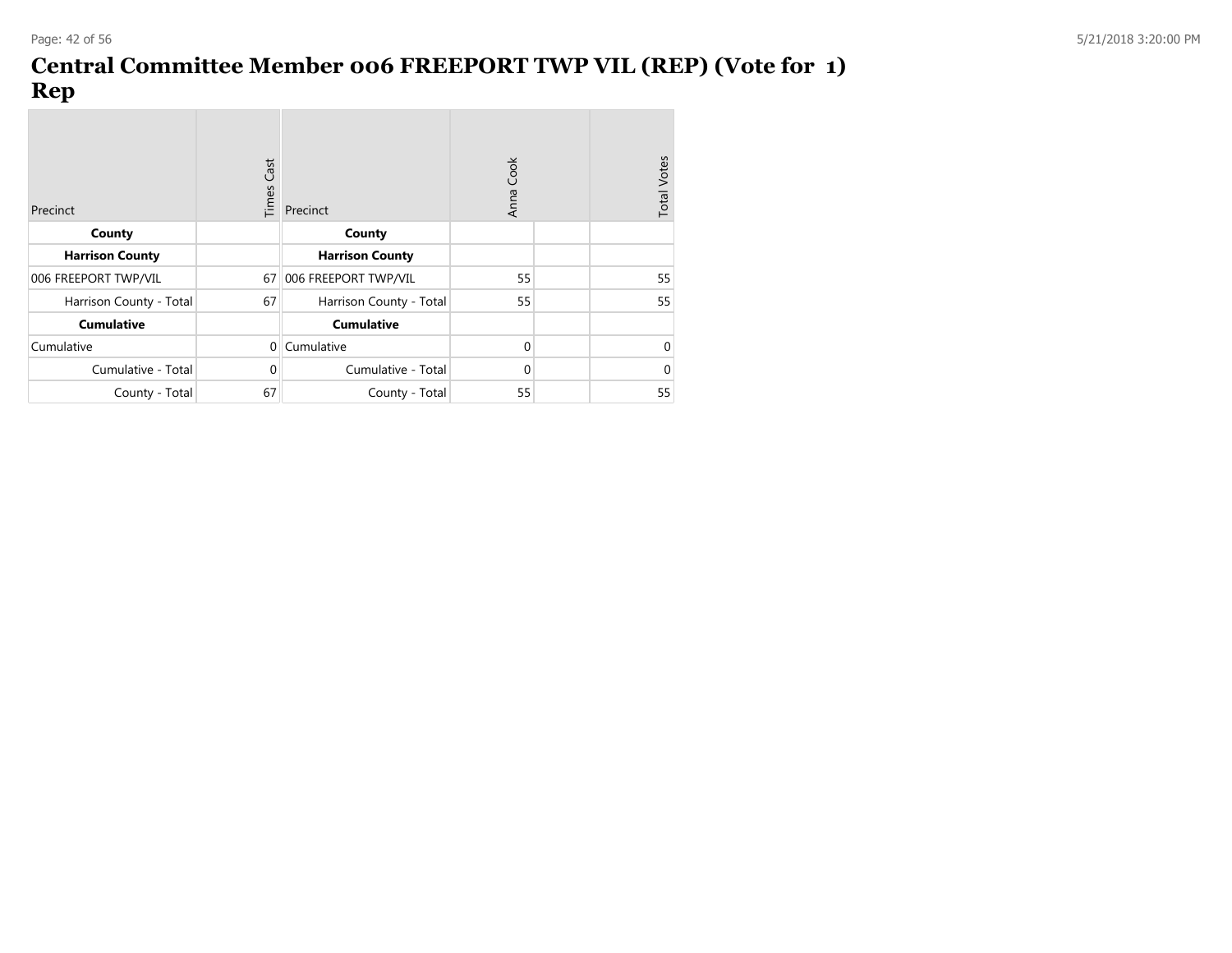## **Central Committee Member 007 GERMAN TWP (REP) (Vote for 1) Rep**

| Precinct                | <b>Times Cast</b> | Precinct                | Rainsberger<br>Audrey. | <b>Total Votes</b> |
|-------------------------|-------------------|-------------------------|------------------------|--------------------|
| County                  |                   | County                  |                        |                    |
| <b>Harrison County</b>  |                   | <b>Harrison County</b>  |                        |                    |
| 007 GERMAN TWP          | 42                | 007 GERMAN TWP          | 31                     | 31                 |
| Harrison County - Total | 42                | Harrison County - Total | 31                     | 31                 |
| <b>Cumulative</b>       |                   | <b>Cumulative</b>       |                        |                    |
| Cumulative              | $\Omega$          | Cumulative              | $\Omega$               | $\mathbf 0$        |
| Cumulative - Total      | $\mathbf{0}$      | Cumulative - Total      | $\Omega$               | $\mathbf 0$        |
| County - Total          | 42                | County - Total          | 31                     | 31                 |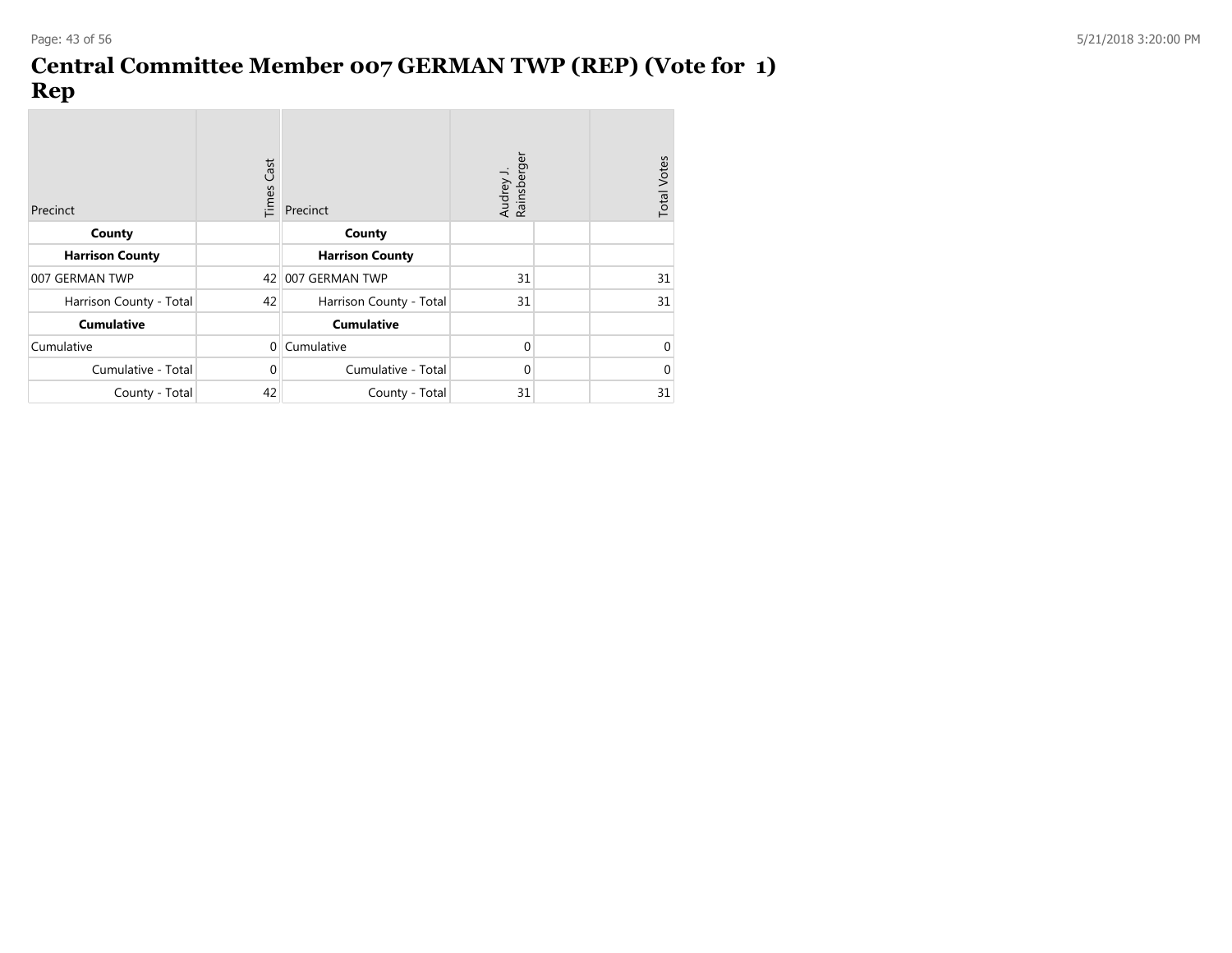## **Central Committee Member 008 GREEN TWP VIL (REP) (Vote for 1) Rep**

| Precinct                | <b>Times Cast</b> | Donald Whipkey<br>Precinct |          |  |    |
|-------------------------|-------------------|----------------------------|----------|--|----|
| County                  |                   | County                     |          |  |    |
| <b>Harrison County</b>  |                   | <b>Harrison County</b>     |          |  |    |
| 008 GREEN TWP/VIL       |                   | 140 008 GREEN TWP/VIL      | 93       |  | 93 |
| Harrison County - Total | 140               | Harrison County - Total    | 93       |  | 93 |
| <b>Cumulative</b>       |                   | <b>Cumulative</b>          |          |  |    |
| Cumulative              | $\Omega$          | Cumulative                 | $\Omega$ |  | 0  |
| Cumulative - Total      | $\mathbf{0}$      | Cumulative - Total         | $\Omega$ |  | 0  |
| County - Total          | 140               | County - Total             | 93       |  | 93 |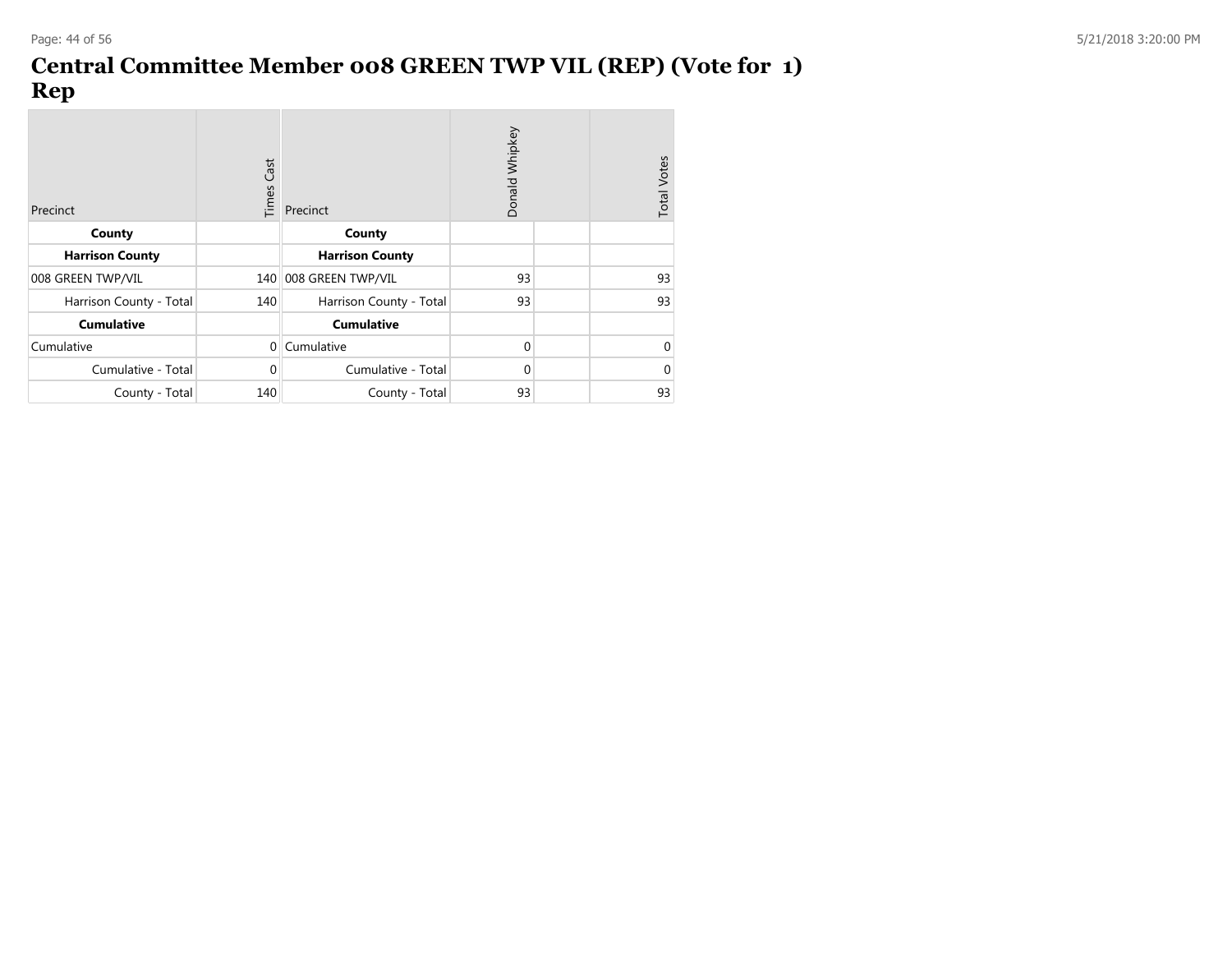## **Central Committee Member 009 MONROE TWP VIL (REP) (Vote for 1) Rep**

| Precinct                | <b>Times Cast</b> | Precinct                | Kinney<br>Karen J. |  | <b>Total Votes</b> |
|-------------------------|-------------------|-------------------------|--------------------|--|--------------------|
| County                  |                   | County                  |                    |  |                    |
| <b>Harrison County</b>  |                   | <b>Harrison County</b>  |                    |  |                    |
| 009 MONROE TWP/VIL      | 70                | 009 MONROE TWP/VIL      | 59                 |  | 59                 |
| Harrison County - Total | 70                | Harrison County - Total | 59                 |  | 59                 |
| <b>Cumulative</b>       |                   | <b>Cumulative</b>       |                    |  |                    |
| Cumulative              | $\Omega$          | Cumulative              | $\Omega$           |  | 0                  |
| Cumulative - Total      | 0                 | Cumulative - Total      | $\Omega$           |  | $\Omega$           |
| County - Total          | 70                | County - Total          | 59                 |  | 59                 |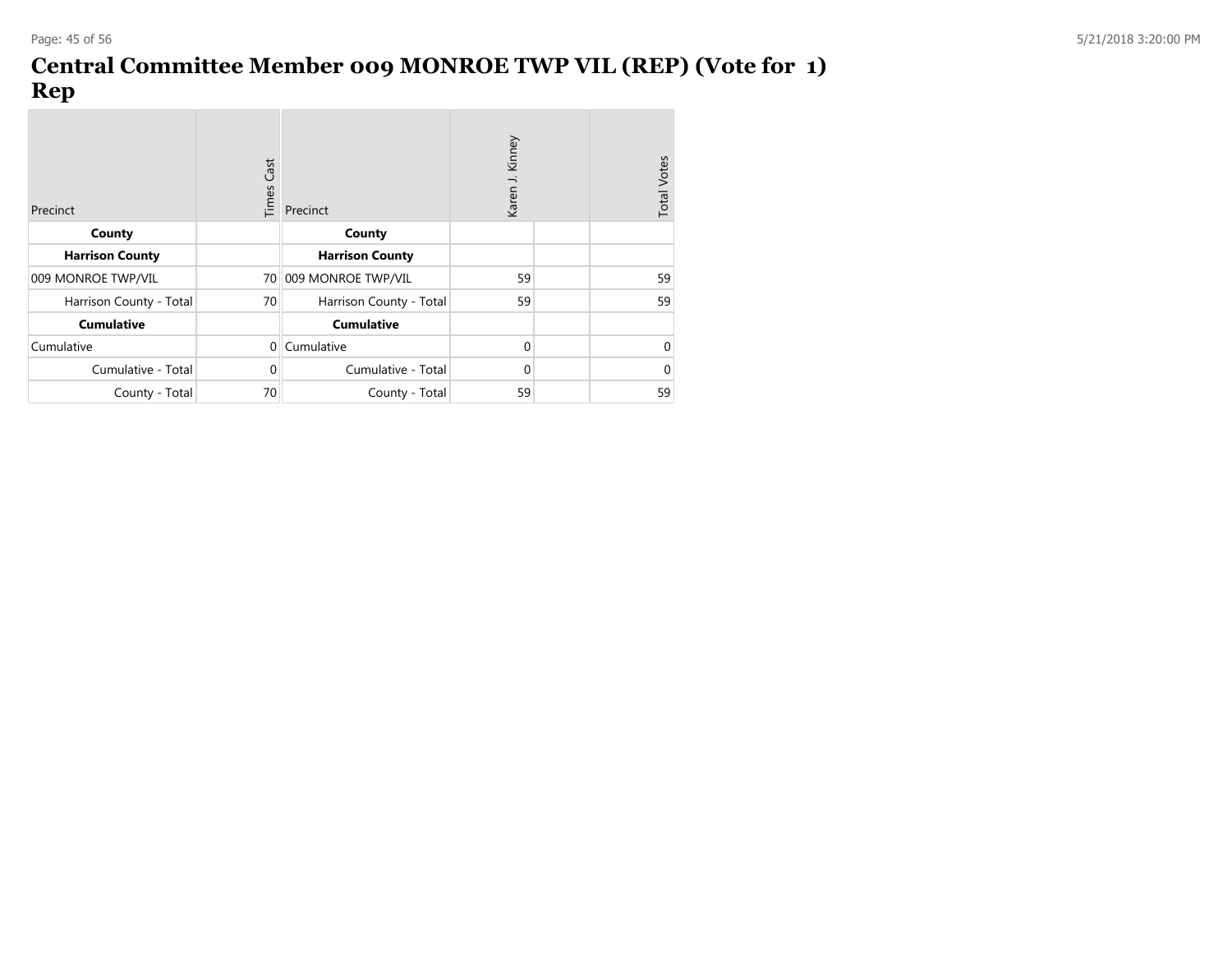## **Central Committee Member 010 MOOREFIELD TWP (REP) (Vote for 1) Rep**

| Precinct                | <b>Times Cast</b> | Precinct                | P. Milliken<br>Peggy | <b>Total Votes</b> |
|-------------------------|-------------------|-------------------------|----------------------|--------------------|
| County                  |                   | County                  |                      |                    |
| <b>Harrison County</b>  |                   | <b>Harrison County</b>  |                      |                    |
| 010 MOOREFIELD TWP      | 48                | 010 MOOREFIELD TWP      | 45                   | 45                 |
| Harrison County - Total | 48                | Harrison County - Total | 45                   | 45                 |
| <b>Cumulative</b>       |                   | <b>Cumulative</b>       |                      |                    |
| Cumulative              | $\Omega$          | Cumulative              | $\Omega$             | 0                  |
| Cumulative - Total      | $\mathbf 0$       | Cumulative - Total      | $\Omega$             | $\mathbf 0$        |
| County - Total          | 48                | County - Total          | 45                   | 45                 |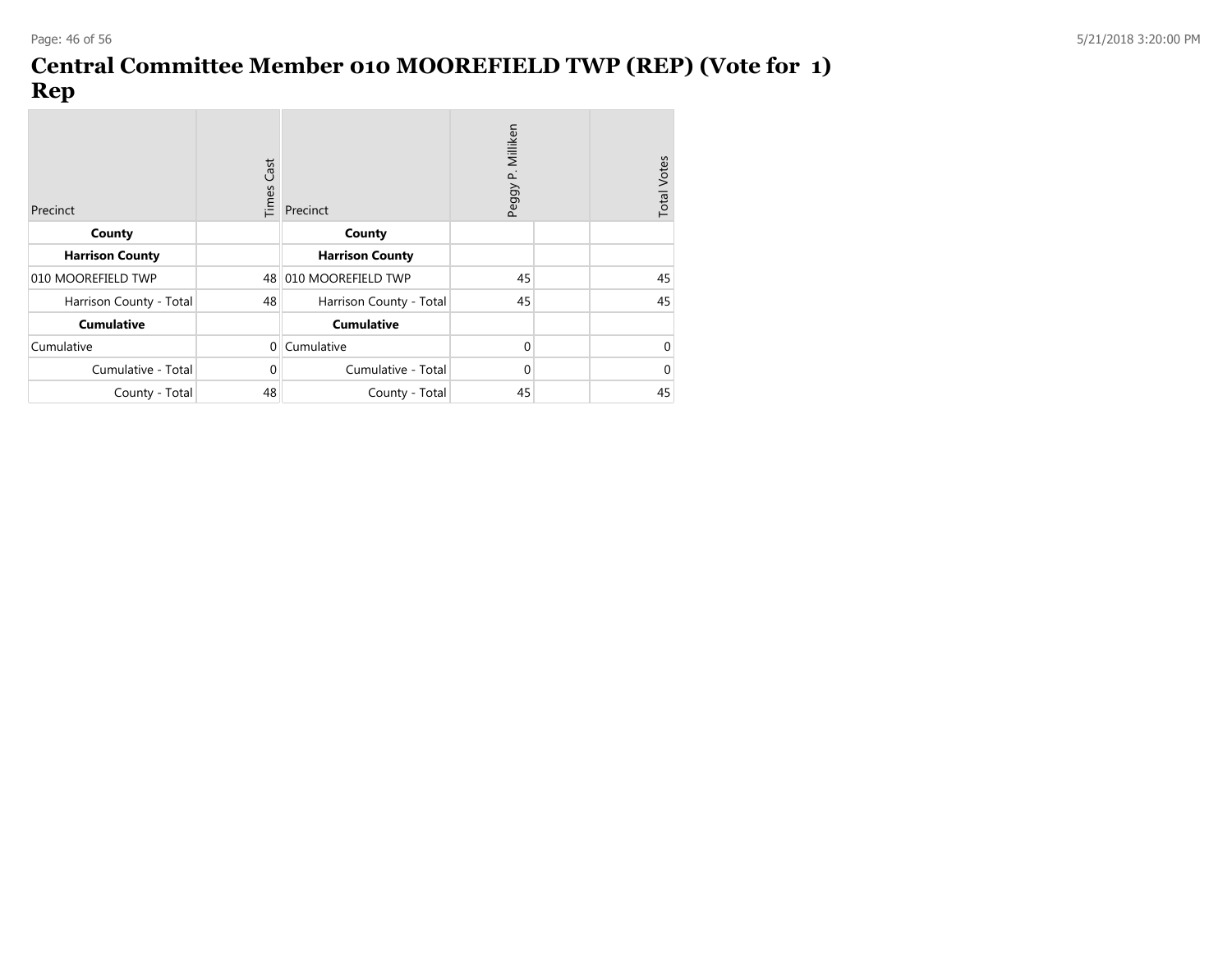## **Central Committee Member 011 NORTH TWP VIL (REP) (Vote for 1) Rep**

| Precinct                | <b>Times Cast</b> | Precinct                | English<br>ШÌ<br>Kathryn | <b>Total Votes</b> |
|-------------------------|-------------------|-------------------------|--------------------------|--------------------|
| County                  |                   | County                  |                          |                    |
| <b>Harrison County</b>  |                   | <b>Harrison County</b>  |                          |                    |
| 011 NORTH TWP/VIL       |                   | 100 011 NORTH TWP/VIL   | 83                       | 83                 |
| Harrison County - Total | 100               | Harrison County - Total | 83                       | 83                 |
| <b>Cumulative</b>       |                   | <b>Cumulative</b>       |                          |                    |
| Cumulative              | $\mathbf 0$       | Cumulative              | $\Omega$                 | 0                  |
| Cumulative - Total      | $\Omega$          | Cumulative - Total      | $\Omega$                 | 0                  |
| County - Total          | 100               | County - Total          | 83                       | 83                 |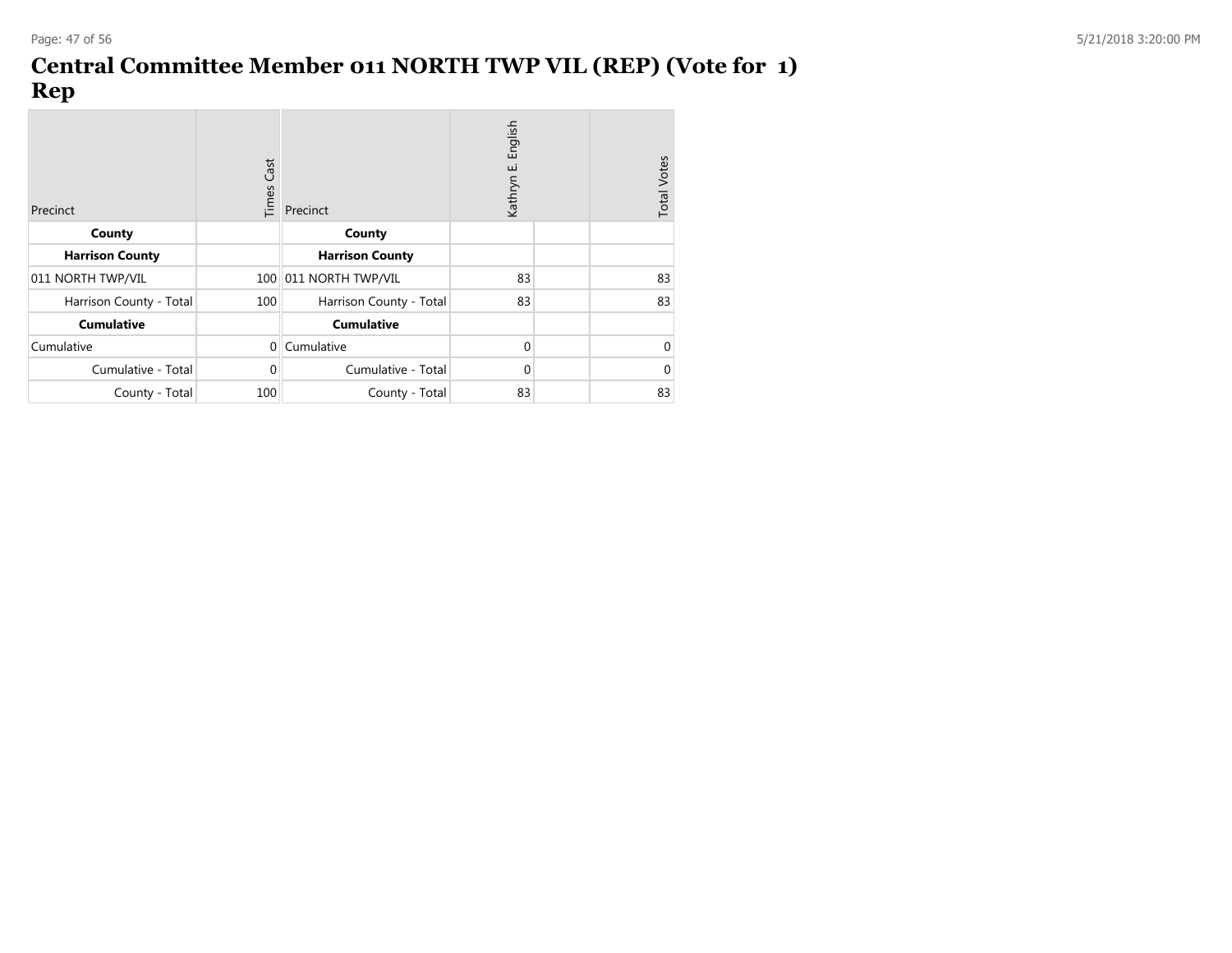## **Central Committee Member 012 NOTTINGHAM TWP (REP) (Vote for 1) Rep**

| Precinct                | <b>Times Cast</b> | Precinct                | Shaw<br>Betty Jo | <b>Total Votes</b> |
|-------------------------|-------------------|-------------------------|------------------|--------------------|
| County                  |                   | County                  |                  |                    |
| <b>Harrison County</b>  |                   | <b>Harrison County</b>  |                  |                    |
| 012 NOTTINGHAM TWP      |                   | 53 012 NOTTINGHAM TWP   | 47               | 47                 |
| Harrison County - Total | 53                | Harrison County - Total | 47               | 47                 |
| <b>Cumulative</b>       |                   | <b>Cumulative</b>       |                  |                    |
| Cumulative              | $\overline{0}$    | Cumulative              | $\Omega$         | 0                  |
| Cumulative - Total      | $\mathbf{0}$      | Cumulative - Total      | $\Omega$         | $\mathbf 0$        |
| County - Total          | 53                | County - Total          | 47               | 47                 |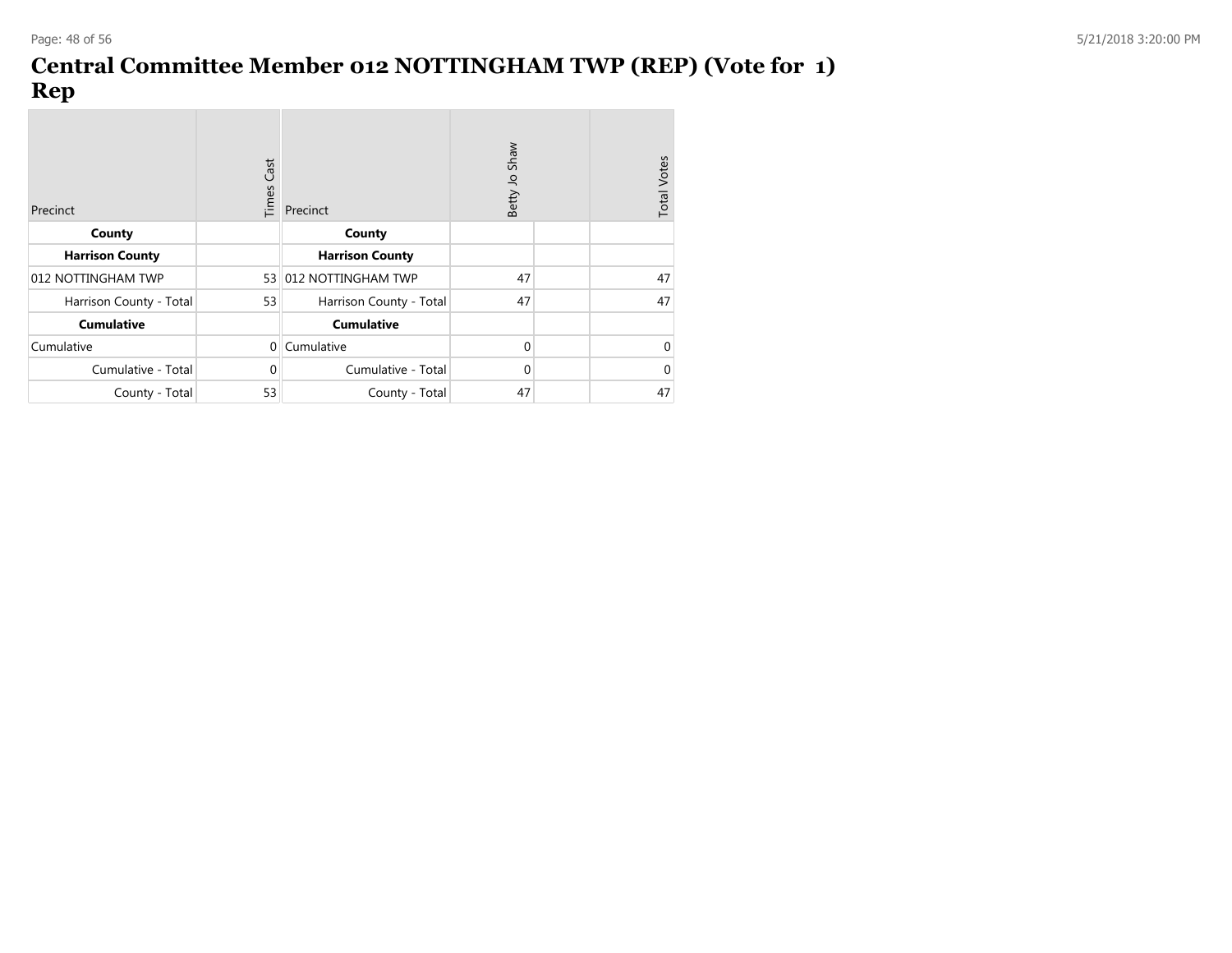## **Central Committee Member 013 RUMLEY TWP VIL (REP) (Vote for 1) Rep**

| Precinct                | <b>Times Cast</b> | Precinct                | Mary Lynn Shook |  | <b>Total Votes</b> |
|-------------------------|-------------------|-------------------------|-----------------|--|--------------------|
| County                  |                   | County                  |                 |  |                    |
| <b>Harrison County</b>  |                   | <b>Harrison County</b>  |                 |  |                    |
| 013 RUMLEY TWP/VIL      |                   | 124 013 RUMLEY TWP/VIL  | 86              |  | 86                 |
| Harrison County - Total | 124               | Harrison County - Total | 86              |  | 86                 |
| <b>Cumulative</b>       |                   | <b>Cumulative</b>       |                 |  |                    |
| Cumulative              | $\Omega$          | Cumulative              | $\Omega$        |  | $\Omega$           |
| Cumulative - Total      | $\Omega$          | Cumulative - Total      | $\Omega$        |  | $\mathbf 0$        |
| County - Total          | 124               | County - Total          | 86              |  | 86                 |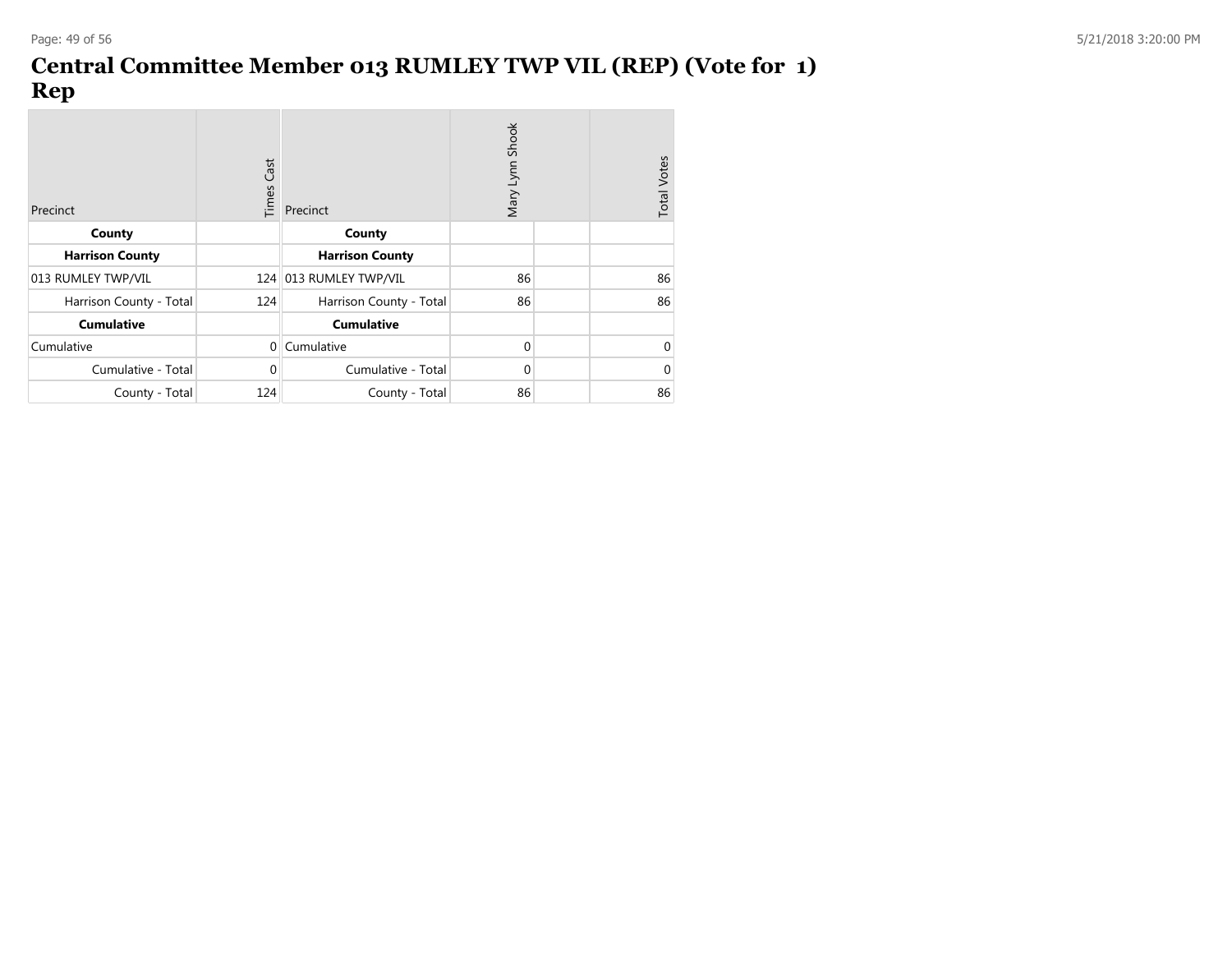## **Central Committee Member 014 SHORTCREEK TWP VIL (REP (Vote for 1) Rep**

| Precinct                | <b>Times Cast</b> | Precinct                  | Joshua M. Willis |  | <b>Total Votes</b> |
|-------------------------|-------------------|---------------------------|------------------|--|--------------------|
| County                  |                   | County                    |                  |  |                    |
| <b>Harrison County</b>  |                   | <b>Harrison County</b>    |                  |  |                    |
| 014 SHORTCREEK TWP/VIL  |                   | 73 014 SHORTCREEK TWP/VIL | 57               |  | 57                 |
| Harrison County - Total | 73                | Harrison County - Total   | 57               |  | 57                 |
| <b>Cumulative</b>       |                   | <b>Cumulative</b>         |                  |  |                    |
| Cumulative              | $\Omega$          | Cumulative                | $\Omega$         |  | 0                  |
| Cumulative - Total      | $\mathbf 0$       | Cumulative - Total        | $\Omega$         |  | $\Omega$           |
| County - Total          | 73                | County - Total            | 57               |  | 57                 |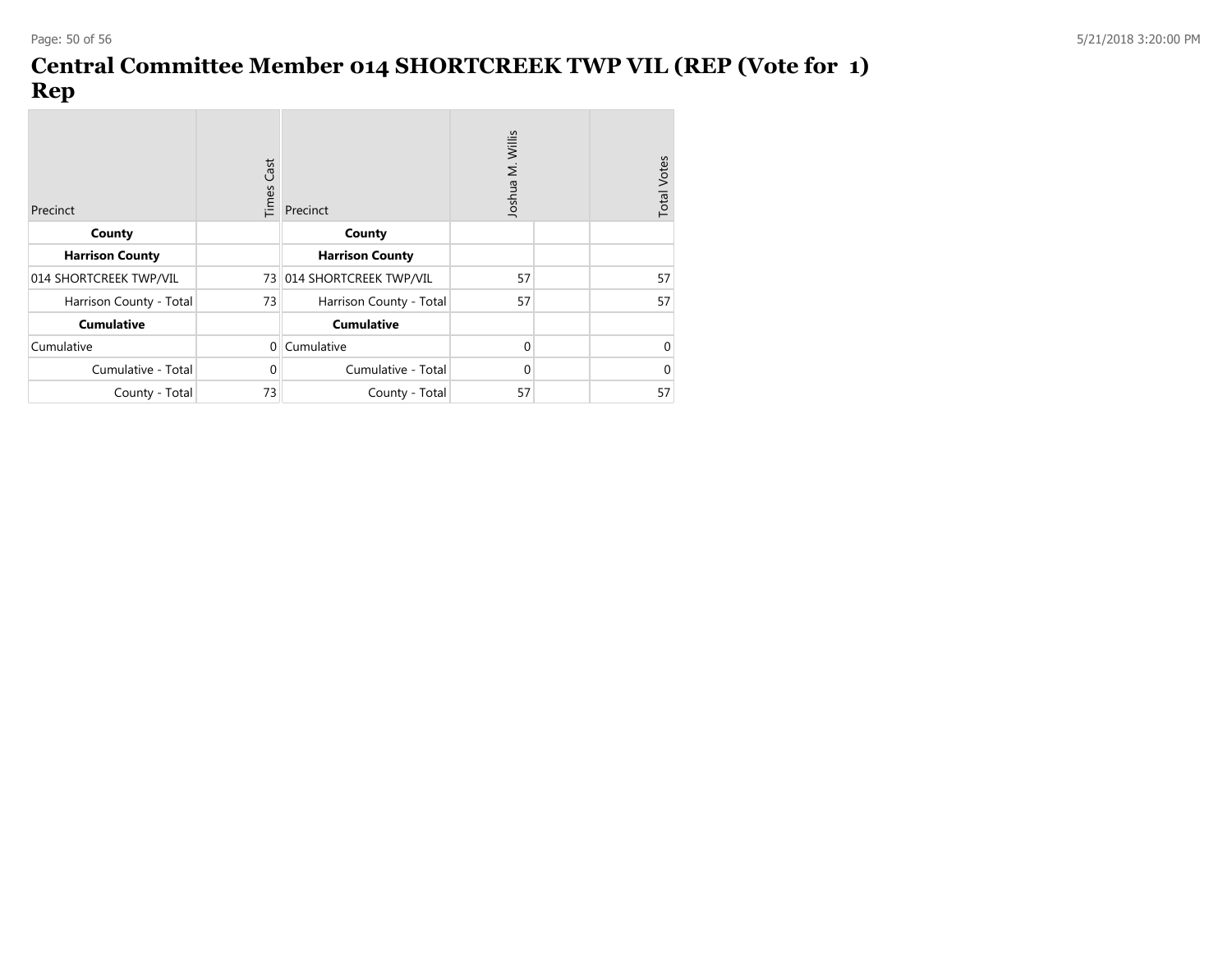## **Central Committee Member 015 STOCK TWP (REP) (Vote for 1) Rep**

| Precinct                | <b>Times Cast</b> | Precinct                | Addy Jr<br>Harold E. | <b>Total Votes</b> |    |
|-------------------------|-------------------|-------------------------|----------------------|--------------------|----|
| County                  |                   | County                  |                      |                    |    |
| <b>Harrison County</b>  |                   | <b>Harrison County</b>  |                      |                    |    |
| 015 STOCK TWP           |                   | 52 015 STOCK TWP        | 42                   |                    | 42 |
| Harrison County - Total | 52                | Harrison County - Total | 42                   |                    | 42 |
| <b>Cumulative</b>       |                   | <b>Cumulative</b>       |                      |                    |    |
| Cumulative              | $\mathbf{0}$      | Cumulative              | $\Omega$             |                    | 0  |
| Cumulative - Total      | $\mathbf{0}$      | Cumulative - Total      | $\Omega$             |                    | 0  |
| County - Total          | 52                | County - Total          | 42                   |                    | 42 |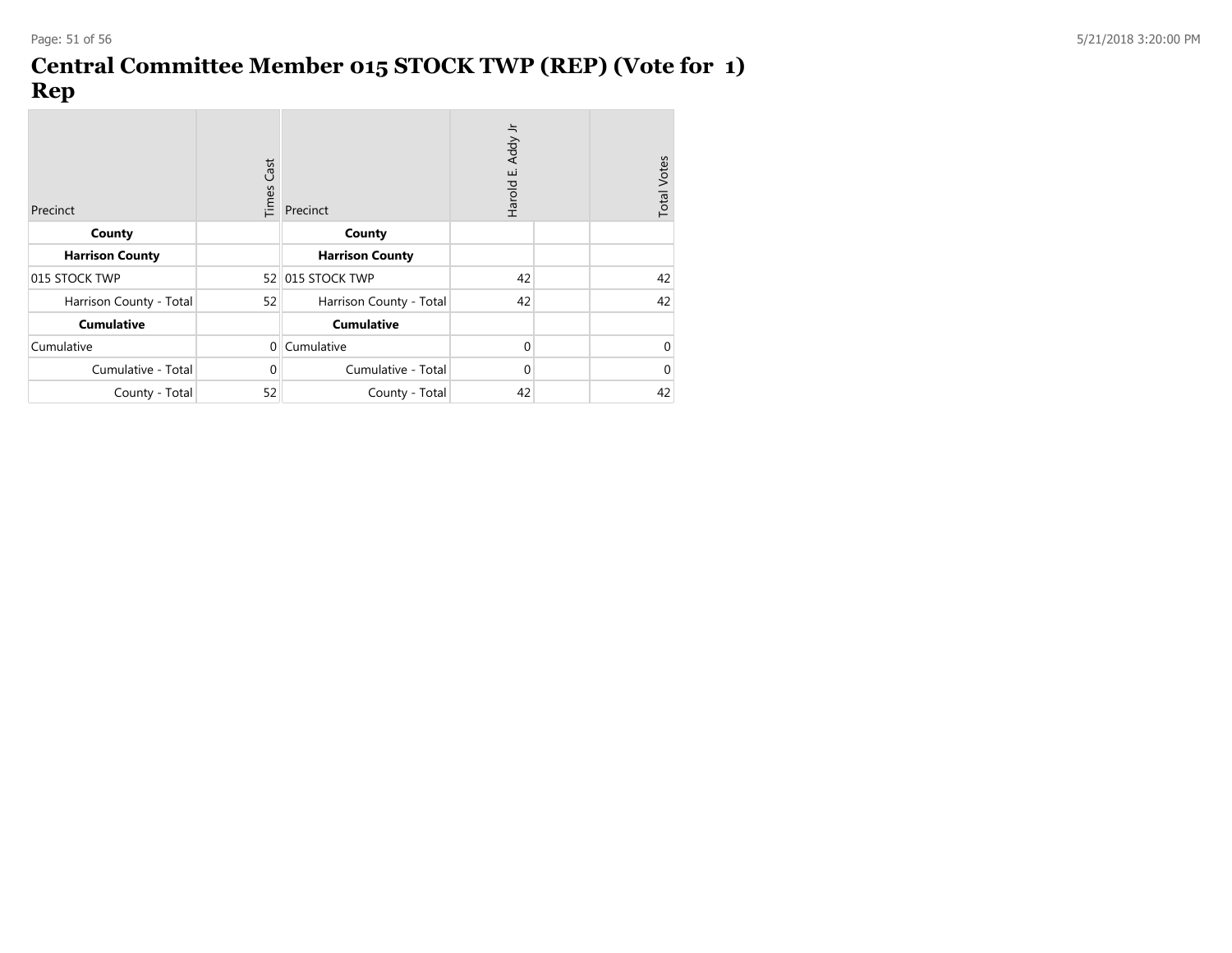## **Central Committee Member 016 WASHINGTON TWP (REP) (Vote for 1) Rep**

| Precinct                | <b>Times Cast</b> | Precinct                | Marsha Ferrell |  | <b>Total Votes</b> |
|-------------------------|-------------------|-------------------------|----------------|--|--------------------|
| County                  |                   | County                  |                |  |                    |
| <b>Harrison County</b>  |                   | <b>Harrison County</b>  |                |  |                    |
| 016 WASHINGTON TWP      | 39                | 016 WASHINGTON TWP      | 37             |  | 37                 |
| Harrison County - Total | 39                | Harrison County - Total | 37             |  | 37                 |
| <b>Cumulative</b>       |                   | <b>Cumulative</b>       |                |  |                    |
| Cumulative              | $\Omega$          | Cumulative              | $\Omega$       |  | 0                  |
| Cumulative - Total      | $\mathbf 0$       | Cumulative - Total      | $\Omega$       |  | 0                  |
| County - Total          | 39                | County - Total          | 37             |  | 37                 |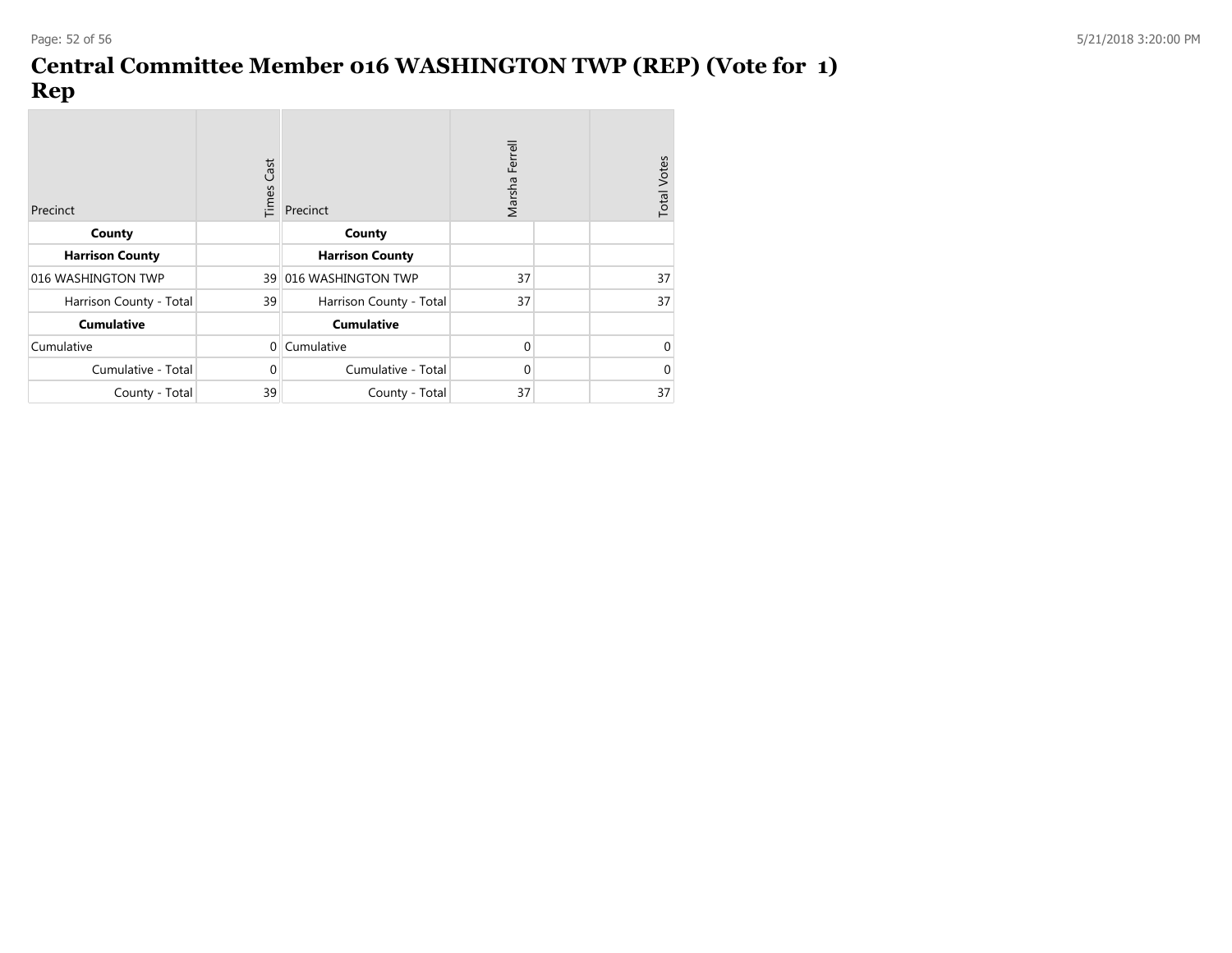# **State Issue 1 (Vote for 1)**

#### **NP**

| Precinct                | Times Cast   | Precinct                   | ΥES         | $\frac{1}{2}$ | <b>Total Votes</b> |
|-------------------------|--------------|----------------------------|-------------|---------------|--------------------|
| County                  |              | County                     |             |               |                    |
| <b>Harrison County</b>  |              | <b>Harrison County</b>     |             |               |                    |
| 001 ARCHER TWP          |              | 54 001 ARCHER TWP          | 37          | 12            | 49                 |
| 002 ATHENS TWP/VIL      |              | 81 002 ATHENS TWP/VIL      | 60          | 14            | 74                 |
| 003 CADIZ TWP/VIL NE    |              | 245 003 CADIZ TWP/VIL NE   | 171         | 53            | 224                |
| 004 CADIZ VIL SW        | 316          | 004 CADIZ VIL SW           | 228         | 67            | 295                |
| 005 FRANKLIN TWP/VIL    |              | 108 005 FRANKLIN TWP/VIL   | 70          | 28            | 98                 |
| 006 FREEPORT TWP/VIL    | 110          | 006 FREEPORT TWP/VIL       | 70          | 28            | 98                 |
| 007 GERMAN TWP          | 77           | 007 GERMAN TWP             | 50          | 22            | 72                 |
| 008 GREEN TWP/VIL       | 270          | 008 GREEN TWP/VIL          | 169         | 76            | 245                |
| 009 MONROE TWP/VIL      | 117          | 009 MONROE TWP/VIL         | 79          | 24            | 103                |
| 010 MOOREFIELD TWP      | 74           | 010 MOOREFIELD TWP         | 48          | 22            | 70                 |
| 011 NORTH TWP/VIL       |              | 190 011 NORTH TWP/VIL      | 120         | 61            | 181                |
| 012 NOTTINGHAM TWP      | 67           | 012 NOTTINGHAM TWP         | 35          | 21            | 56                 |
| 013 RUMLEY TWP/VIL      |              | 197 013 RUMLEY TWP/VIL     | 129         | 56            | 185                |
| 014 SHORTCREEK TWP/VIL  |              | 154 014 SHORTCREEK TWP/VIL | 93          | 56            | 149                |
| 015 STOCK TWP           | 89           | 015 STOCK TWP              | 58          | 23            | 81                 |
| 016 WASHINGTON TWP      | 84           | 016 WASHINGTON TWP         | 49          | 29            | 78                 |
| Harrison County - Total | 2,233        | Harrison County - Total    | 1,466       | 592           | 2,058              |
| <b>Cumulative</b>       |              | <b>Cumulative</b>          |             |               |                    |
| Cumulative              | $\mathbf{0}$ | Cumulative                 | $\mathbf 0$ | 0             | $\mathbf 0$        |
| Cumulative - Total      | $\Omega$     | Cumulative - Total         | 0           | $\mathbf 0$   | $\Omega$           |
| County - Total          | 2,233        | County - Total             | 1.466       | 592           | 2,058              |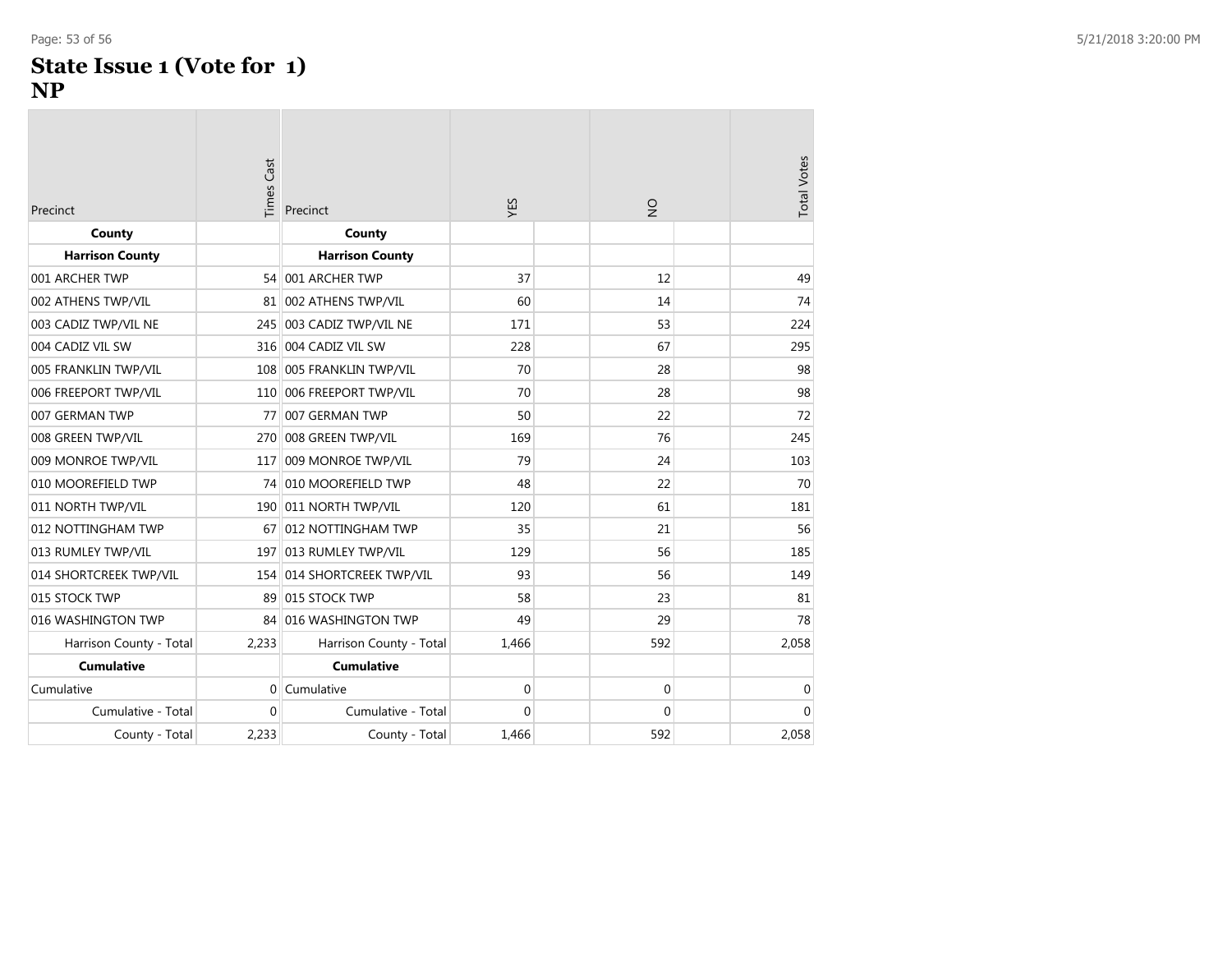#### **Board of Developmental Disabilities for Harrison County (Vote for 1) NP**

| <b>Times Cast</b><br>Precinct |              | Precinct                 | FOR THE TAX LEVY | AGAINST THE TAX<br>LEVY | <b>Total Votes</b> |
|-------------------------------|--------------|--------------------------|------------------|-------------------------|--------------------|
| County                        |              | County                   |                  |                         |                    |
| <b>Harrison County</b>        |              | <b>Harrison County</b>   |                  |                         |                    |
| 001 ARCHER TWP                |              | 54 001 ARCHER TWP        | 40               | 12                      | 52                 |
| 002 ATHENS TWP/VIL            | 81           | 002 ATHENS TWP/VIL       | 67               | 13                      | 80                 |
| 003 CADIZ TWP/VIL NE          |              | 245 003 CADIZ TWP/VIL NE | 195              | 36                      | 231                |
| 004 CADIZ VIL SW              | 316          | 004 CADIZ VIL SW         | 263              | 45                      | 308                |
| 005 FRANKLIN TWP/VIL          |              | 108 005 FRANKLIN TWP/VIL | 82               | 17                      | 99                 |
| 006 FREEPORT TWP/VIL          | 110          | 006 FREEPORT TWP/VIL     | 71               | 28                      | 99                 |
| 007 GERMAN TWP                | 77           | 007 GERMAN TWP           | 46               | 28                      | 74                 |
| 008 GREEN TWP/VIL             | 270          | 008 GREEN TWP/VIL        | 192              | 70                      | 262                |
| 009 MONROE TWP/VIL            | 117          | 009 MONROE TWP/VIL       | 78               | 27                      | 105                |
| 010 MOOREFIELD TWP            |              | 74 010 MOOREFIELD TWP    | 54               | 16                      | 70                 |
| 011 NORTH TWP/VIL             |              | 190 011 NORTH TWP/VIL    | 135              | 48                      | 183                |
| 012 NOTTINGHAM TWP            |              | 67 012 NOTTINGHAM TWP    | 45               | 16                      | 61                 |
| 013 RUMLEY TWP/VIL            |              | 197 013 RUMLEY TWP/VIL   | 145              | 48                      | 193                |
| 014 SHORTCREEK TWP/VIL        | 154          | 014 SHORTCREEK TWP/VIL   | 99               | 51                      | 150                |
| 015 STOCK TWP                 |              | 89 015 STOCK TWP         | 62               | 25                      | 87                 |
| 016 WASHINGTON TWP            | 84           | 016 WASHINGTON TWP       | 55               | 25                      | 80                 |
| Harrison County - Total       | 2,233        | Harrison County - Total  | 1,629            | 505                     | 2,134              |
| <b>Cumulative</b>             |              | <b>Cumulative</b>        |                  |                         |                    |
| Cumulative                    | $\Omega$     | Cumulative               | $\mathbf 0$      | $\mathbf 0$             | $\mathbf 0$        |
| Cumulative - Total            | $\mathbf{0}$ | Cumulative - Total       | $\mathbf{0}$     | $\mathbf 0$             | $\Omega$           |
| County - Total                | 2,233        | County - Total           | 1.629            | 505                     | 2,134              |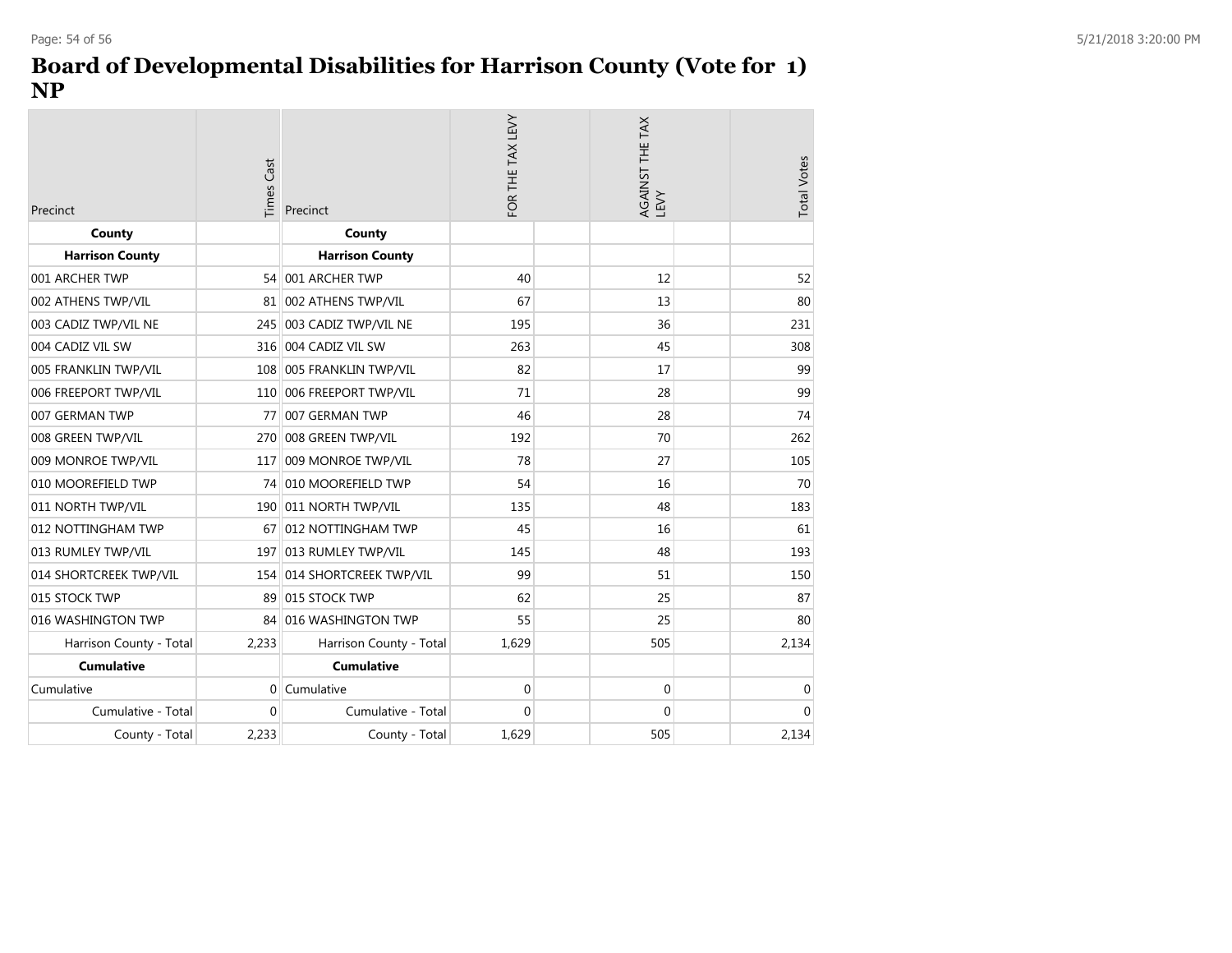#### **Athens Township Cemetery 0.5 Mill (Vote for 1 ) NP**

| Precinct                | Cast<br>Times  | Precinct                | TAX LEVY<br>Ë<br>FOR <sup>-</sup> | TAX<br>芒<br>AGAINST<br>LEVY | <b>Total Votes</b> |
|-------------------------|----------------|-------------------------|-----------------------------------|-----------------------------|--------------------|
| County                  |                | County                  |                                   |                             |                    |
| <b>Harrison County</b>  |                | <b>Harrison County</b>  |                                   |                             |                    |
| 002 ATHENS TWP/VIL      |                | 81 002 ATHENS TWP/VIL   | 74                                | 6                           | 80                 |
| Harrison County - Total | 81             | Harrison County - Total | 74                                | 6                           | 80                 |
| <b>Cumulative</b>       |                | <b>Cumulative</b>       |                                   |                             |                    |
| Cumulative              | $\overline{0}$ | Cumulative              | $\Omega$                          | $\Omega$                    | 0                  |
| Cumulative - Total      | $\Omega$       | Cumulative - Total      | $\Omega$                          | $\Omega$                    | $\Omega$           |
| County - Total          | 81             | County - Total          | 74                                | 6                           | 80                 |